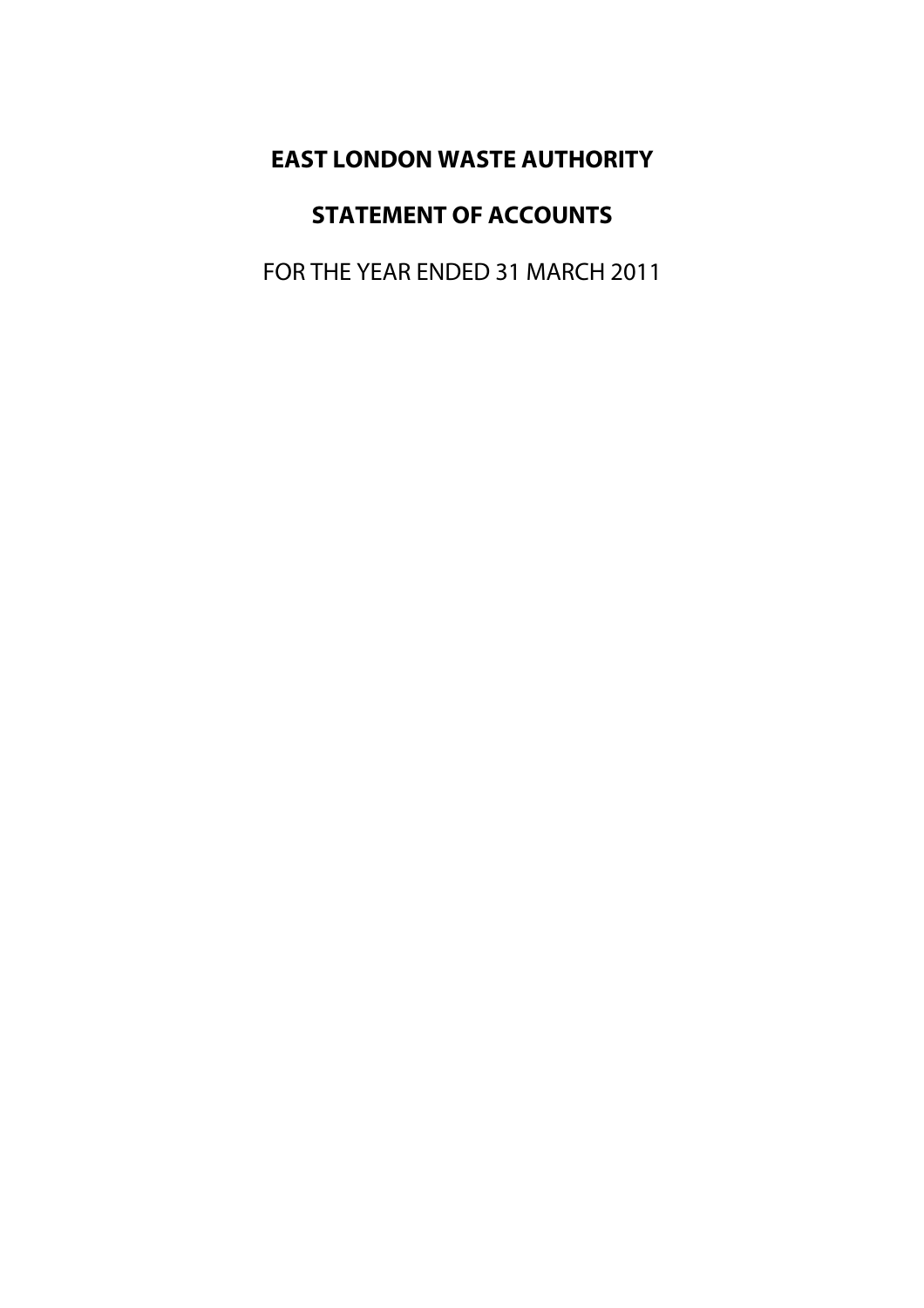| Page      | <b>Contents</b>                                |
|-----------|------------------------------------------------|
| 3         | Preface and Explanatory Foreword               |
| 4-6       | <b>Finance Director's Statement</b>            |
| $7 - 13$  | <b>Annual Governance Statement</b>             |
| $14 - 15$ | <b>Statement of Responsibilities</b>           |
| $16 - 18$ | <b>Auditor's Report</b>                        |
| 19-20     | Movement in Reserves Statement                 |
| 21        | Comprehensive Income and Expenditure Statement |
| 22        | <b>Balance Sheet</b>                           |
| 23        | <b>Cash Flow Statement</b>                     |
| 24-33     | <b>Statement of Accounting Policies</b>        |
| 34-65     | Notes to the Statement of Accounts             |
| 66-70     | Glossary                                       |
| 71        | Abbreviations used in the Accounts             |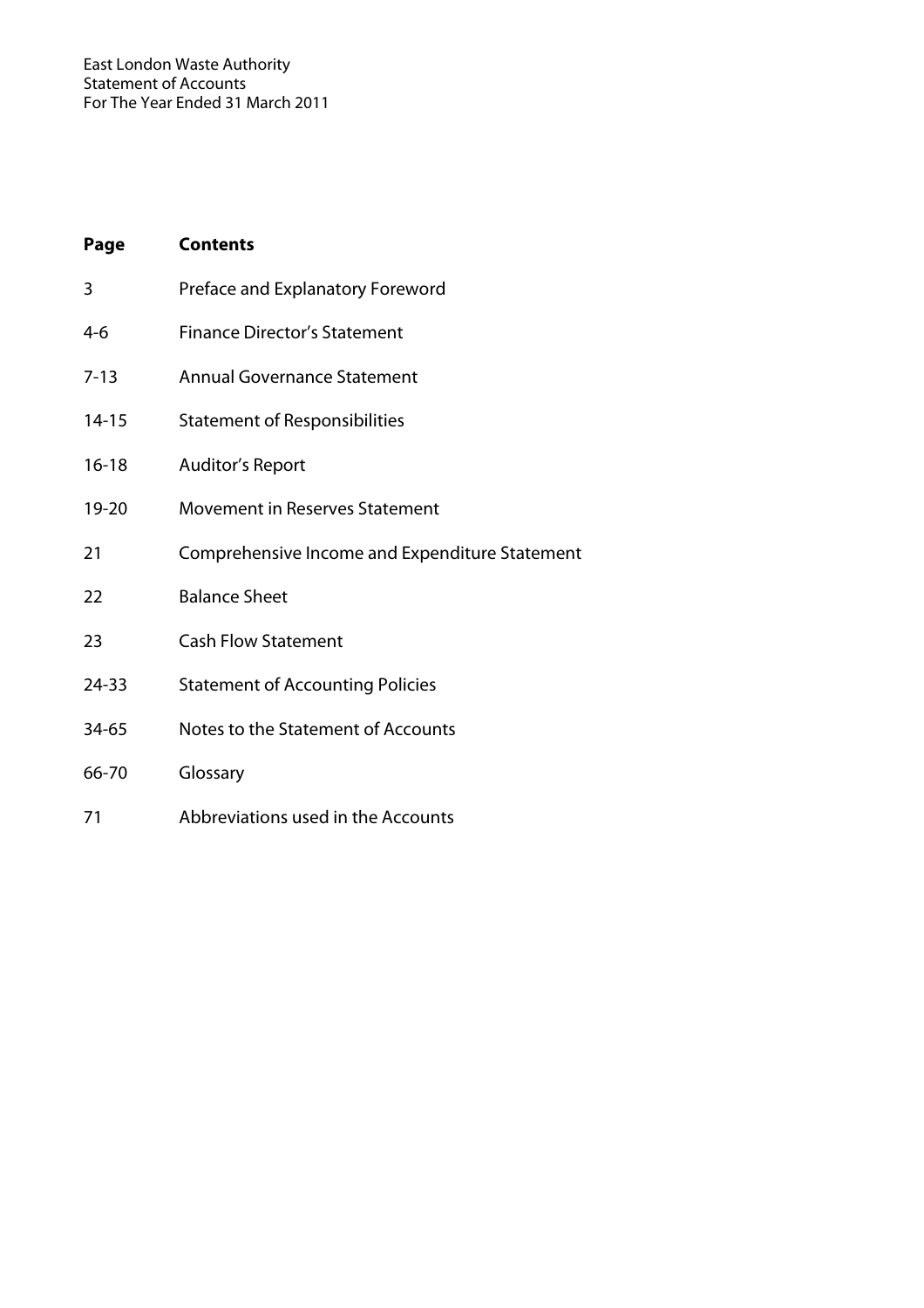## **PREFACE**

This publication presents the Authority's Accounts for the year ended 31st March 2011. Its purpose is to give clear and concise information about the financial affairs of the Authority to both Members of the Authority and the Public.

Any enquiries about the Accounts or requests for further financial information should be addressed to the Finance Director, Lynton House, 255-259 High Road, Ilford, Essex, IG1 1NN.

## **EXPLANATORY FOREWORD**

The accounts for 2010/11 are set out on the following pages and consist of:

- The Movement in Reserves Statement on pages 19 and 20 brings together all the movements in 2010/11 on these Balances.
- The Comprehensive Income and Expenditure Account on page 21 summarises the costs of the services provided by the Authority. It also shows how these costs are met from Service Income, Government Grants and the Levy Income.
- The Balance Sheet on page 22 is a summary of the Authority's financial position at 31st March 2011.
- The Cash Flow Statement on page 23 shows the total cash received by the Authority and how it was used.
- The Authority's Accounts are accompanied by explanatory notes.

The accounts have been compiled in accordance with the Code of Practice on Local Authority Accounting in the United Kingdom 2010-11 – Based on International Financial Reporting Standards (IFRS), developed by the Chartered Institute of Public Finance and Accountancy (CIPFA) and the Local Authority (Scotland) Accounts Advisory Committee (LASAAC). The Code constitutes "proper accounting practice" with which, by law, Local Authorities must comply. The 2010-11 Code incorporates the Accounts and Audit Regulations 2003. IFRS has introduced a number of accounting and reporting changes, which have been incorporated into the accounts and briefly explained within relevant sections of the Accounts.

The Finance Director's Statement starting on page 4 identifies the more significant matters included within the Authority's Accounts and provides a summary of the Authority's overall financial position.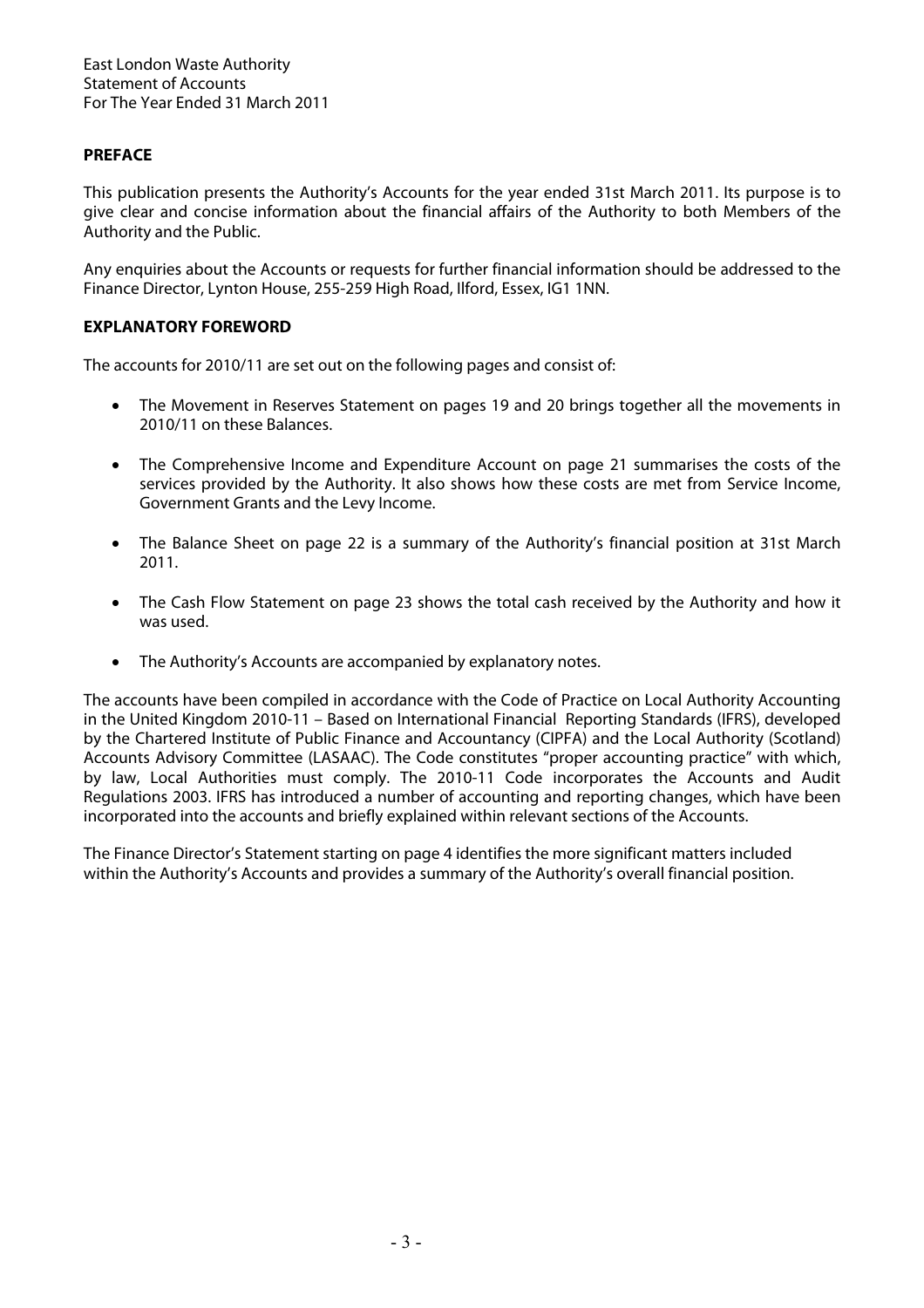# **Finance Director's Statement**

## **Introduction**

The East London Waste Authority (ELWA) was created by Regulations made under the Local Government Act 1985. From 1 April 1986, ELWA assumed responsibility for the disposal of waste arising in the area covered by the London Boroughs of Barking and Dagenham, Havering, Newham and Redbridge.

The Statement of Accounts on the following pages set out the Authority's financial position for the year to 31 March 2011. Further information on the nature and purposes of the Authority's expenditure is contained in the annual Revenue and Capital Budgets.

The introduction of International Financial Reporting Standards (IFRS) had a significant impact on the Authority's accounts for 2009/10 mainly with the recognition of Private Finance Initiative (PFI) assets on the balance sheet. This year, the changes continue with a new primary statement, called 'Movement in Reserves' and the expansion of the 'Comprehensive Income and Expenditure Statement' to include the reconciliations from the former 'Statement of Total Recognised Gains and Losses'. Other notes to the accounts have also been expanded upon and renamed. 2010/11 is the first year that the Statement of Accounts has been fully prepared against an IFRS based Code of Accounting Practice.

## **Income and Expenditure Account**

The Authority's revised budget for 2010/11 projected that there would be a net deficit of £5.081 million which would require the use of Revenue reserves and the PFI contract reserve in order to ensure that a balanced budget was achieved. The Authority's final outturn position demonstrates an improvement from this revised budget, as a result of a reduction in the final net revenue expenditure position. This is summarised in the table below.

|                                            | <b>Original</b><br><b>Budget</b><br>(E'000) | <b>Revised</b><br><b>Budget</b><br>(E'000) | <b>Actual</b><br>(E'000) |
|--------------------------------------------|---------------------------------------------|--------------------------------------------|--------------------------|
| Net Revenue Expenditure (inc. Contingency) | 45,906                                      | 45,906                                     | 45,441                   |
| Levy Raised                                | $-40,825$                                   | $-40,825$                                  | $-40,825$                |
| Balance before accountancy adjustments     | 5,081                                       | 5,081                                      | 4,616                    |

As a result of the accounting adjustments that are required to be made under IFRS, the deficit for the year as shown in the Comprehensive Income and Expenditure Statement appears larger, at £6.050 million. The table on page 5 provides a reconciliation between this net deficit figure and the actual final outturn position shown above of £4.616 million.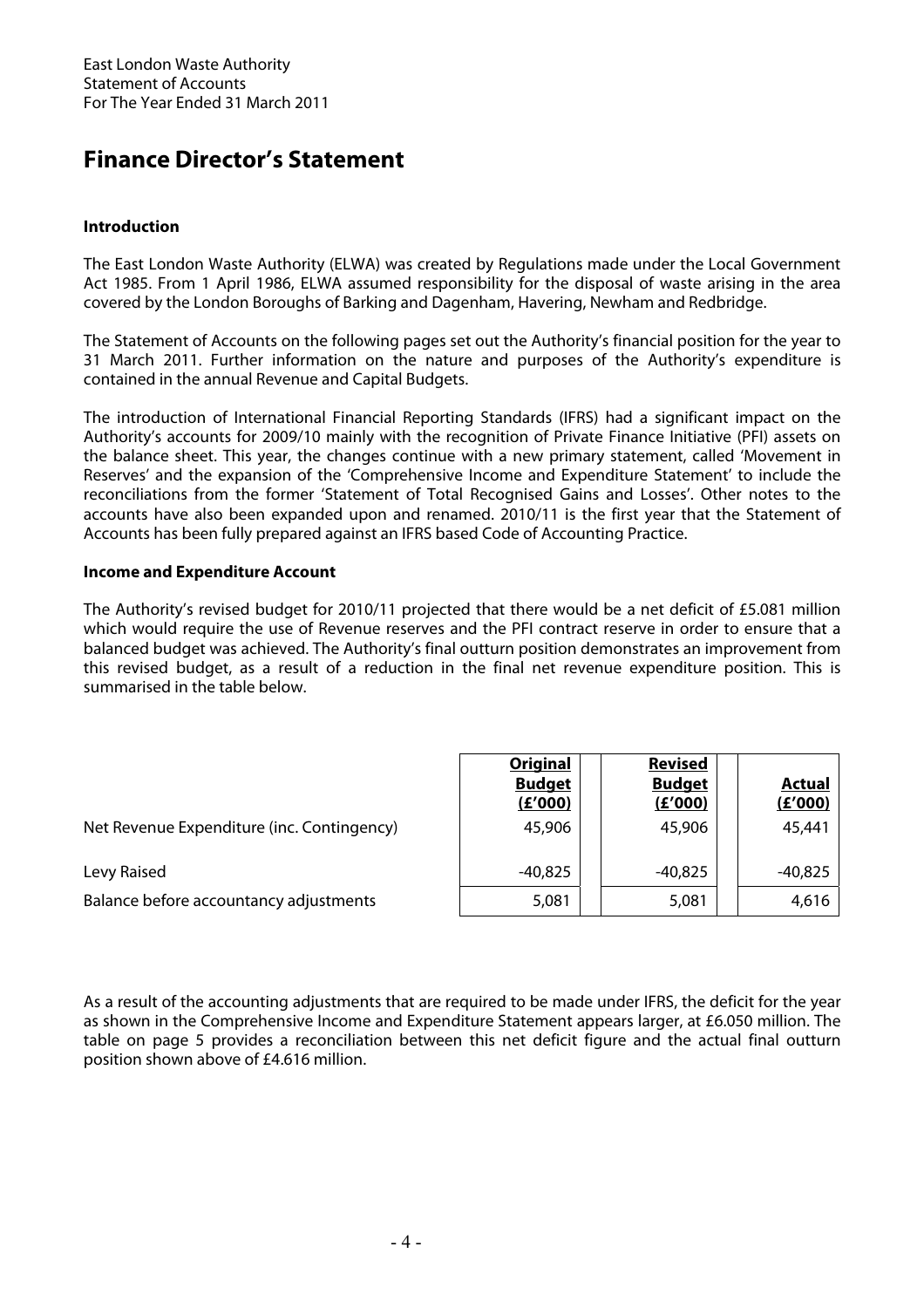# **Reconciliation of the Accounting Adjustments required under IFRS**

|                                                             | <b>Actual</b> | <b>Actual</b> |
|-------------------------------------------------------------|---------------|---------------|
|                                                             | £'000         | £'000         |
| <b>Balance before accountancy adjustments (see Note 17)</b> |               | 4,616         |
| Accountancy adjustments                                     |               | $-225$        |
| Balance of net expenditure to be financed by reserves       |               | 4,391         |
| <b>PFI contract accountancy adjustments (see Note 23):</b>  |               |               |
| Service Charge                                              | $-9,558$      |               |
| Depreciation and Impairment of PFI assets                   | 5,203         |               |
| Interest Payable on Finance Leases                          | 6,014         | 1,659         |
| Deficit for the year after PFI adjustments                  |               | 6,050         |
| <b>Movement between Revenue Reserve and Reserves</b>        |               |               |
| Net Transfer from PFI Contract Reserve                      |               | $-3,103$      |
| <b>Transfer from Capital Adjustment Account</b>             |               | $-1,584$      |
| <b>Accumulated Absences Account</b>                         |               | $-3$          |
| <b>Transfer to Pensions Reserve</b>                         |               | 136           |
| <b>Net Effect on Revenue Reserve</b>                        |               | 1,496         |
| Revenue Reserves Brought Forward                            |               | $-8,103$      |
| <b>Revenue Reserves Carried Forward</b>                     |               | $-6,607$      |

The adjustments arising from IFRS compliant accounting treatment have had no impact on overall net expenditure and movements on reserves.

### **Capital Programme/Borrowing Facilities**

Since the introduction of the Prudential Code in 2004, the Authority can set its own capital spending limit as long as it is affordable, sustainable and prudent. The Local Government and Housing Act 1989 specifies that all new capital receipts generated from the sale of non-housing land, buildings and other assets are available to finance capital expenditure.

ELWA can borrow for any purpose for which it is legally entitled to incur expenditure. Loans can be raised for new capital requirements, to replace maturing debt and also to meet short-term revenue cash flow deficits. No capital expenditure or financing was incurred during 2010/11.

## **ELWA Operations**

ELWA transferred its principal operations and contracts to Shanks Waste Services Limited as part of the 25 year IWMS Contract partly backed by PFI funding in December 2002. Since then ELWA's limited direct operational responsibilities have been in relation to its four closed landfill sites.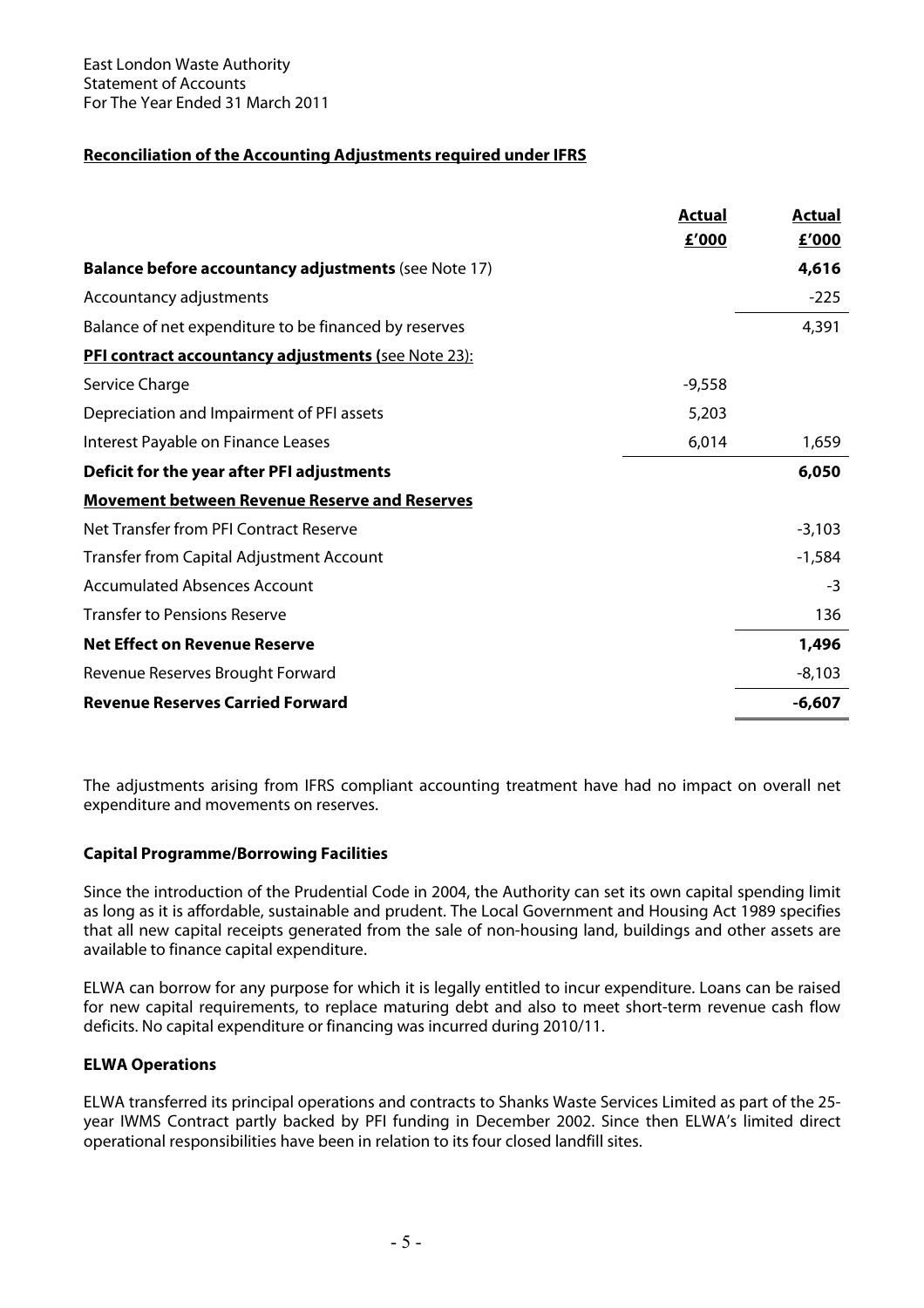## **Local Government Pension Scheme (LGPS)**

The Authority is legally obliged to offer guaranteed pension benefits to its employees. The statutory pension fund provider for the Authority is the London Pensions Fund Authority (LPFA). The LPFA Fund is maintained at a level to eventually meet the Authority's long-term liabilities for pension benefits, with the Authority's contributions fixed accordingly.

The results of the 2010 triennial actuarial valuation were used as part of the calculations for these accounts. The next valuation is due as at 31 March 2013.

As at 31 March 2011 the Authority's estimated liability for retirement benefits exceeded the value of assets by £391,000 (as at 31 March 2010 £990,000) when valued in accordance with the accounting standards. This is primarily due to assets growing more than expected and the liability valuation being lower than last year, partly due to a change in the use of indices as described below.

## **Changes to the LGPS**

The Government has announced its plans to increase future pensions in line with the Consumer Price Index (CPI) rather than the Retail Price Index (RPI). In the Pension Scheme disclosure it is assumed that the CPI will increase at a slower rate than the RPI and so pension increases and therefore the IAS 19 liabilities will be lower.

## **Future Outlook**

The future outlook for the Authority is subject to a number of uncertain factors, for example changes in landfill tax, waste growth, inflation assumptions and the impact of new legislation. Whilst levy increases in recent years have accommodated spending pressures and exceeded the rate of inflation, the expenditure constraints faced by the constituent boroughs and Government pressure to minimise Council Tax increases mean that this may not be sustainable in future.

### **Conclusion**

I would like to thank all the ELWA staff and the staff and colleagues in the four Constituent Councils for their continued support in the production of these Statement of Accounts.

**G Pearce, BA, CPFA Finance Director 26th September 2011**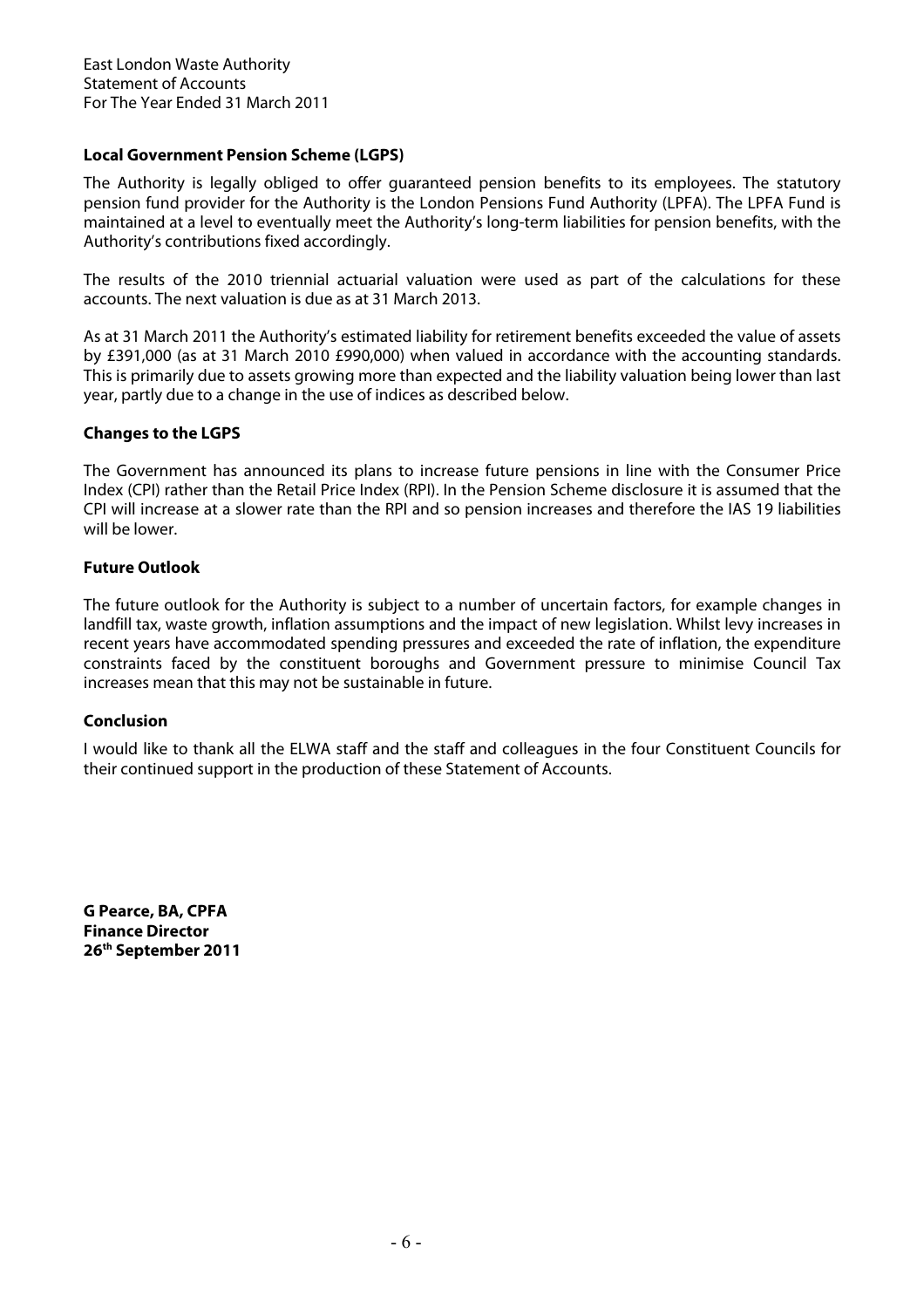## **Annual Governance Statement**

## **Introduction**

Each year the Authority is required by regulation to produce a statement that details the framework for making decisions and controlling the resources of the Authority. The statement covers both the Authority's governance arrangements as well as internal control issues. This statement should enable stakeholders to have assurance that decisions are properly made and public money is being properly spent on citizens' behalf. The statement below complies with the Accounts and Audit Regulations 2003 as amended.

## **The purpose of the Governance Framework**

The Governance Framework comprises the systems and processes, and culture and values, by which the Authority is directed and controlled and its activities through which it accounts to, engages with and leads the community. It enables the Authority to monitor the achievement of its strategic objectives and to consider whether those objectives have led to the delivery of appropriate, cost-effective services.

The system of internal control is a significant part of the governance framework and is designed to manage risk to a reasonable level. It cannot eliminate all risk of failure to achieve policies, aims and objectives and can therefore only provide reasonable and not absolute assurance of effectiveness. The system of internal control is based on an ongoing process designed to identify and prioritise the risks to the achievement of the Authority's policies, aims and objectives, to evaluate the likelihood of those risks being realised and the impact should they be realised, and to manage them efficiently, effectively and economically.

The Authority's governance framework is established through its systems, processes, cultures and values. Its' systems and controls are regularly reviewed to reflect changing needs. The local Code has been incorporated into the constitution as a single point of reference for the Authority's framework for its Governance arrangements.

## **Vision and Purpose**

ELWA has the vision "To provide an effective and efficient waste management service that is environmentally acceptable and delivers services that local people value". This vision is supported by objectives and joint targets. The vision was adopted in consultation with stakeholders. The Joint Waste Management Strategy sets out the Authority's strategic direction. It shows the integrated planning process that links the Strategy, the Authority's Vision, Aims and priorities together. The Strategy also outlines the actions to be taken to deliver on the strategic priorities. This is reviewed annually to identify new key actions to be considered in the service planning process. A range of performance indicators assists in the monitoring of activity.

The Joint Waste Management Strategy underpins the annual service delivery plans that are agreed by ELWA and the Contractor. These are required under the Integrated Waste Management Contract, which was established in 2002, at the commencement of the 25 year waste contract. These requirements are;

- The Overall Service Delivery Plan (OSDP) of ELWA Limited is a Plan that covers the 25 years of the Contract. This is a schedule to the Contract and is essentially the operational and technical proposal by Shanks Waste Services (SWS) to meet ELWA's requirements.
- The 3 or 5 Year Service Delivery Plan (SDP) follows a similar format to the OSDP but provides a greater level of detail. The first 5 Year SDP is also a schedule to the Contract. The second and subsequent 3 or 5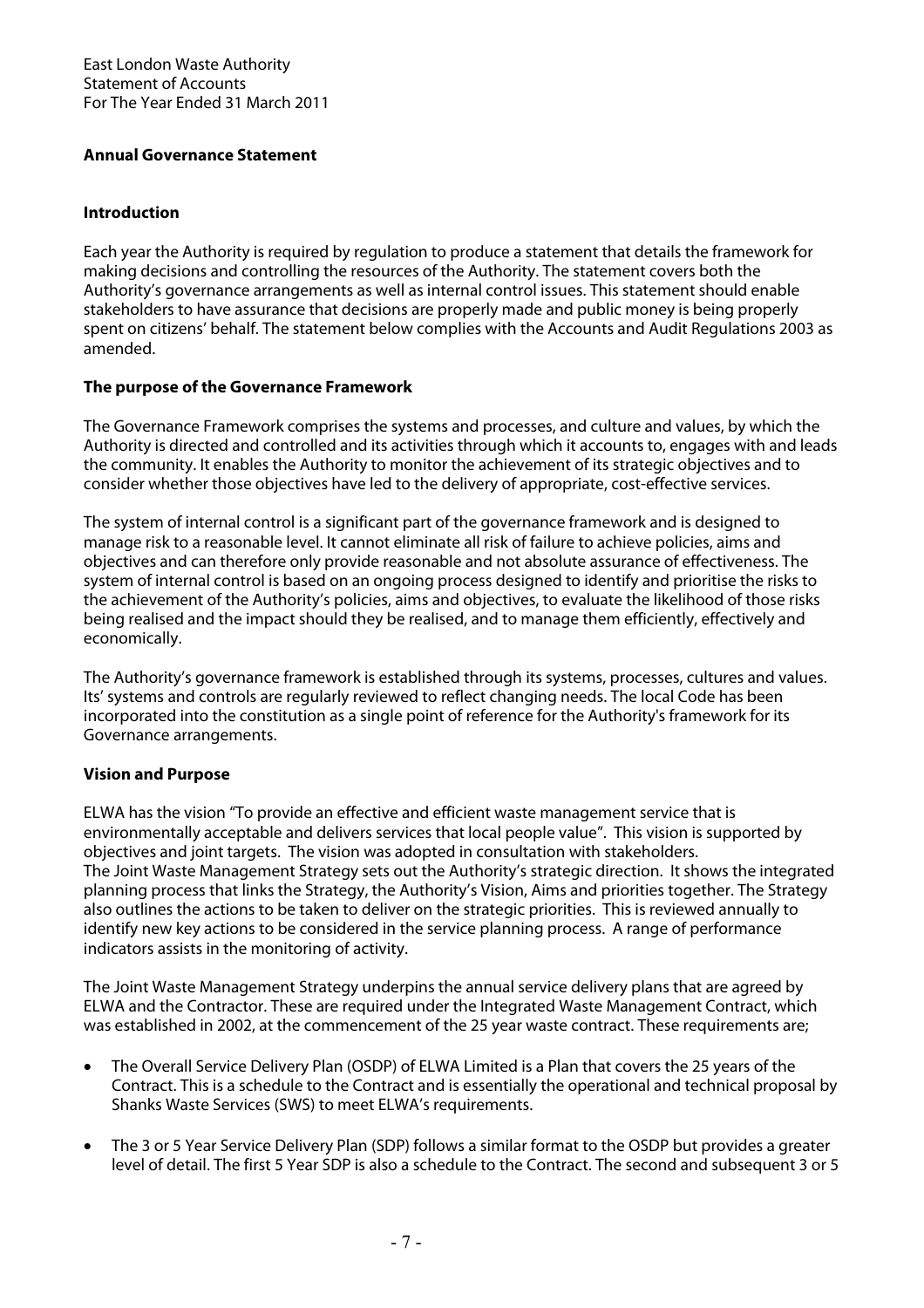Year SDPs will be submitted for approval by ELWA in the future but must be prepared so that they are consistent with the OSDP.

• The Annual Budget and Service Delivery Plan (ABSDP) follows a similar format to the other SDPs but provides a greater level of detail, particularly in respect of financial matters. The first ABSDP, relating to the period up until 31st March 2003, was finalised and incorporated as a schedule to the Contract. In subsequent years, the ABSDP is normally considered in the Autumn prior to the commencement of the relevant financial year to which it relates. This will ensure that the levy report in February can fully reflect the likely expenditure commitments arising from the Contract

The Authority can apply various penalties under its IWMS contract if these Plans, once approved, are not adhered to and met. In extreme circumstances, the Authority could terminate the Contract.

The financial aspects of the ABSDP are important in the preparation of the ELWA levy. The SDP and WDP are important operationally and set out the arrangements dealing with Borough waste collections and the periods of construction and improvements to Civic Amenity sites.

It is recognised that the Authority cannot achieve its Vision alone. It needs to work in partnership with its four Constituent Boroughs, other agencies and the community to make this happen. An example of this partnership working includes the work undertaken with all partners for the improvement in the collection and sorting of dry recyclables.

## **Performance Management and Reporting**

The performance management framework demonstrates how effective the actions being taken are and assists in monitoring progress in the way in which the Authority's strategies are translated into action plans. It also helps to identify if any risks are materialising when indicators do not show the level of progression anticipated.

The performance management framework is therefore instrumental in identifying and mapping continuous improvement of services across the Authority.

The fundamentals of contractual performance management are embedded in the way the Authority operates. There is:

- A corporately defined process that ensures that Plans are linked to strategic aims;
- Mechanisms whereby performance is reported to Members and Officers.

However, within the Authority itself, it is recognised that improvements are required to formalise a performance management system for Authority Officers. This will ensure that each member of staff have clear and measurable objectives that are ultimately aligned to the strategic objectives of the Authority. This is a key improvement action for 2011/12.

### **Authority Constitution**

This sets out the roles and responsibilities of Members and Officers. It provides details about how decisions are made and who can make them. It also contains the rules for managing our finances and resources effectively.

At the beginning of the 2010/11 financial year, Members approved new Governance arrangements and a new corporate structure. Emerging changes to our governance structure are presented at Authority meetings for approval. A revised Constitution has also been formally adopted. A copy of the Authority's constitution is on the Authority's website. This includes a clear reference to the scheme of delegation,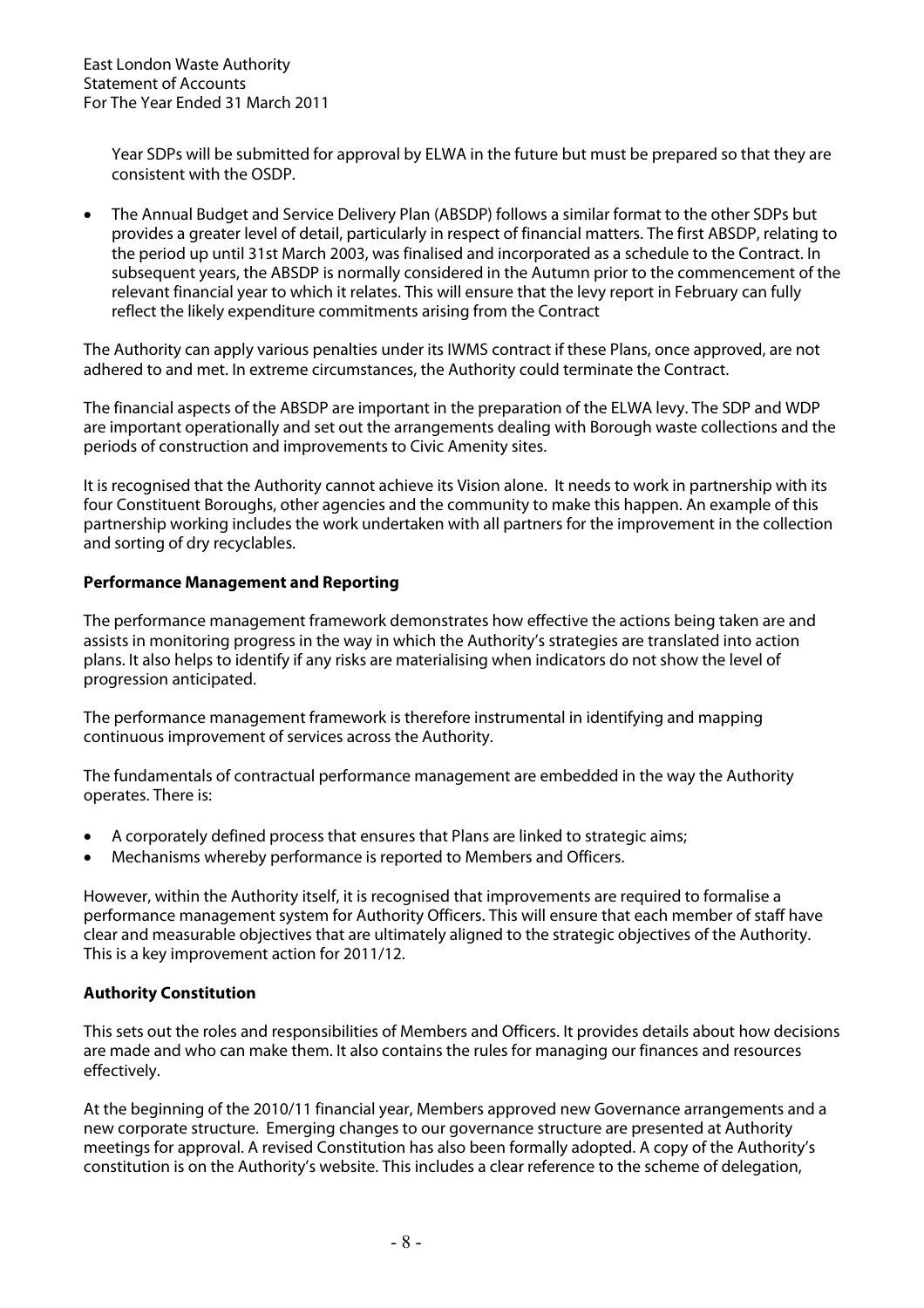which outlines who is authorised to make particular decisions in particular areas. Clear rules regarding financial and contractual regulations are outlined within the Constitution as well.

## **Codes of Conduct**

Part E of the ELWA Constitution deals with the Codes of Conduct for Members and Employees. Each of ELWA's four Constituent Councils has adopted the mandatory provisions of the Model Code. ELWA is not required to adapt a Code of Conduct for its Members. However, the Members of the four Councils are bound by their respective Council Codes when they act on their official capacity for ELWA. A consolidated Code of Conduct for officers was approved in April 2010.

## **Risk Management**

The Authority has embedded risk management processes throughout its structure. A Risk Management Policy and Strategy is agreed and reviewed by the ELWA Board and Authority on a regular basis.

Financial and operational risks are embedded within individual reports that are presented at Authority meetings.

Risks identification and management processes are also in place for projects, partnerships and contracts. Given the growing use of partnership working to deliver joined-up services and VFM, the processes of risk identification and management will need to reflect the greater number and complexity of such arrangements. The process of delivering these enhancements has already commenced with clarity achieved via, for example, contract variations.

## **Compliance with policies, laws and regulations**

The constitution sets out the legal framework for making decisions and publishing them. The Authority has the following statutory officers; Head of Paid Service – Managing Director, Section 151 officer (Local Government Act 1972) – Finance Director, and Monitoring Officer – Legal Adviser each of whom has the power to refer matters to full Authority if a breach of regulation is possible. These officers form part of the Management Board. None of these officers have been required to use their powers during the year.

The statutory officers provide also professional advice on all key decision-making reports to ensure legal, financial, risk management, procedure and equality implications are addressed.

## **Counter Fraud including Whistle-blowing**

The Authority has an agreed Anti Fraud & Corruption Strategy that is regularly reviewed to ensure it remains effective and adaptive to emerging issues and risks. Two key components that support this Strategy are:

- Whistle blowing arrangements that are available to the general public, employees, contractors and partners.
- Delivering a programme of anti fraud training and guidance, including a Fraud Response Plan to instill a culture and awareness that fraud will not be tolerated.

It is recognised that improvements could be made to making this information much more visible on the Authority's website and this is one of the agreed areas for improvement in 2011/12.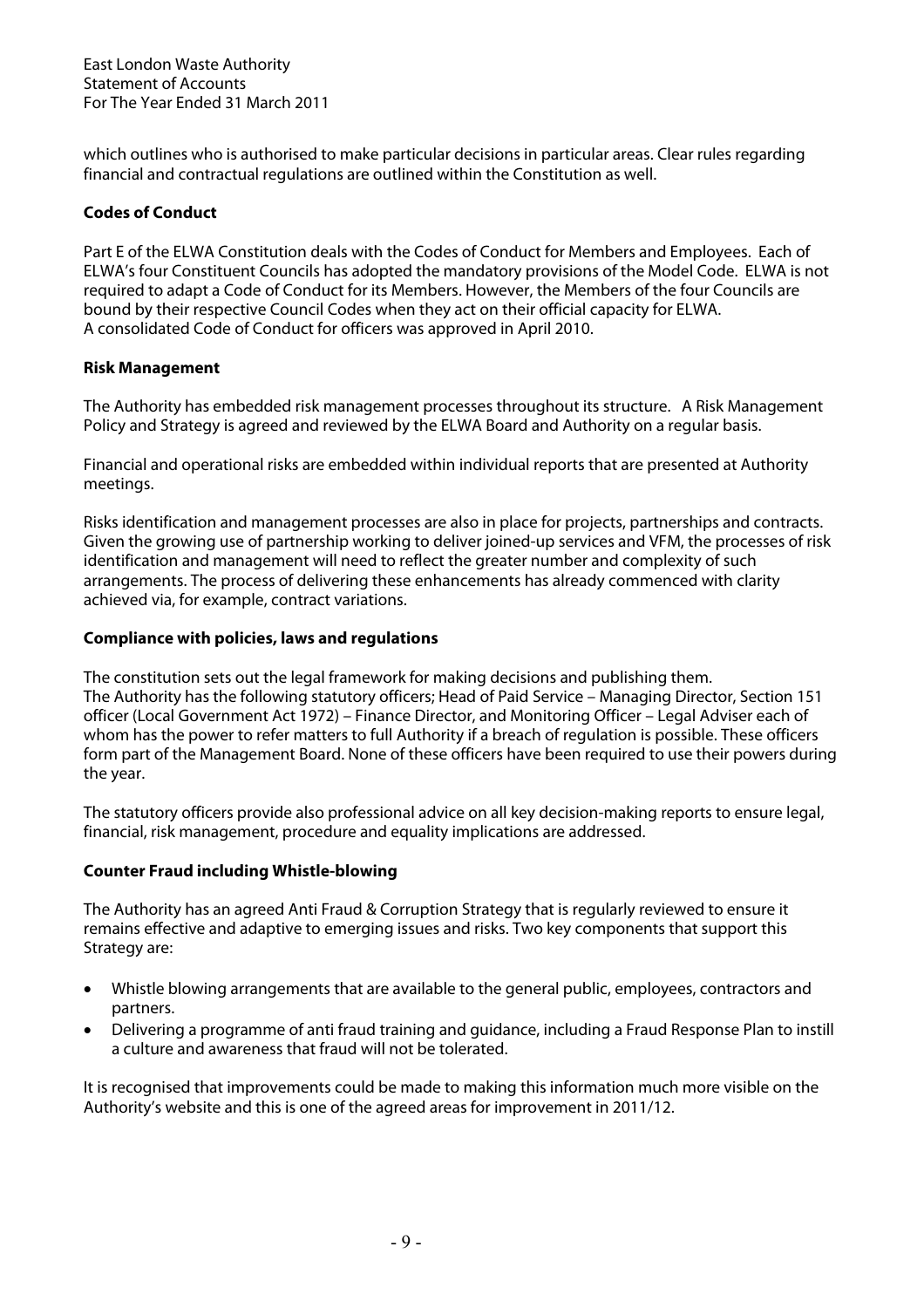## **Complaints process**

The Authority has a recognised complaints process, and aims to comply and conform to the complaints procedures operating in each of the four Constituent Councils.

Members also receive enquiries and complaints via their surgeries, walkabouts or by correspondence. ELWA Officers support Members in addressing these queries to ensure that the public receive an appropriate answer.

Members of the public may also complain to the Local Government Ombudsman. The Authority has had no previous history of any such complaints.

Complaints are analysed and assessed so that the organisation can identify trends and issues and if necessary, put in place changes and improvements to prevent complaints reoccurring.

## **Training and development**

Members have a general programme to keep them up to date with changes and to supplement their training needs via their Constituent Councils. This is supplemented by formal and informal information about ELWA through briefings, workshops and conferences.

Training and development of staff continues via professional associations, conferences, seminars, courses run by Constituent Councils, on-line tuition and bespoke courses. These are related to the demands of new legislation and new system.

## **Communication and engagement**

The Authority has a responsibility to communicate how to access basic services and information. The Authority's primary communication methods are comprehensive reporting, its website, leaflets and briefings for Constituent Councils. In respect to public and community information, the Authority and the Constituent Councils have combined with the main service provider to implement a 3 year Communications Strategy to drive through improvements in performance from the doorstep. User satisfaction surveys provide services with feedback on Authority performance, used to shape service delivery and policy.

## **Partnerships**

The most significant partnerships for the Authority are with its four Constituent Boroughs and through the IWMS Contract with Shanks, East London.

There are sound governance arrangements in place for partnerships. They are implemented via regular formal meetings with Shanks including those at ELWA Limited and regular formal meetings with the Boroughs including those at the ELWA Management Board and Operational Management Group.

### **Review of effectiveness**

ELWA has responsibility for conducting, at least annually, a review of the effectiveness of its governance framework including the system of internal control. The review of effectiveness is informed by the work of the Directors who have responsibility for the development and maintenance of the governance environment, the annual report of the Chief Auditor for the London Borough of Redbridge, and also by comments made by the external auditors and other review agencies and inspectorates.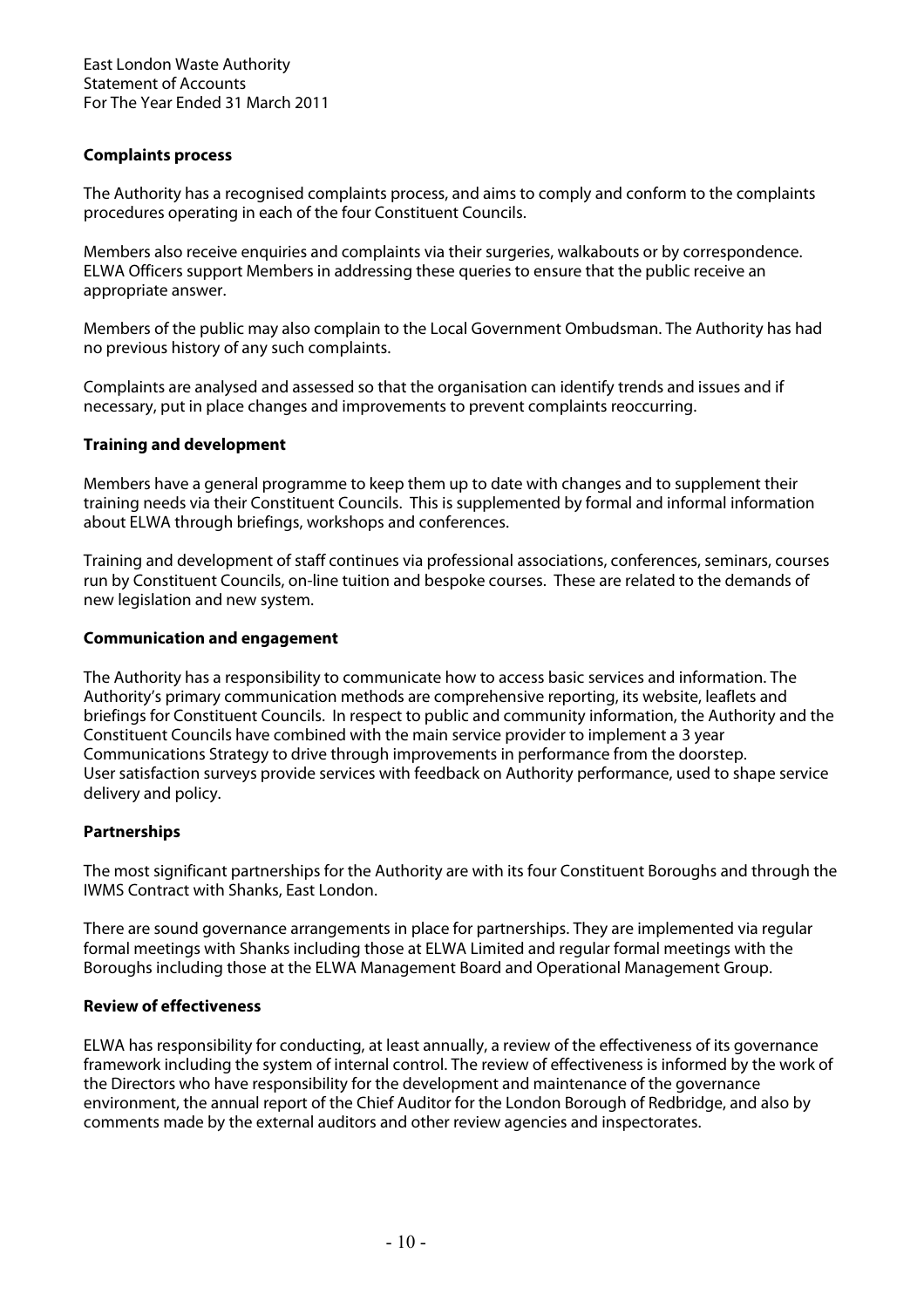During 2010/11, significant time and effort has been invested by ELWA, the Boroughs and the Service Provider in consulting and negotiating and specifying the medium term service delivery plans for the majority of ELWA's activities.

The 5 yearly and annual processes, conducted within a formal framework provided by the Integrated Waste Management Strategy and Contract, enforce a disciplined review of objectives and effectiveness.

## **Internal Audit**

Internal Audit and External Audit operate a joint working arrangement to maximise the effectiveness of the audit scrutiny of the Authority. In accordance with the Audit Commission's Code of Audit Practice, the external auditors seek to place reliance upon Internal Audit's work in the assessment of risk, core accounting processes, and the effectiveness of internal control. An effective Internal Audit function is a core part of the Authority's arrangements to ensure the proper conduct of its financial affairs. Internal Audit priorities are risk based and agreed with the Finance Director, following consultation with the Management Board and External Audit as part of the annual planning process.

The Chief Auditor for the London Borough of Redbridge is authorised to complete a programme of audit reviews within the Authority. To assist in the accomplishment of this programme, the Financial Regulations of the Authority give authority for Internal Auditors to have full, free and unrestricted access to all Authority assets, records, documents, correspondence and personnel for the purposes of that audit. Recommendations arising from the work of both internal and external auditors are discussed and agreed with management, including acceptable timescales for their implementation. The Chief Auditor for the London Borough of Redbridge reports on the outcomes of the annual programme of audit work to Members and management.

### **Governance and internal control issues requiring improvement**

Areas for development that have been identified within the Annual Governance Statement are listed below together with the improvements made during the year and those planned to be delivered in 2011/12.

• Contract Management

Hand-held devices have now been implemented which should improve the consistency of information between inspection records and data held by ELWA and the constituent councils. The revised arrangements need to be embedded during 2011/12 to ensure that they deliver the outcomes required.

• Performance Monitoring

Develop an internal performance management system so as to ensure that Authority Officers have clear, measurable objectives, which are aligned to the overall strategic objectives of the Authority.

• Business Continuity Planning

Strengthen our governance arrangements further by documenting and testing a business continuity plan so that it is clear how ELWA are able to continue to function in the advent of a significant risk or incident occurring.

• Improved communication of key ELWA documents

Continue to review how improvements can be made to the ELWA website so that key stakeholders can easily access key documents such as the Authority's whistle blowing policy.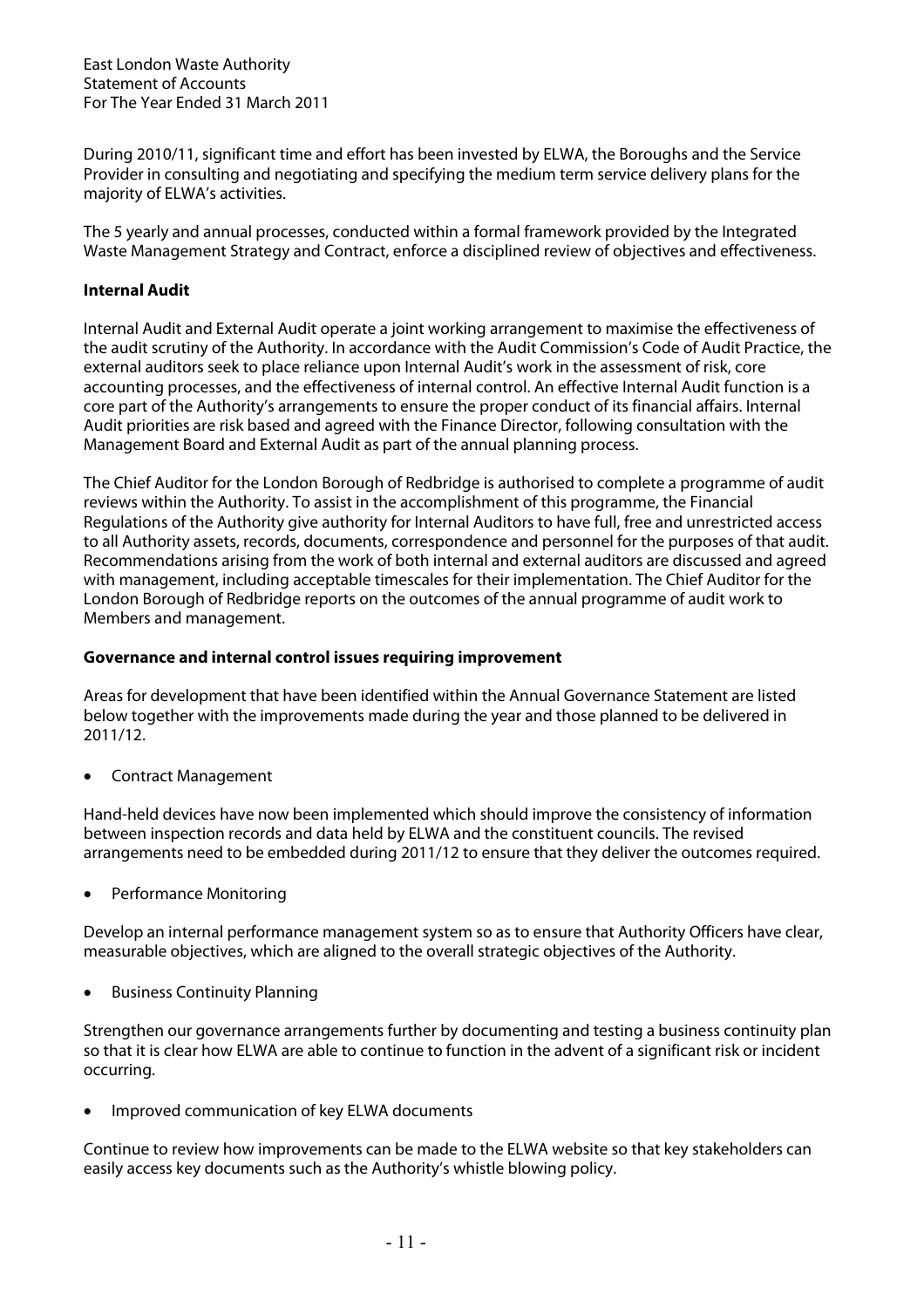We propose over the coming year to take steps to confirm and implement the above matters to embed the new arrangements. We are satisfied that these steps will continue ELWA's satisfactory performance and national standing

Signed:

……………………………………………………………..

Paul Taylor (Managing Director)

…………………………………………………………….. (Chairman)

Date: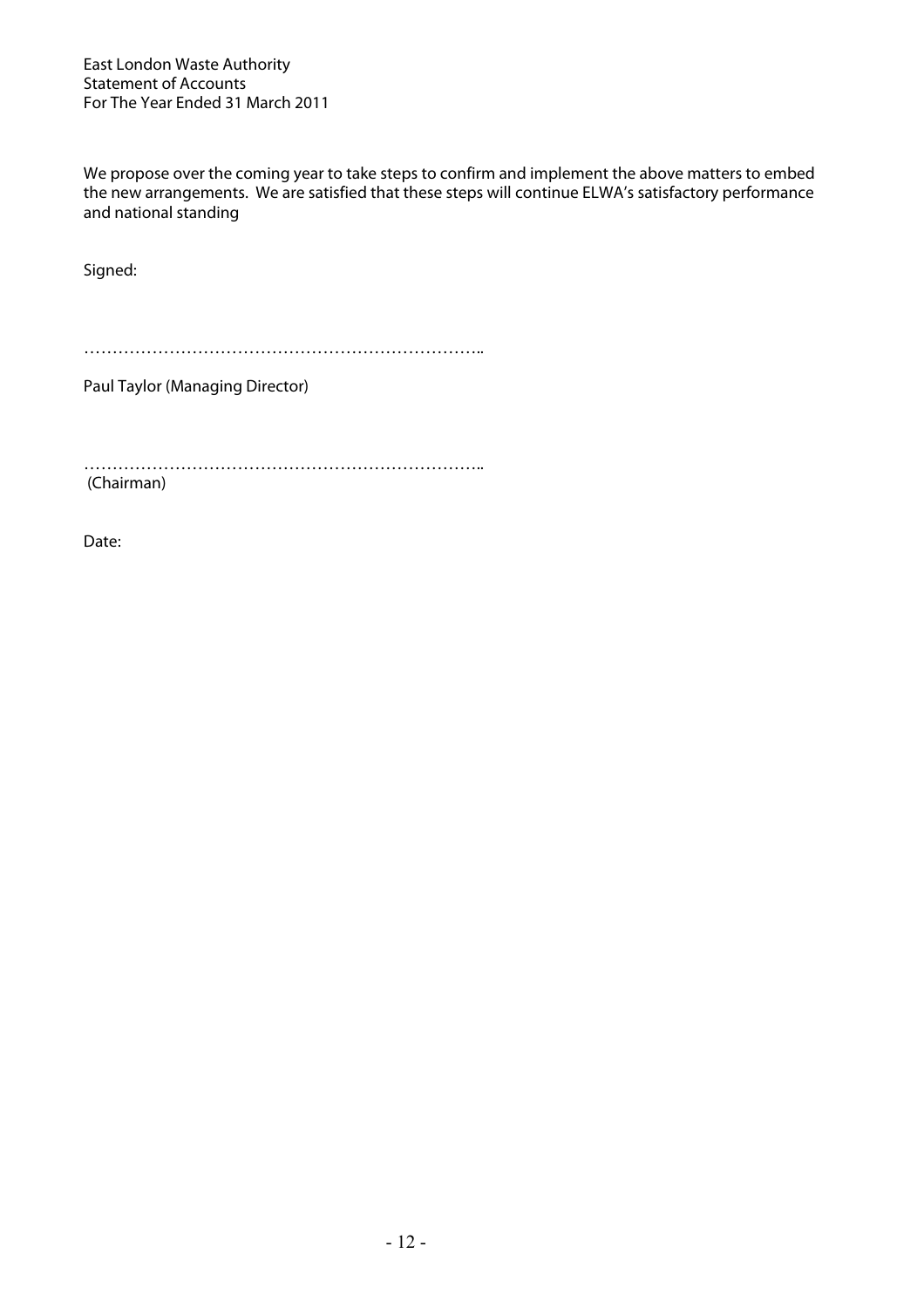| <b>Number</b> | Area to develop                                           | <b>Ongoing Action</b>                                                                                                                                            | <b>Timescales</b> | <b>Lead Officer</b>         |
|---------------|-----------------------------------------------------------|------------------------------------------------------------------------------------------------------------------------------------------------------------------|-------------------|-----------------------------|
|               | <b>Contract Management</b>                                | Hand-held devices have now<br>been implemented. Regular<br>reviews of information quality<br>and governance issues will be<br>undertaken by ELWA                 | <b>March 2012</b> | Head of<br>Operations       |
| 2             | Performance<br>Monitoring                                 | The building of performance<br>management framework is a<br>key action for the Managing<br>Director for 2011/12 and this<br>will commence shortly.               | December<br>2011  | Managing<br><b>Director</b> |
| 3             | <b>Business Continuity</b><br>Planning                    | Documentation of business<br>continuity plan is about to<br>commence which shall enable a<br>testing of the plan to be<br>completed by the end of the<br>Autumn. | October 2011      | Managing<br><b>Director</b> |
| 4             | Improved<br>communication of key<br><b>ELWA documents</b> | Initial review of accessibility of<br>key documents on the ELWA<br>website prior to undertaking a<br>refresh exercise.                                           | September<br>2011 | Managing<br><b>Director</b> |

# Annual Governance Statement Action Plan 2011/12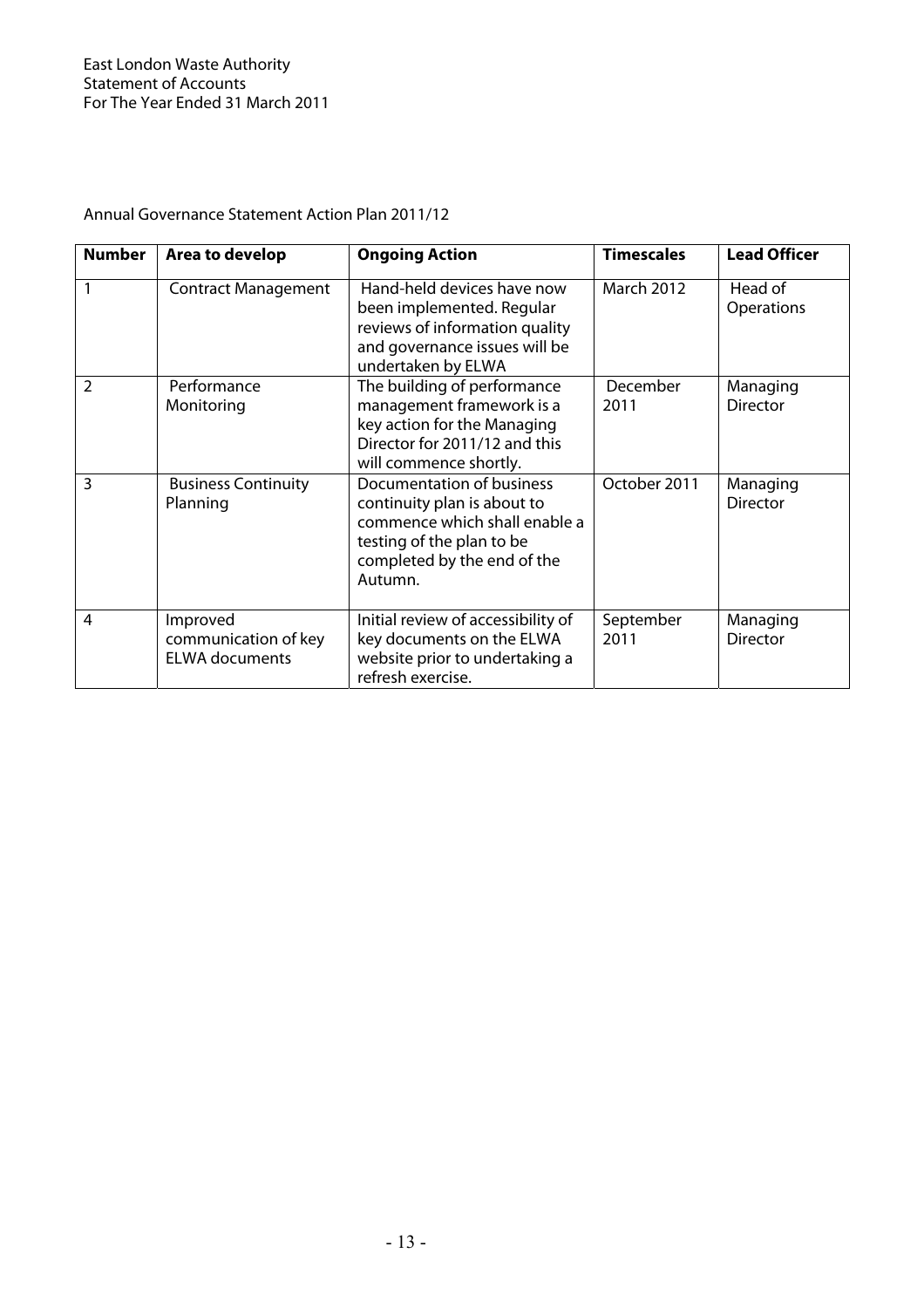# **Statement of Responsibilities for the Statement of Accounts**

## **The Authority's Responsibilities**

The Authority is required:

- to make arrangements for the proper administration of its financial affairs and to ensure that one of its officers has the responsibility for the administration of those affairs. In this Authority, that officer is the Finance Director;
- to manage its affairs to secure economic, efficient and effective use of resources and safeguard its assets;
- to approve the Statement of Accounts.

## **The Managing Director's Responsibilities**

The Managing Director is responsible for: -

- maintaining effective financial controls and for securing the accuracy and integrity of financial information and systems operating within their department;
- complying with any procedural instructions issued by the Finance Director ; and
- preparing the Annual Governance Statement.

## **The Finance Director's Responsibilities**

The Finance Director is responsible for the preparation of the Authority's Statement of Accounts which, in terms of the CIPFA/LASAAC Code of Practice on Local Authority Accounting in United Kingdom ('IFRS'), is required to give a true and fair view of the financial position of the Authority as at the 31 March 2011 and its income and expenditure for the year ending 31 March 2011.

In preparing this Statement of Accounts, the Finance Director confirms that he has:

- selected suitable accounting policies and then applied them consistently,
- made judgements and estimates that were reasonable and prudent,
- complied with the Code of Practice
- kept proper accounting records which were up to date,
- taken reasonable steps for the prevention and detection of fraud and other irregularities.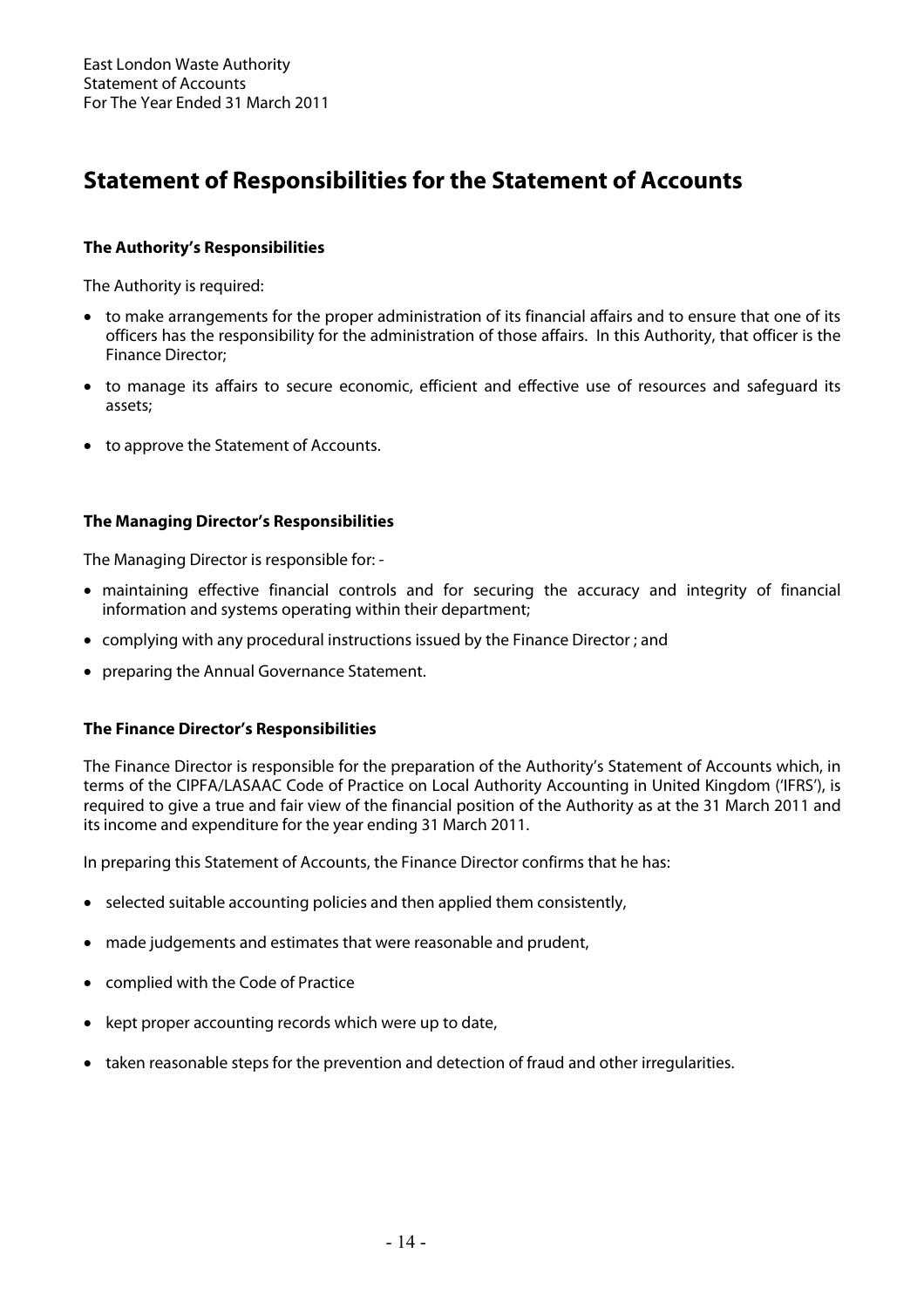I certify that the Statement of Accounts presents a true and fair view of the Authority's income and expenditure for the year ending 31 March 2011 and the Authority's financial position as at 31 March 2011.

**G Pearce, BA, CPFA Finance Director 26th September 2011**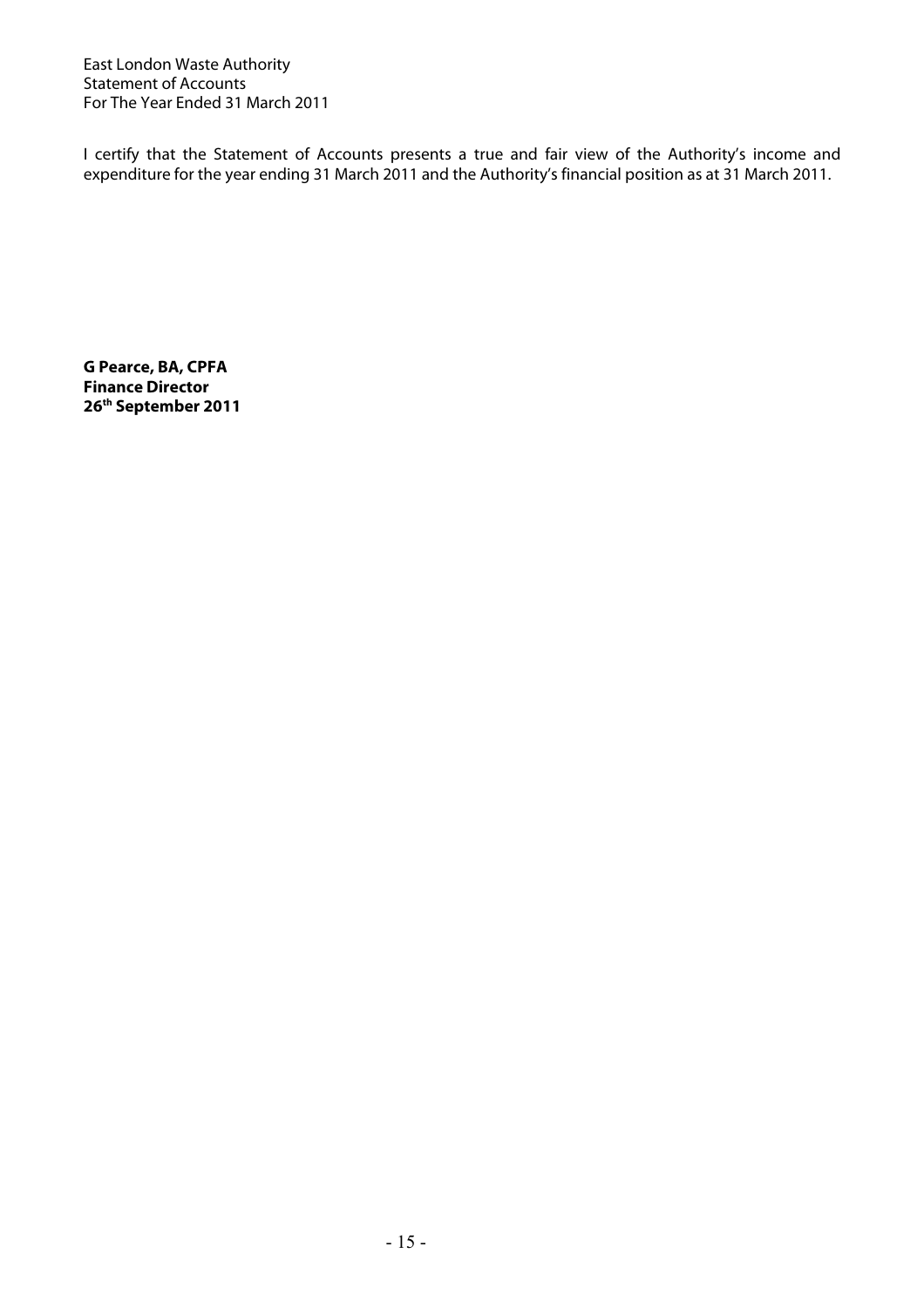# **Independent auditor's report to the Members of East London Waste Authority**

We have audited the financial statements of East London Waste Authority for the year ended 31 March 2011 which comprise the Comprehensive Income and Expenditure Statement, the Movement in Reserves Statement, the Balance Sheet as at the end of the period, the Cash Flow Statement and the related notes. The financial reporting framework that has been applied in their preparation is the CIPFA/LASAAC Code of Practice on Local Authority Accounting in the United Kingdom supported by the Best Value Accounting Code of Practice 2010/11.

## **Respective responsibilities of the Finance Director and Auditors**

As explained more fully in the Statement of Responsibilities for the Statement of Accounts set out on pages 14 and 15, the Finance Director is responsible for the preparation of the financial statements in accordance with the CIPFA/LASAAC Code of Practice on Local Authority Accounting in the United Kingdom and the Best Value Accounting Code of Practice 2010/11 and for being satisfied that they give a true and fair view. Our responsibility is to audit and express an opinion on the financial statements in accordance with applicable law and International Standards on Auditing (UK and Ireland). Those standards require us to comply with the Auditing Practices Board's Ethical Standards for Auditors.

This report, including the opinions, has been prepared for and only for East London Waste Authority's members as a body in accordance with the Audit Commission Act 1998 and for no other purpose, as set out in paragraph 48 of the Statement of Responsibilities of Auditors and of Audited Bodies, published by the Audit Commission in March 2010. We do not, in giving these opinions, accept or assume responsibility for any other purpose or to any other person to whom this report is shown or into whose hands it may come save where expressly agreed by our prior consent in writing.

## **Scope of the audit of the financial statements**

An audit involves obtaining evidence about the amounts and disclosures in the financial statements sufficient to give reasonable assurance that the financial statements are free from material misstatement, whether caused by fraud or error. This includes an assessment of: whether the accounting policies are appropriate to the Authority's circumstances and have been consistently applied and adequately disclosed; the reasonableness of significant accounting estimates made by the Authority; and the overall presentation of the financial statements. In addition, we read all the financial and non-financial information in the explanatory foreword and the Finance Director's Statement to identify material inconsistencies with the audited financial statements. If we become aware of any apparent material misstatements or inconsistencies we consider the implications for our report.

## **Opinion on financial statements**

In our opinion the financial statements:

- give a true and fair view of the state of the Authority's affairs as at 31 March 2011 and of the Authority income and expenditure and cash flows for the year then ended; and
- have been prepared in accordance with the requirements of the CIPFA/LASAAC Code of Practice on Local Authority Accounting in the United Kingdom and the Best Value Accounting Code of Practice 2010/11.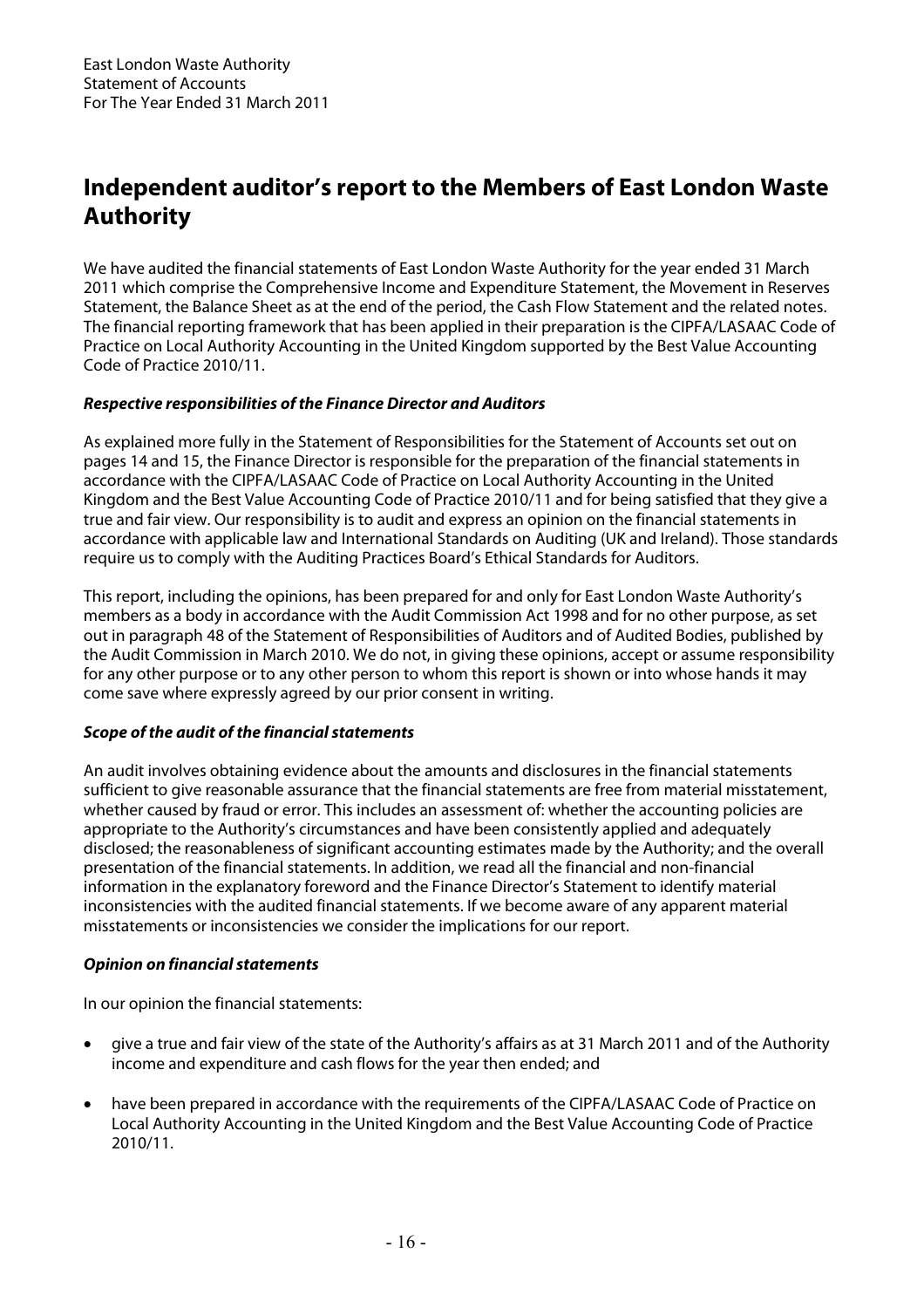## **Opinion on other matters**

In our opinion, the information given in the explanatory foreword and the content of the Finance Director's Statement for the financial year for which the accounting statements are prepared is consistent with the accounting statements.

## **Matters on which we are required to report by exception**

We have nothing to report in respect of the governance statement on which we report to you if, in our opinion the governance statement does not reflect compliance with 'Delivering Good Governance in Local Government: a Framework' published by CIPFA/SOLACE in June 2007.

Ciaran McLaughlin (Senior Statutory Auditor) For and on behalf of PricewaterhouseCoopers LLP Chartered Accountants and Statutory Auditors 7 More London Riverside London SE1 2RT

## **Conclusion on Authority's arrangements for securing economy, efficiency and effectiveness in the use of resources**

### **Authority's responsibilities**

The Authority is responsible for putting in place proper arrangements to secure economy, efficiency and effectiveness in its use of resources, to ensure proper stewardship and governance, and to review regularly the adequacy and effectiveness of these arrangements.

### **Auditor's responsibilities**

We are required under Section 5 of the Audit Commission Act 1998 to satisfy ourselves that the Authority has made proper arrangements for securing economy, efficiency and effectiveness in its use of resources. The Code of Audit Practice issued by the Audit Commission requires us to report to you my conclusion relating to proper arrangements, having regard to relevant criteria specified by the Audit Commission.

We report if significant matters have come to our attention which prevent us from concluding that the Authority has put in place proper arrangements for securing economy, efficiency and effectiveness in its use of resources. We are not required to consider, nor have we considered, whether all aspects of the Authority's arrangements for securing economy, efficiency and effectiveness in its use of resources are operating effectively.

## **Basis of conclusion**

We have undertaken our audit in accordance with the Code of Audit Practice, having regard to the guidance on the specified criteria, published by the Audit Commission in October 2010, as to whether the Authority has proper arrangements for:

- securing financial resilience; and
- challenging how it secures economy, efficiency and effectiveness.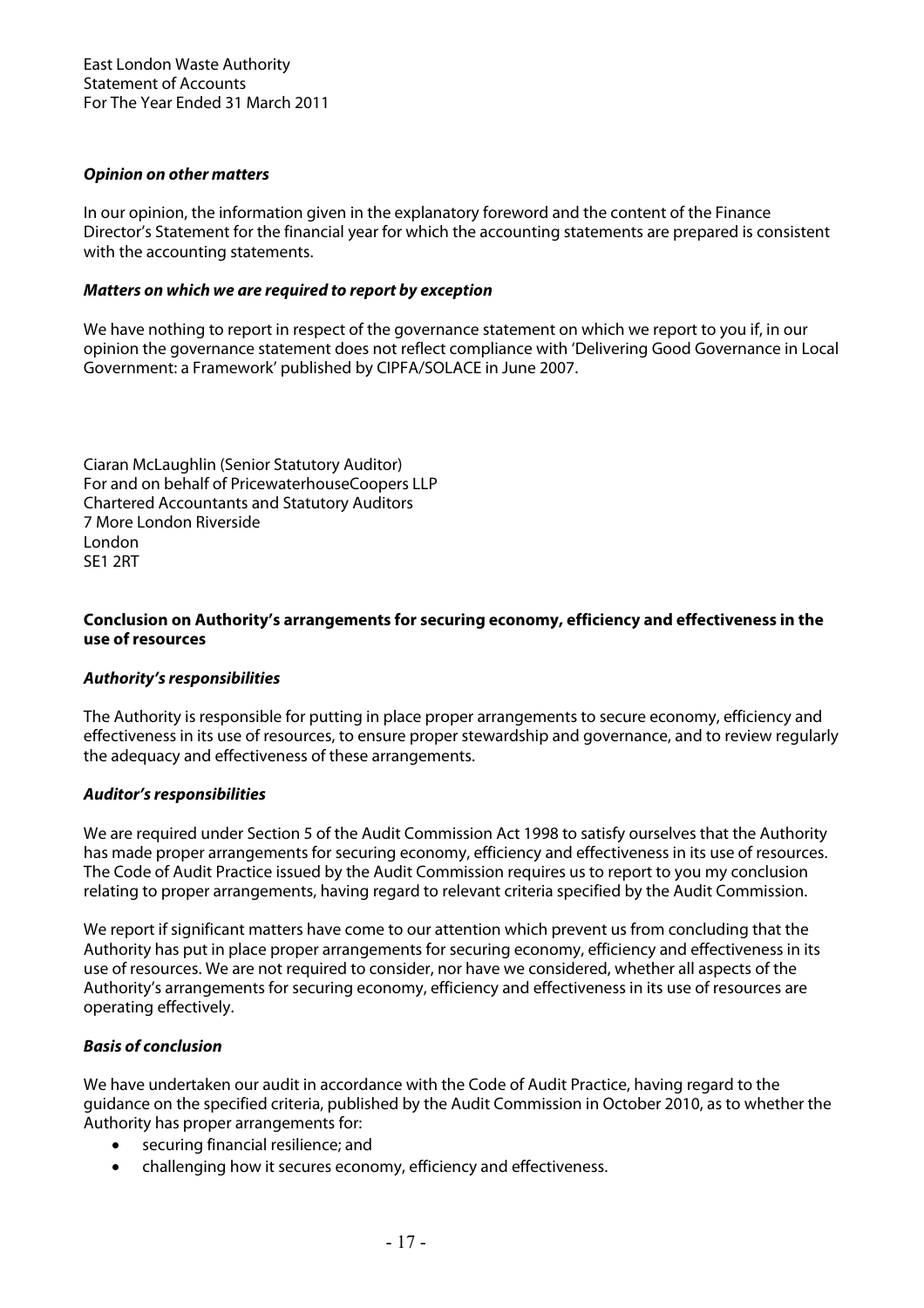The Audit Commission has determined these two criteria as those necessary for us to consider under the Code of Audit Practice in satisfying ourselves whether the Authority has put in place proper arrangements for securing economy, efficiency and effectiveness in its use of resources for the year ended 31 March 2011.

We planned our work in accordance with the Code of Audit Practice. Based on our risk assessment, we undertook such work as we considered necessary to form a view on whether, in all significant respects, the Authority had put in place proper arrangements to secure economy, efficiency and effectiveness in its use of resources.

## **Conclusion**

On the basis of our work, having regard to the guidance on the specified criteria published by the Audit Commission in October 2010, we are satisfied that, in all significant respects, East London Waste Authority put in place proper arrangements to secure economy, efficiency and effectiveness in its use of resources for the year ending 31 March 2011.

## **Certificate**

We certify that we have completed the audit of the Authority accounts of East London Waste Authority in accordance with the requirements of the Audit Commission Act 1998 and the Code of Audit Practice issued by the Audit Commission.

Ciaran McLaughlin (Senior Statutory Auditor) For and on behalf of PricewaterhouseCoopers LLP Chartered Accountants and Statutory Auditors 7 More London Riverside London SE1 2RT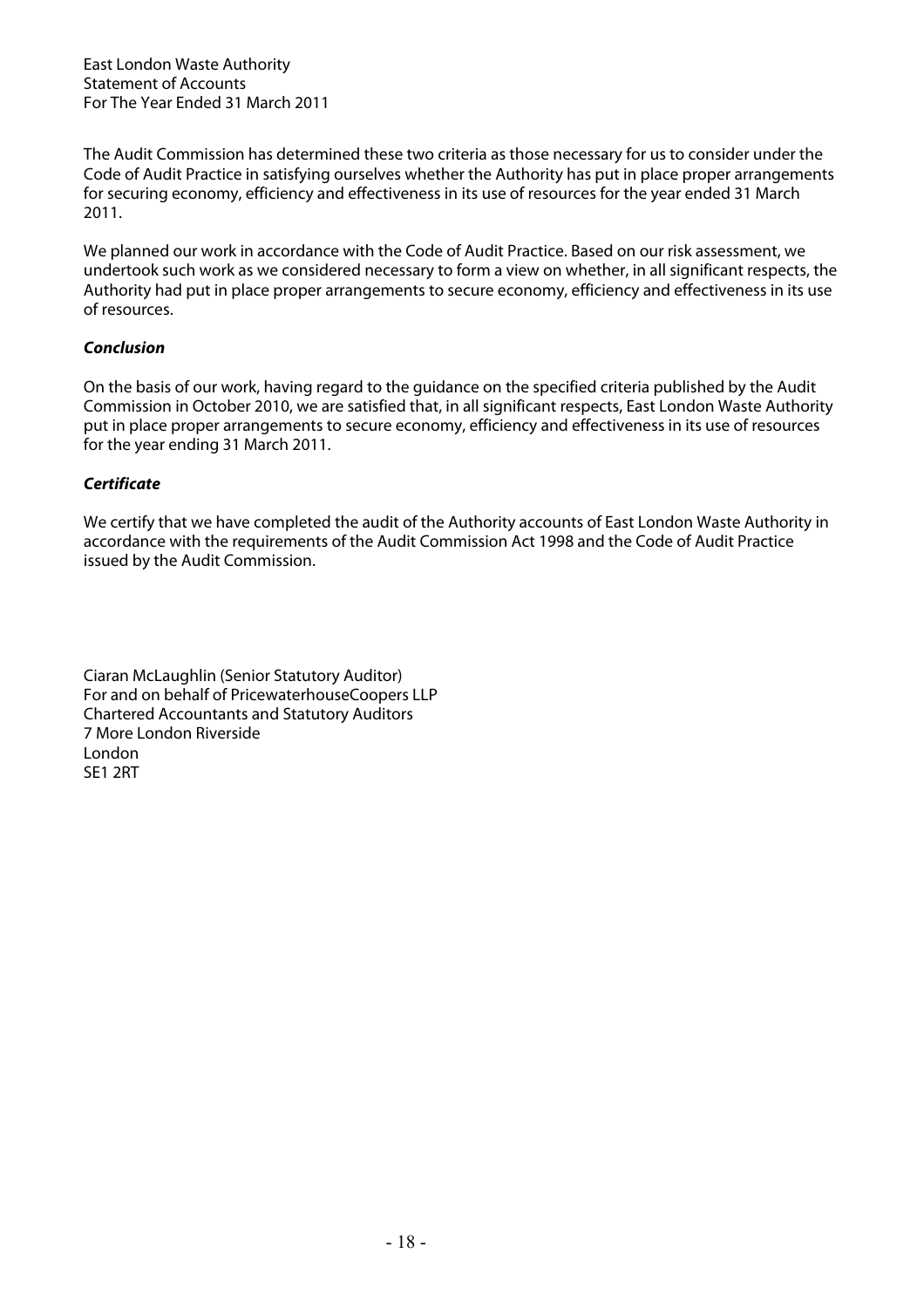# **Movement in Reserves Statement**

This statement shows the movement in the year on the different reserves held by the Authority, analysed into 'usable reserves' (i.e. those that can be applied to fund expenditure or reduce taxation) and other reserves. The Surplus and (Deficit) on the Provision of Service line shows the true economic cost of providing the Authority's service, more details of which are shown in the Comprehensive Income and Expenditure Statement.

## **2010/11 Movement**

|                                                                                                        | Earmarked Capital Reserve<br>£000 | Earmarked PFI Contract Reserve<br>£000 | Earmarked Revenue Reserve<br>£000 | <b>Total Earmarked Reserves</b><br>£000 | Revenue Reserve Balance<br>£000 | <b>Total Usable Reserves</b><br>£000 | Capital Adjustment Account<br>£000 | Revaluation Reserve<br>£000 | Pension Reserve<br>£000 | Accumulated Absences Reserve<br>£000 | Unusable Reserves<br>£000 | Total Authority Reserves<br>£000 |
|--------------------------------------------------------------------------------------------------------|-----------------------------------|----------------------------------------|-----------------------------------|-----------------------------------------|---------------------------------|--------------------------------------|------------------------------------|-----------------------------|-------------------------|--------------------------------------|---------------------------|----------------------------------|
| <b>Balance at 31</b><br><b>March 2010</b>                                                              | $-400$                            | $-10,767$                              | 0                                 | $-11,167$                               | $-8,103$                        | -19,270                              | 12,244                             | $-2,278$                    | 990                     | 0                                    | 10,956                    | $-8,314$                         |
| Movement in<br><b>Reserves during</b><br>2010/2011                                                     |                                   |                                        |                                   |                                         |                                 |                                      |                                    |                             |                         |                                      |                           |                                  |
| (Surplus) or Deficit<br>on the provision of<br>services                                                | 0                                 | 0                                      | $\mathbf 0$                       | 0                                       | 6,050                           | 6,050                                | 0                                  | $\mathbf 0$                 | $\mathbf 0$             | 0                                    | $\mathbf 0$               | 6,050                            |
| Other<br>Comprehensive<br>Income and<br>Expenditure                                                    | $\mathbf 0$                       | 0                                      | $\mathbf 0$                       | 0                                       | 0                               | $\pmb{0}$                            | 0                                  | $\pmb{0}$                   | $-463$                  | 0                                    | $-463$                    | -463                             |
| <b>Total</b><br>Comprehensive<br><b>Income</b> and<br><b>Expenditure</b>                               | 0                                 | $\mathbf 0$                            | $\mathbf 0$                       | 0                                       | 6,050                           | 6,050                                | 0                                  | $\mathbf 0$                 | -463                    | 0                                    | $-463$                    | 5,587                            |
| Adjustment<br>between accounting<br>basis and funding<br>basis under<br>regulations (Note 5)           | 0                                 | 0                                      | $\mathbf 0$                       | 0                                       | $-1,451$                        | $-1,451$                             | 1,584                              | $\pmb{0}$                   | $-136$                  | 3                                    | 1,451                     | $\mathbf 0$                      |
| Net Increase /<br><b>Decrease before</b><br><b>Transfers to</b><br><b>Earmarked</b><br><b>Reserves</b> | 0                                 | 0                                      | $\pmb{0}$                         | 0                                       | 4,599                           | 4,599                                | 1,584                              | 0                           | $-599$                  | $\overline{\mathbf{3}}$              | 988                       | 5,587                            |
| Transfers to / From<br><b>Earmarked Reserves</b><br>(Note 6)                                           | 0                                 | 3,103                                  | $-30$                             | 3,073                                   | $-3,103$                        | $-30$                                | 0                                  | $\mathbf 0$                 | $\mathbf 0$             | $\mathbf 0$                          | $\mathbf{o}$              | -30                              |
| (Increase) /<br>Decrease in<br>2010/11                                                                 | 0                                 | 3,103                                  | -30                               | 3,073                                   | 1,496                           | 4,569                                | 1,584                              | $\mathbf 0$                 | $-599$                  | 3                                    | 988                       | 5,557                            |
| <b>Balance at 31</b><br>March 2011 carried<br>forward                                                  | $-400$                            | $-7664$                                | $-30$                             | -8,094                                  | $-6,607$                        | -14,701                              | 13,828                             | $-2,278$                    | 391                     | 3                                    | 11,944                    | $-2,757$                         |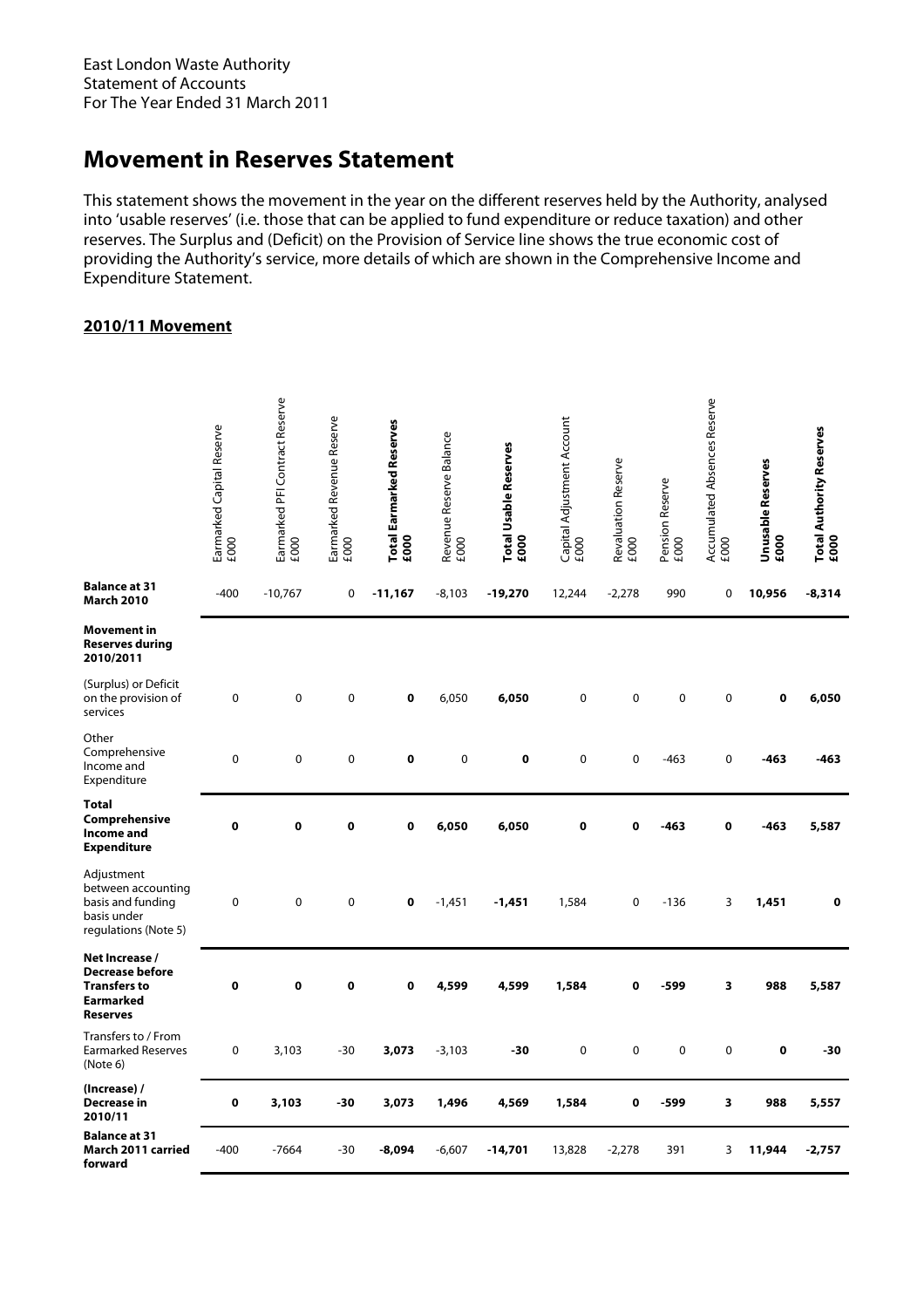## **2009/10 Movement**

|                                                                                                        | Earmarked Capital Reserve<br>£000 | Earmarked PFI Contract Reserve<br>£000 | Earmarked Revenue Reserve<br>£000 | Total Earmarked Reserves<br>£000 | Revenue Reserve Balance<br>£000 | Total Usable Reserves<br>£000 | Capital Adjustment Account<br>£000 | Revaluation Reserve<br>£000 | Pension Reserve<br>£000 | Accumulated Absences Reserve<br>£000 | <b>Unusable Reserves</b><br>£000 | Total Authority Reserves<br>£000 |
|--------------------------------------------------------------------------------------------------------|-----------------------------------|----------------------------------------|-----------------------------------|----------------------------------|---------------------------------|-------------------------------|------------------------------------|-----------------------------|-------------------------|--------------------------------------|----------------------------------|----------------------------------|
| <b>Balance at 31</b><br><b>March 2009</b><br>carried forward                                           | $-400$                            | $-13,535$                              | 0                                 | $-13,935$                        | $-10,157$                       | $-24,092$                     | 7,806                              | $\pmb{0}$                   | 429                     | $\pmb{0}$                            | 8,235                            | $-15,857$                        |
| <b>Movement</b> in<br><b>Reserves during</b><br>2009/10                                                |                                   |                                        |                                   |                                  |                                 |                               |                                    |                             |                         |                                      |                                  |                                  |
| (Surplus) or Deficit<br>on the provision of<br>services                                                | 0                                 | 0                                      | 0                                 | $\pmb{0}$                        | 9,293                           | 9,293                         | 0                                  | $\pmb{0}$                   | 0                       | $\pmb{0}$                            | 0                                | 9,293                            |
| Other<br>Comprehensive<br>Income and<br>Expenditure                                                    | 0                                 | 0                                      | 0                                 | 0                                | $\pmb{0}$                       | 0                             | 0                                  | $-2,278$                    | 528                     | 0                                    | $-1,750$                         | $-1,750$                         |
| <b>Total</b><br>Comprehensive<br>Income and<br><b>Expenditure</b>                                      | 0                                 | 0                                      | 0                                 | $\pmb{0}$                        | 9,293                           | 9,293                         | $\mathbf 0$                        | $-2,278$                    | 528                     | 0                                    | $-1,750$                         | 7,543                            |
| Adjustment<br>between<br>accounting basis<br>and funding basis<br>under regulations<br>(Note 5)        | 0                                 | 0                                      | 0                                 | $\mathbf 0$                      | $-4,471$                        | -4,471                        | 4,438                              | 0                           | 33                      | 0                                    | 4,471                            | 0                                |
| Net Increase /<br><b>Decrease before</b><br><b>Transfers to</b><br><b>Earmarked</b><br><b>Reserves</b> | 0                                 | O                                      | 0                                 | 0                                | 4,822                           | 4,822                         | 4,438                              | $-2,278$                    | 561                     | $\bf{0}$                             | 2,721                            | 7,543                            |
| Transfers to / From<br><b>Earmarked Reserves</b><br>(Note 6)                                           | 0                                 | 2,768                                  | 0                                 | 2,768                            | $-2,768$                        | 0                             | 0                                  | $\pmb{0}$                   | 0                       | $\pmb{0}$                            | 0                                | 0                                |
| (Increase) /<br><b>Decrease in</b><br>2009/10                                                          | 0                                 | 2,768                                  | 0                                 | 2,768                            | 2,054                           | 4,822                         | 4,438                              | $-2,278$                    | 561                     | 0                                    | 2,721                            | 7,543                            |
| <b>Balance at 31</b><br><b>March 2010</b><br>carried forward                                           | -400                              | $-10,767$                              | 0                                 | $-11,167$                        | $-8,103$                        | $-19,270$                     | 12,244                             | $-2,278$                    | 990                     | 0                                    | 10,956                           | $-8,314$                         |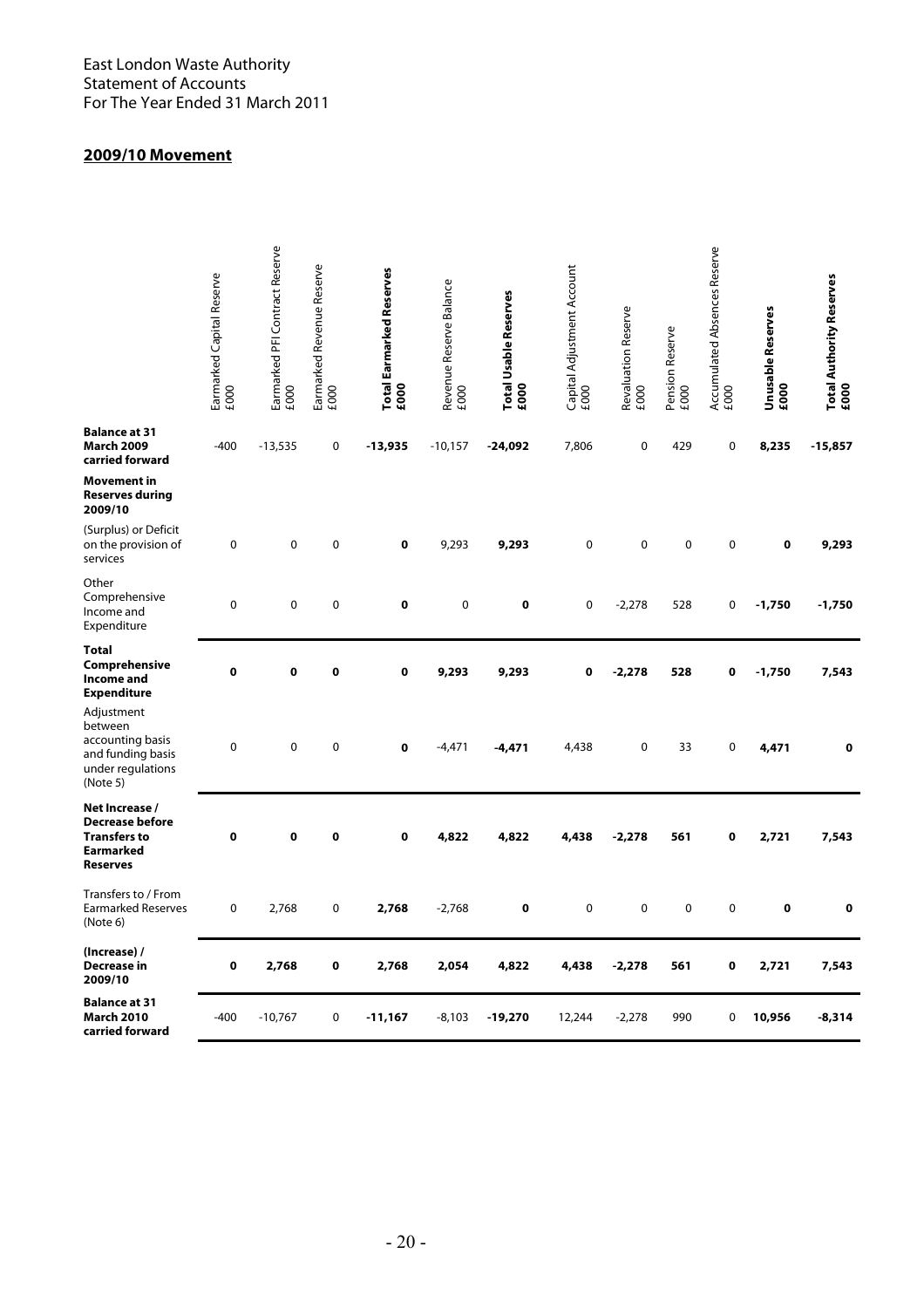# **Comprehensive Income and Expenditure Statement**

This statement summarises the resources that have been generated and consumed in providing services and managing the Authority during the year. It includes all day-to-day expenses and related income on an accruals basis.

|                                     | 2009/10                 |                                          |                                                                                          | 2010/11                             |                         |                                   |
|-------------------------------------|-------------------------|------------------------------------------|------------------------------------------------------------------------------------------|-------------------------------------|-------------------------|-----------------------------------|
| Gross<br><b>Expenditure</b><br>£000 | Gross<br>Income<br>£000 | <b>Net</b><br><b>Expenditure</b><br>£000 |                                                                                          | Gross<br><b>Expenditure</b><br>£000 | Gross<br>Income<br>£000 | Net<br><b>Expenditure</b><br>£000 |
| 446                                 |                         | 446                                      | <b>Supplies and Services</b>                                                             | 454                                 |                         | 454                               |
| 40,380                              |                         | 40,380                                   | Service Charges (Note 23)                                                                | 40,758                              |                         | 40,758                            |
| 766                                 |                         | 766                                      | <b>Employee and Support Services</b>                                                     | 951                                 |                         | 951                               |
| 96                                  |                         | 96                                       | Premises Related Expenditure                                                             | 83                                  |                         | 83                                |
| $\mathbf{1}$                        |                         | $\mathbf{1}$                             | <b>Transport Related Expenditure</b>                                                     | $\overline{2}$                      |                         | 2                                 |
| 5,680                               |                         | 5,680                                    | Depreciation and Impairment of Fixed<br>Assets (Note 8)                                  | 5,203                               |                         | 5,203                             |
| 904                                 |                         | 904                                      | <b>Third Party Payments</b>                                                              | 1,016                               |                         | 1,016                             |
|                                     | 3,051                   | $-3,051$                                 | <b>Commercial Waste Charges</b>                                                          |                                     | 2,819                   | $-2,819$                          |
|                                     | 4,181                   | $-4,181$                                 | PFI Grants (Note 20)                                                                     |                                     | 4,014                   | $-4,014$                          |
|                                     | 343                     | $-343$                                   | Other Income                                                                             |                                     | 507                     | $-507$                            |
| 48,273                              | 7,575                   | 40,698                                   | <b>Cost of Services</b>                                                                  | 48,467                              | 7,340                   | 41,127                            |
|                                     |                         |                                          |                                                                                          |                                     |                         |                                   |
| 7,677                               | 422                     | 7,255                                    | Financing and investment income and<br>Expenditure (Note 7)                              | 6,169                               | 421                     | 5,748                             |
| 55,950                              | 7,997                   | 47,953                                   | <b>Net Operating Expenditure</b>                                                         | 54,636                              | 7,761                   | 46,875                            |
|                                     | 38,660                  | $-38,660$                                | Income from Levy                                                                         |                                     | 40,825                  | $-40,825$                         |
| 55,950                              | 46,657                  | 9,293                                    | (Surplus) or Deficit on provision of<br>services                                         | 54,636                              | 48,586                  | 6,050                             |
|                                     |                         | $-2,278$                                 | Surplus or deficit on revaluation of<br>Property, plant and equipment assets<br>(Note 8) |                                     |                         | 0                                 |
|                                     |                         | 528                                      | Actuarial gains / losses on pension assets /<br>Liabilities (Note 24)                    |                                     |                         | $-463$                            |
|                                     |                         | $-1,750$                                 | <b>Other Comprehensive Income and</b><br><b>Expenditure</b>                              |                                     |                         | -463                              |
|                                     |                         | 7,543                                    | <b>Total Comprehensive Income and</b><br><b>Expenditure</b>                              |                                     |                         | 5,587                             |
|                                     |                         |                                          |                                                                                          |                                     |                         |                                   |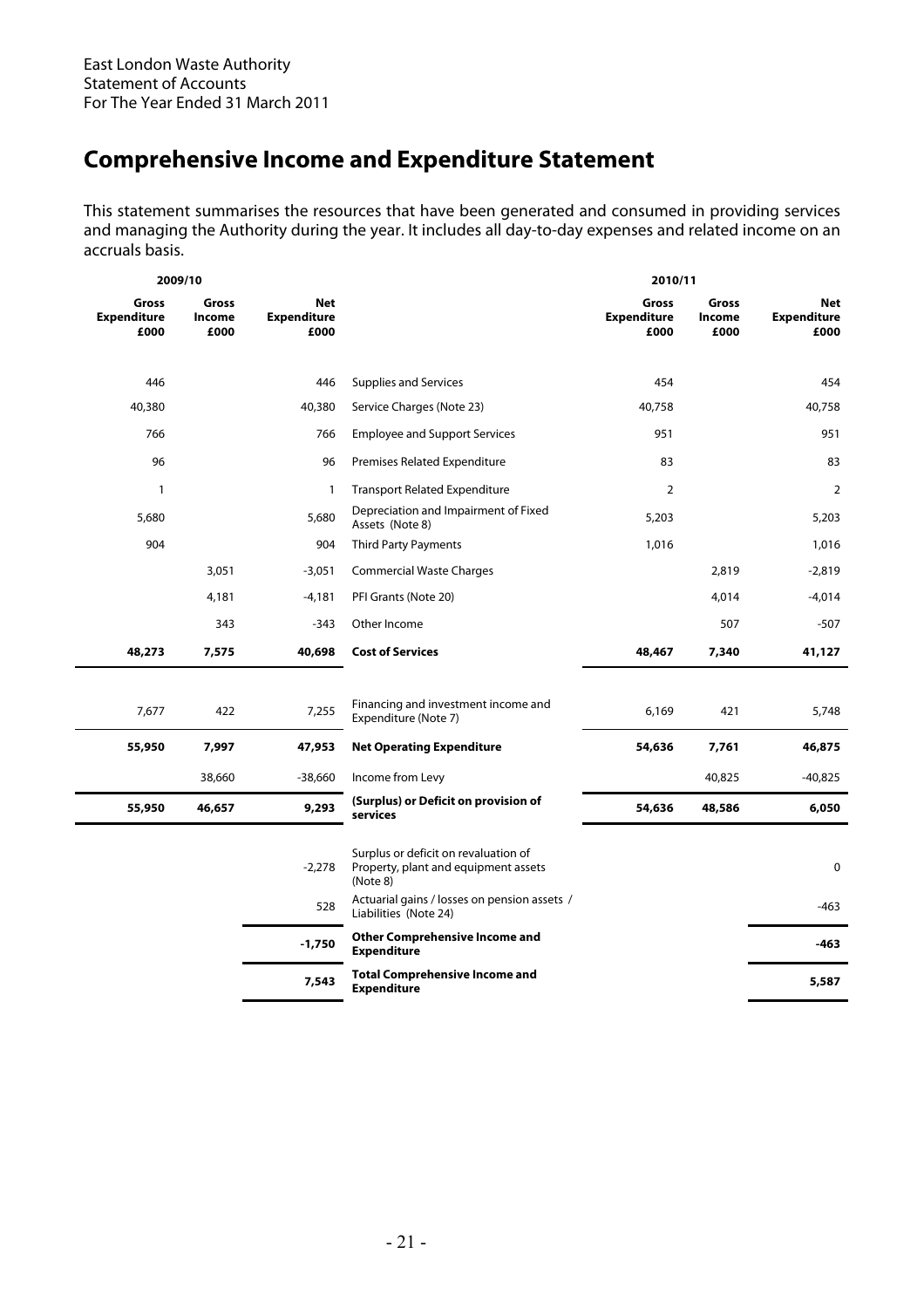# **Balance Sheet**

The Balance Sheet shows the value as at the 31 March 2011 of the assets and liabilities recognised by the Authority. The net assets of the Authority (assets less liabilities) are matched by the reserves held by the Authority. Reserves are reported in two categories. The first category of reserves are usable reserves, i.e. those reserves that the Authority may use to provide services, subject to the need to maintain a prudent level of reserves and any statutory limitations on their use (for example the Capital Receipts Reserve that may only be used to fund capital and repay debt). The second category of reserves is those that the Authority is not able to use to provide services. This category of reserves include reserves that hold unrealised gains and losses (for example the Revaluation Reserve), where amounts would only become available to provide services if the assets are sold; and reserves that hold timing differences shown in the Movement in Reserves Statement line 'Adjustments between accounting basis and funding basis under regulations'.

| 1 April 2009<br>31 March 2010<br>£000<br>£000 |                                     | <b>Notes</b> | 31 March 2011<br>£000 |
|-----------------------------------------------|-------------------------------------|--------------|-----------------------|
| 97,560<br>94,158                              | Property, Plant & Equipment         | 8            | 88,955                |
| 2,619<br>283                                  | Long Term Investments               | 25           | 133                   |
| 100,179<br>94,441                             | <b>Long Term Assets</b>             |              | 89,088                |
| 21,231<br>23,051                              | <b>Short Term Investments</b><br>25 |              | 16,978                |
| 1,796<br>3,574                                | Short term Debtors                  | 10           | 3,226                 |
| 0<br>934                                      | Cash and Cash Equivalents           | 11           | 11                    |
| 26,625<br>23,961                              | <b>Current Assets</b>               |              | 20,215                |
| $-11$<br>0                                    | Cash and Cash Equivalents           | 25           | 0                     |
| $-29$<br>$-29$                                | <b>Short Term Borrowing</b>         | 25           | $-151$                |
| $-4,886$<br>$-4,641$                          | <b>Short Term Creditors</b><br>12   |              | $-5,243$              |
| $-4,926$<br>$-4,670$                          | <b>Current Liabilities</b>          |              | $-5,394$              |
| $-1,610$<br>$-1,610$                          | Long Term Borrowing                 | 25           | $-1,488$              |
| $-103,982$<br>$-102,818$                      | PFI Finance Lease Liability         | 23           | $-99,273$             |
|                                               | Other Long Term Liabilities:        |              |                       |
| $-429$<br>$-990$                              | Pension Liability                   | 24           | $-391$                |
| $-106,021$<br>$-105,418$                      | <b>Long Term Liabilities</b>        |              | $-101,152$            |
| 15,857<br>8,314                               | <b>Net Assets</b>                   |              | 2,757                 |
| 24,092<br>19,270                              | <b>Usable Reserves</b>              | 13           | 14,701                |
| $-8,235$<br>$-10,956$                         | <b>Unusable Reserves</b>            | 14           | $-11,944$             |
|                                               |                                     |              |                       |
| 15,857<br>8,314                               | <b>Total Reserves</b>               |              | 2,757                 |

**G Pearce, BA, CPFA Finance Director 26th September 2011**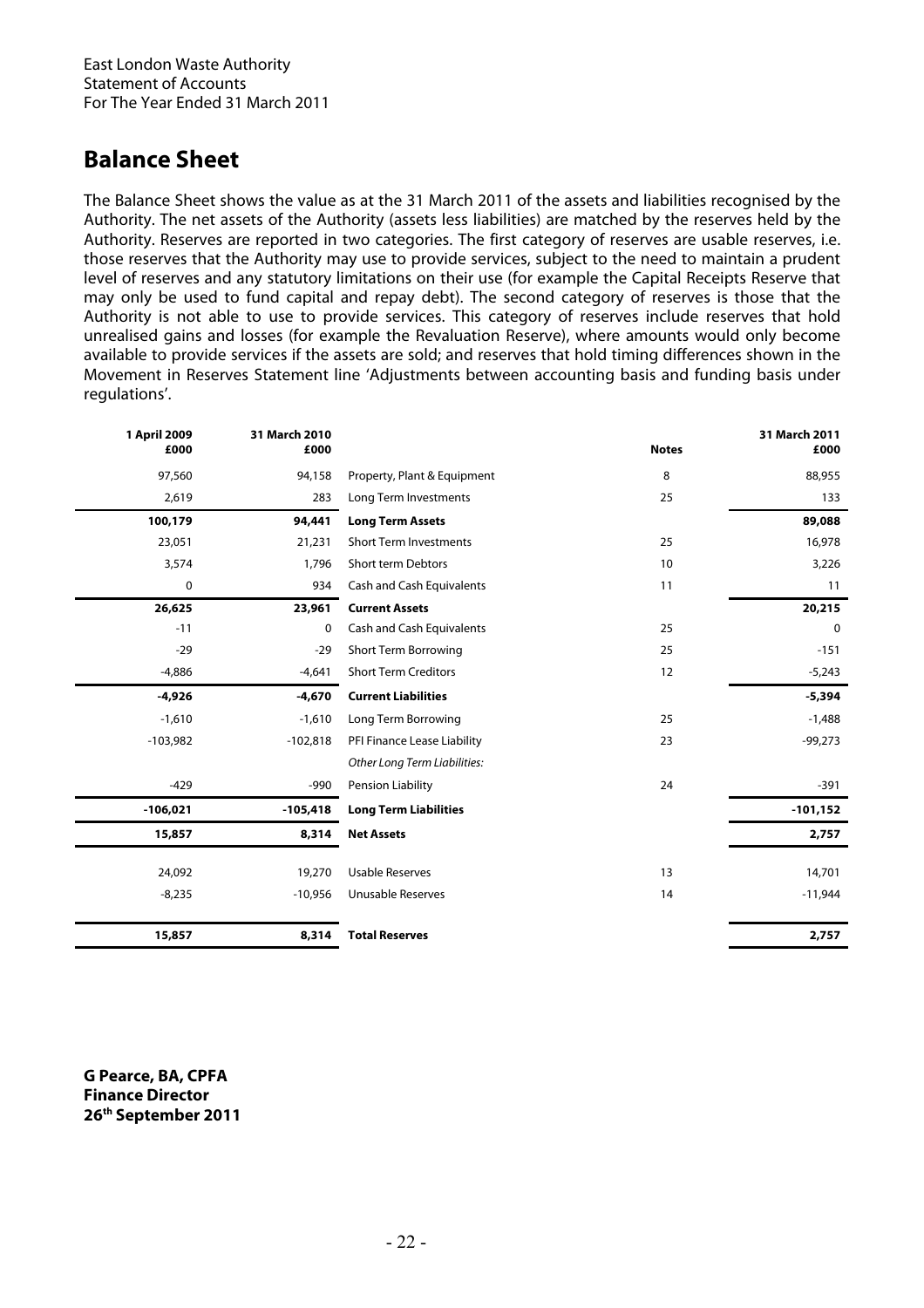# **Cash Flow Statement**

The Cash Flow Statement shows the changes in cash and cash equivalents of the Authority during the reporting period. The Statement shows how the Authority generates and uses cash and cash equivalents by classifying cash flows as operating, investing and financing activities. Investing activities represent the extent to which cash outflows have been made for resources which are intended to contribute to the Authority's future service delivery. Cash flows arising from financing activities are useful in predicting claims on future cash flows by providers of capital (i.e. borrowing) to the Authority.

| 2009/10<br>£000 |                                                                                                                                          | 2010/11<br>£000 |
|-----------------|------------------------------------------------------------------------------------------------------------------------------------------|-----------------|
| 9,293           | Net (surplus) or deficit on the provisions of services                                                                                   | 6,050           |
| $-3,956$        | Adjustments to net surplus or deficit on the provision of services for non-cash<br>movements                                             | $-4,915$        |
| $-7,384$        | Adjustments for items included in the net surplus or deficit on the provision of services<br>that are investing and financing activities | $-2,916$        |
| $-2,047$        | <b>Net cash flows from Operating Activities (Note 15)</b>                                                                                | $-1,781$        |
|                 | Investing Activities:                                                                                                                    |                 |
| 2,336           | Movement in long term investments                                                                                                        | 150             |
| 656             | Financing activities (Note 16)                                                                                                           | 708             |
| 945             | Net increase and decrease in cash and cash equivalents                                                                                   | $-923$          |
|                 |                                                                                                                                          |                 |
| $-11$           | Cash and cash equivalents at the beginning of the reporting period                                                                       | 934             |
| 934             | Cash and cash equivalents at the end of the reporting period<br>(Note 11)                                                                | 11              |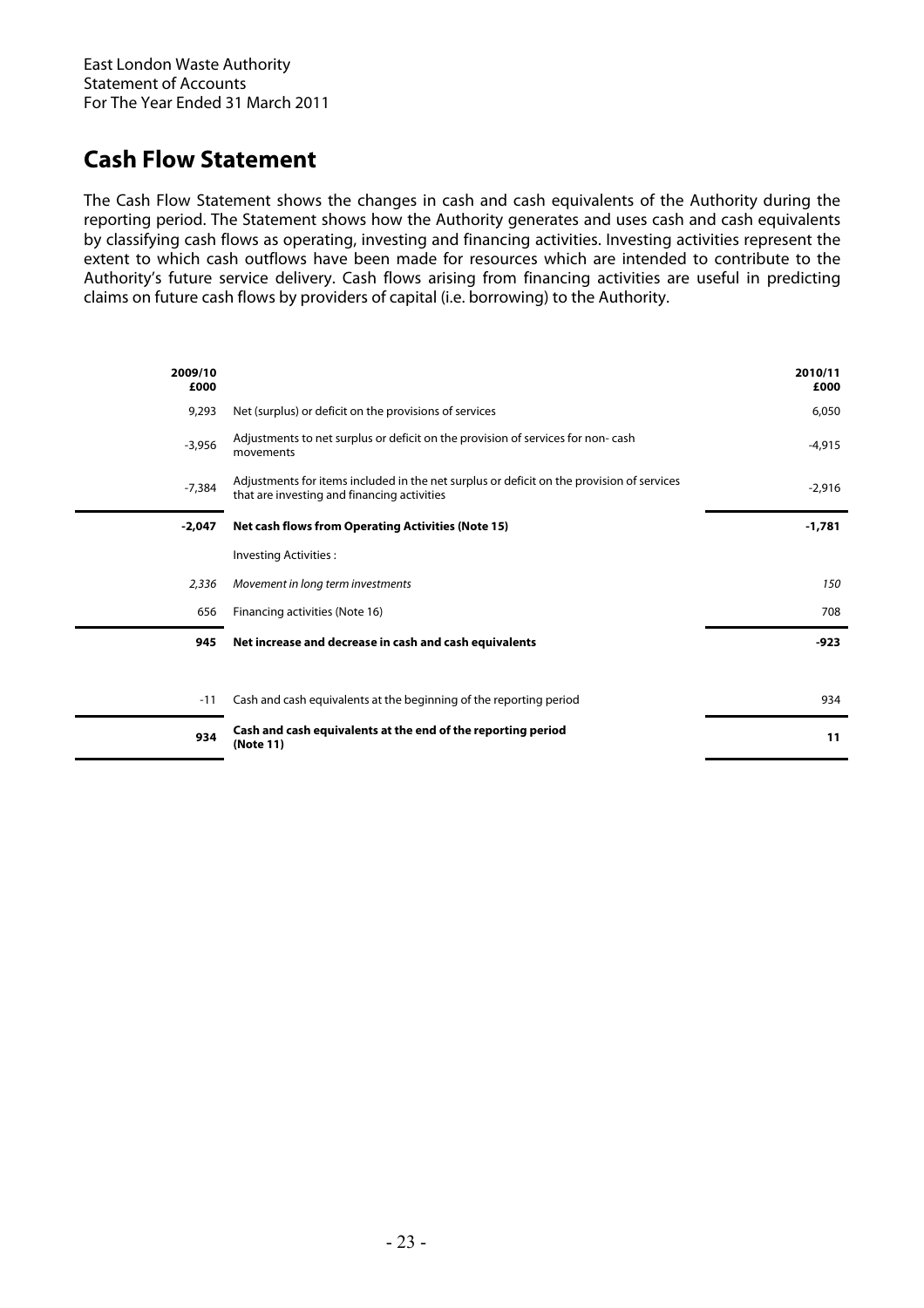# **Statement of Accounting Policies**

# **1. General Principles**

The general principles adopted in compiling the Accounts are consistent with the Code of Practice on Local Authority Accounting in the United Kingdom 2010-11 - based on International Financial Reporting Standards (IFRS), developed by the Chartered Institute of Public Finance and Accountancy (CIPFA) and the Local Authority (Scotland) Accounts Advisory Committee (LASAAC). The accounting convention adopted is historical cost, modified by the revaluation of certain categories of Non Current Assets in accordance with the IFRS.

The Balance Sheet comprises the balances, after eliminating inter-account balances, of all the services of the Authority.

# **2. Cash and Cash Equivalents**

Cash is represented by cash in hand and deposits with financial institutions repayable without penalty on notice of not more than 24 hours. The Authority's bank overdraft is presented as part of cash and cash equivalents on the face of the balance sheet as the amounts are an integral part of an authority's cash management.

Cash equivalents are investments that having originally been invested for no longer than three months are repayable on demand or readily convertible to known amounts of cash with insignificant risk of change in value. Fixed term deposits, excluding overnight deposits, are not considered to be readily convertible since they only become repayable at the point of maturity and cannot be traded or redeemed without penalty. In the Cash Flow Statement, cash and cash equivalents are shown net of bank overdrafts that are repayable on demand and form an integral part of the Authority's cash management.

## **3. Exceptional Items**

When items of income and expense are material, their nature and amount is disclosed separately, either on the face of the Comprehensive Income and Expenditure Statement or in the notes to the accounts, depending on how significant the items are to an understanding of the Authority's financial performance.

## **4. Prior Period Adjustments, Changes in Accounting Policies and Estimates and Errors**

Prior period adjustments may arise as a result of a change in accounting policies or to correct a material error.

Changes in accounting estimates are accounted for prospectively, i.e. in the current and future years affected by the change and do not give rise to a prior period adjustment.

Changes in accounting policies are only made when required by proper accounting practices or the change provides more reliable or relevant information about the effect of transactions, other events and conditions on the Authority's financial position or financial performance.

Where a change is made, it is applied retrospectively (unless stated otherwise) by adjusting opening balances and comparative amounts for the prior period as if the new policy had always been applied. Material errors discovered in prior period figures are corrected retrospectively by amending opening balances and comparative amounts for the prior period.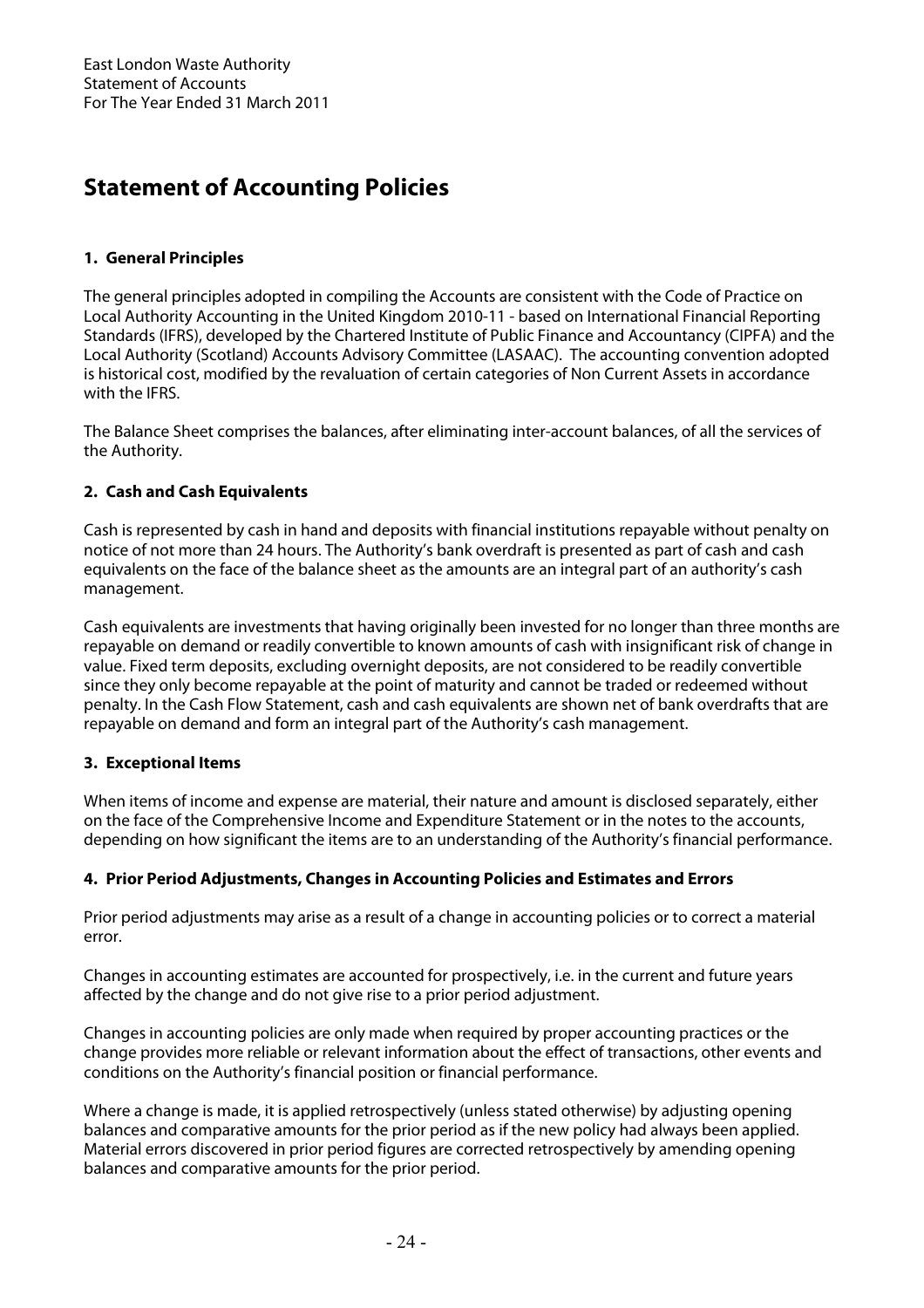## **5. Employee benefits**

## **Benefits Payable during Employment**

Short-term employee benefits are those due to be settled within 12 months of the year-end. They include benefits such as wages and salaries, paid annual leave and paid sick leave, bonuses and non-monetary benefits for current employees and are recognised as an expense for services in the year in which employees render service to the Authority. An accrual is made for the cost of holiday entitlements (or any form of leave, e.g. time off in lieu) earned by employees but not taken before the year-end which employees can carry forward into the next financial year. The accrual is made at the wage and salary rates applicable in the following accounting year, being the period in which the employee takes the benefit. The accrual is charged to Surplus or Deficit on the Provision of Services, but then reversed out through the Movement in Reserves Statement so that holiday benefits are charged to revenue in the financial year in which the holiday absence occurs.

## **Termination Benefits**

Termination benefits are amounts payable as a result of a decision by the Authority to terminate an officer's employment before the normal retirement date or an officer's decision to accept voluntary redundancy. The benefits are charged on an accruals basis to the Comprehensive Income and Expenditure Statement when the Authority is demonstrably committed to the termination of the employment of an officer or group of officers or making an offer to encourage voluntary redundancy.

Where termination benefits involve the enhancement of pensions, statutory provisions require the Comprehensive Income and Expenditure Account balance to be charged with the amount payable by the Authority to the Pension Fund or pensioner in the year, not the amount calculated according to the relevant accounting standards. In the Movement in Reserves Statement, appropriations are required to and from the Pensions Reserve to remove the notional debits and credits for pension enhancement termination benefits and replace them with debits for the cash paid to the Pension Fund and pensioners and any such amounts payable but unpaid at the year-end.

### **Discretionary Benefits**

The Authority also has restricted powers to make discretionary awards of retirement benefits in the event of early retirements. Any liabilities estimated to arise as a result of an award to any member of staff are accrued in the year of the decision to make the award and accounted for using the same policies as are applied to the Local Government Pension Scheme.

### **6. Pension Provision**

As part of the terms and conditions of employment of its officers, the Authority offers retirement benefits. Although these benefits will not actually be payable until employees retire, the Authority has a commitment to make the payments that need to be disclosed at the time that employees earn their future entitlement.

The Authority participates in the Local Government Pension Scheme (LGPS) administered by the London Pension Funds Authority (LPFA). This is a funded defined benefit scheme.

Employees' and employers' contributions are paid into the LGPS. Employers' contribution rates are advised by the LPFA Fund's Actuary, Barnett Waddingham LLP, with the intention of balancing the pension liabilities with investment assets over time. Additional pension liabilities resulting from early retirements are met by the Authority's Income and Expenditure Account and not by the Pension Fund. The Authority is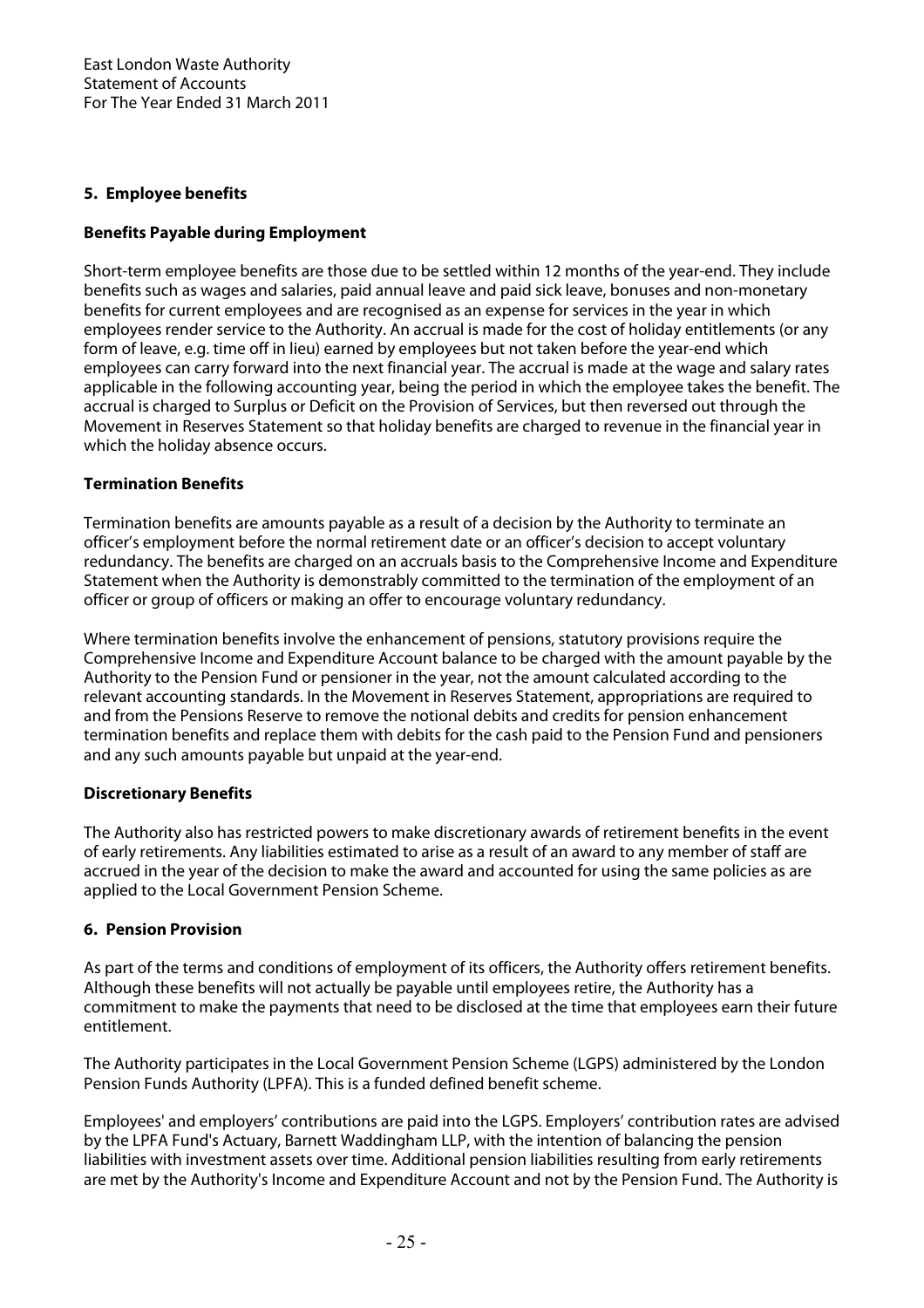required to account for pension costs in accordance with IAS 19 and to recognise in the accounts accrued benefits payments at the time that the employees earn their future benefit entitlements.

This has the following effect on the results of the current and prior period:

- the overall amount to be met from the levy has remained unchanged, but the costs disclosed for services after the replacement of actual employer's contributions by current service costs are £46,000 higher (£33,000 higher in 2009/10).
- Pension costs have reduced by £136,000, primarily owing to the effect of the change in indices used for increasing future pensions in line with inflation, as described in the Finance Director's Statement.
- The liability in the balance sheet has reduced and reported net worth of the Authority is now £391,000. (£990,000 in 2009/10).

## **7. Events after the Balance Sheet Date**

Events after the Balance Sheet date are those events, both favourable and unfavourable, that occur between the end of the reporting period and the date when the Statement of Accounts is authorised for issue. Two types of events can be identified:

- Those that provide evidence of conditions that existed at the end of the reporting period the Statement of Accounts is adjusted to reflect such events
- Those that are indicative of conditions that arose after the reporting period the Statement of Accounts are not adjusted to reflect such events, but where a category of events would have a material effect, disclosure is made in the notes of the nature of the events and their estimated financial effect

### **8. Loans and Receivables**

Loans and receivables are recognised on the Balance Sheet when the Authority becomes a party to the contractual provisions of a financial instrument and are initially measured at fair value. They are subsequently measured at their amortised cost. Annual credits to the Financing and Investment Income and Expenditure line in the Comprehensive Income and Expenditure Statement for interest receivable are based on the carrying amount of the asset multiplied by the effective rate of interest for the instrument. For most of the loans that the Authority has made, this means that the amount presented in the Balance Sheet is the outstanding principal receivable (plus accrued interest) and interest credited to the Comprehensive Income and Expenditure Statement is the amount receivable for the year in the loan agreement.

Where assets are identified as impaired because of a likelihood arising from a past event that payments due under the contract will not be made, the asset is written down and a charge made to the relevant service (for receivables specific to that service) or the Financing and Investment Income and Expenditure line in the Comprehensive Income and Expenditure Statement. The impairment loss is measured as the difference between the carrying amount and the present value of the revised future cash flows discounted at the asset's original effective interest rate.

### **9. Interests in Companies and Other Entities**

The Authority annually reviews the extent to which other entities (over which the Authority has a material interest) need to be consolidated into Group Accounts. In consolidating the accounts, all transactions and balances between the Authority and the subsidiary would be eliminated in full.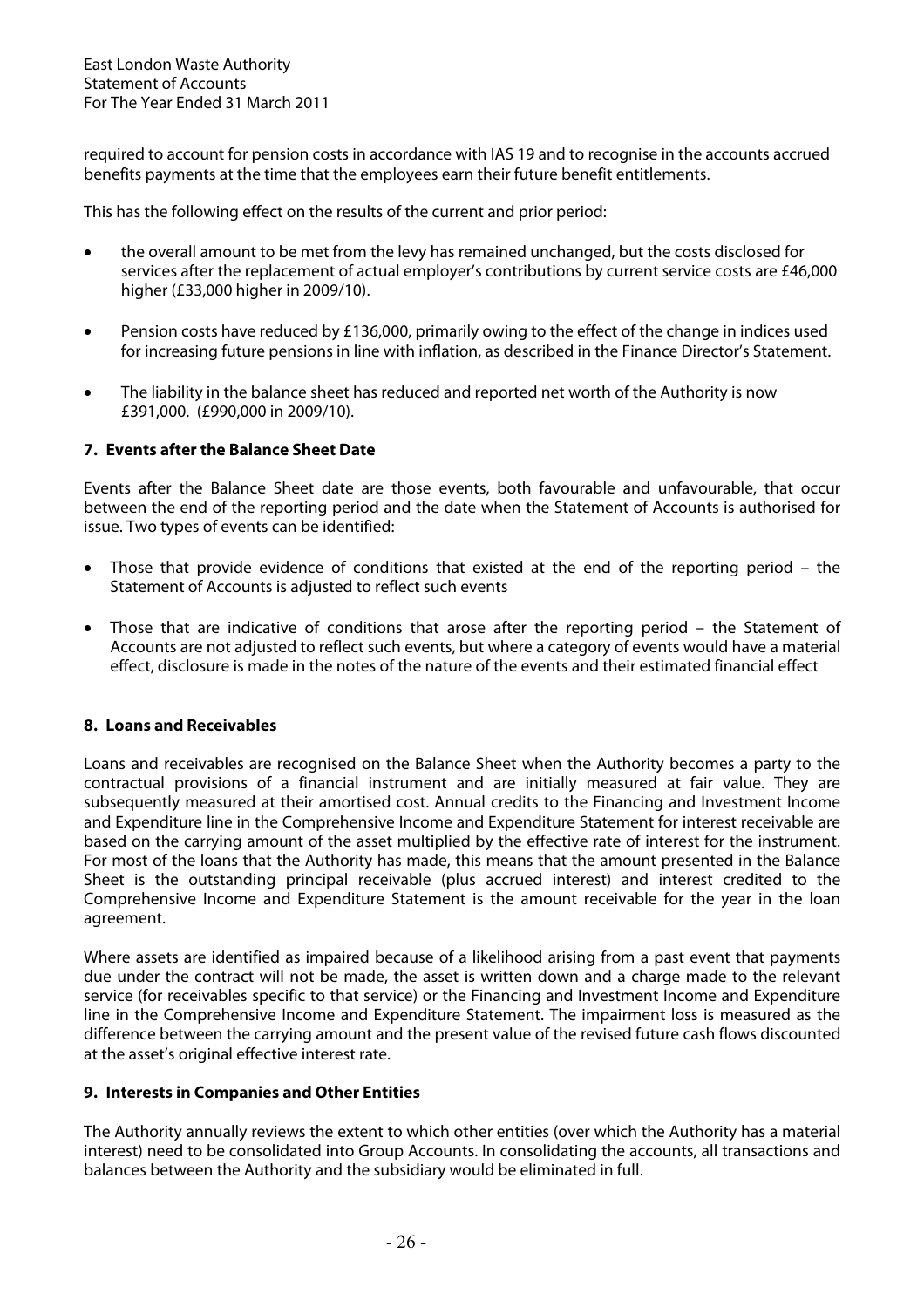## **10. Leases**

## **The Authority as Lessee**

## **Finance Leases**

Property, plant and equipment held under finance leases is recognised on the Balance Sheet at the commencement of the lease at its fair value measured at the lease's inception (or the present value of the minimum lease payments, if lower). The asset recognised is matched by a liability for the obligation to pay the lessor. Initial direct costs of the Authority are added to the carrying amount of the asset. Premiums paid on entry into a lease are applied to writing down the lease liability. Contingent rents are charged as expenses in the periods in which they are incurred.

Lease payments are apportioned between:

- A charge for the acquisition of the interest in the property, plant or equipment applied to write down the lease liability, and
- A finance charge (debited to the Financing and Investment Income and Expenditure line in the Comprehensive Income and Expenditure Statement).

Property, Plant and Equipment recognised under finance leases is accounted for using the policies applied generally to such assets, subject to depreciation being charged over the lease term if this is shorter than the asset's estimated useful life (where ownership of the asset does not transfer to the Authority at the end of the lease period).

A prudent annual contribution is made from revenue funds towards the deemed capital investment in accordance with statutory requirements. Depreciation and revaluation and impairment losses are therefore substituted by a revenue contribution in the General Fund Balance, by way of an adjusting transaction with the Capital Adjustment Account in the Movement in Reserves Statement for the difference between the two.

## **The Authority as Lessor**

## **Finance Leases**

Where the Authority grants a finance lease over a property or an item of plant or equipment, the relevant asset is written out of the Balance Sheet as a disposal. At the commencement of the lease, the carrying amount of the asset in the Balance Sheet (whether Property, Plant and Equipment or Assets Held for Sale) is written off to the Other Operating Expenditure line in the Comprehensive Income and Expenditure Statement as part of the gain or loss on disposal. A gain, representing the Authority's net investment in the lease, is credited to the same line in the Comprehensive Income and Expenditure Statement also as part of the gain or loss on disposal (i.e. netted off against the carrying value of the asset at the time of disposal), matched by a lease (long-term debtor) asset in the Balance Sheet.

Lease rentals receivable are apportioned between:

- A charge for the acquisition of the interest in the property applied to write down the lease debtor (together with any premiums received), and
- Finance income (credited to the Financing and Investment Income and Expenditure line in the Comprehensive Income and Expenditure Statement).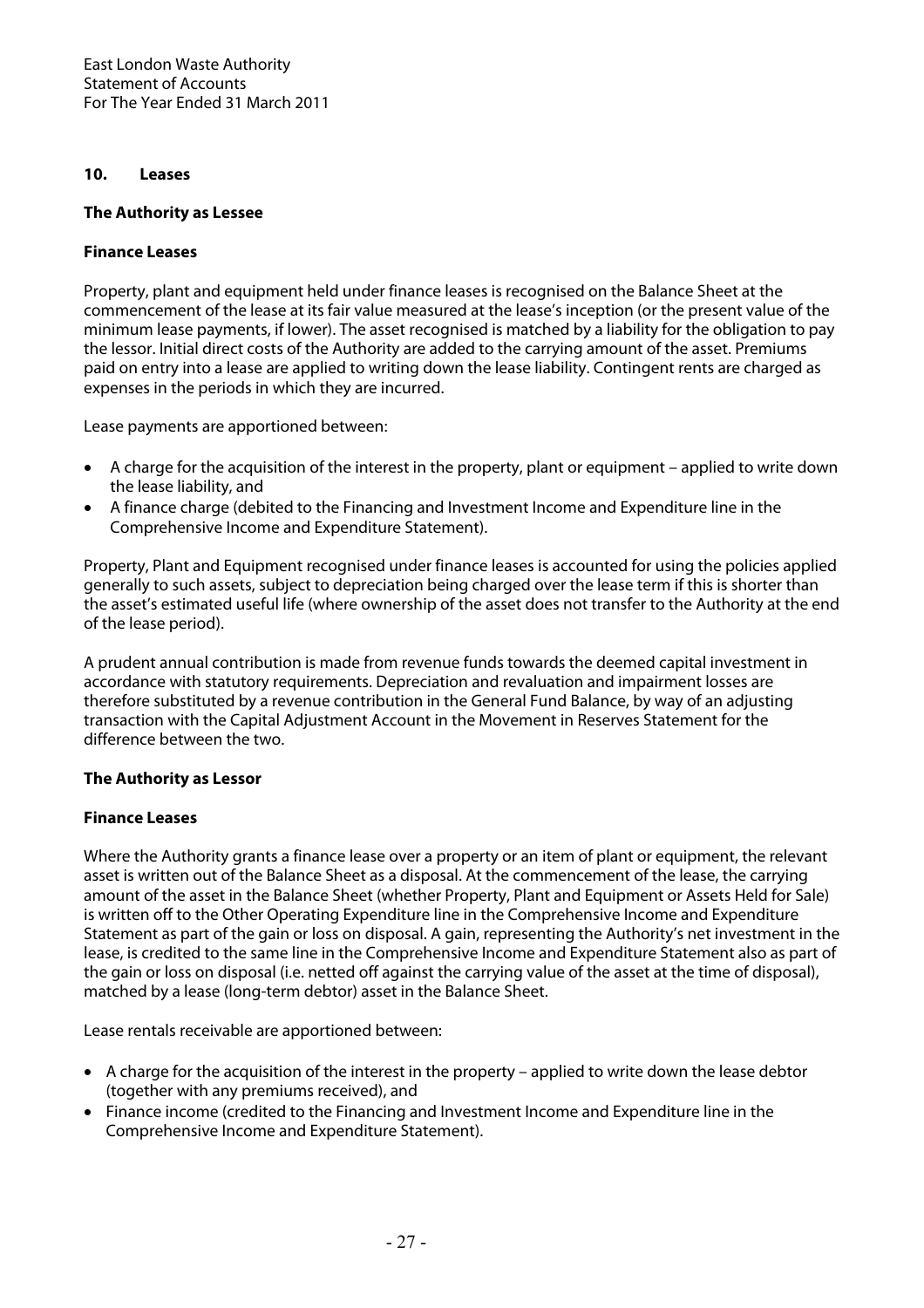The gain credited to the Comprehensive Income and Expenditure Statement on disposal is not permitted by statute to increase the General Fund Balance and is required to be treated as a capital receipt. Where a premium has been received, this is posted out of the General Fund Balance to the Capital Receipts Reserve in the Movement in Reserves Statement. Where the amount due in relation to the lease asset is to be settled by the payment of rentals in future financial years, this is posted out of the General Fund Balance to the Deferred Capital Receipts Reserve in the Movement in Reserves Statement. When the future rentals are received, the element for the capital receipt for the disposal of the asset is used to write down the lease debtor. At this point, the deferred capital receipts are transferred to the Capital Receipts Reserve

The written-off value of disposals is not a charge against council tax, as the cost of fixed assets is fully provided for under separate arrangements for capital financing. Amounts are therefore appropriated to the Capital Adjustment Account from the General Fund Balance in the Movement in Reserves Statement.

## **Leases**

Leases are classified as finance leases where the terms of the lease transfer substantially all the risks and rewards incidental to ownership of the property, plant or equipment from the lessor to the lessee. All other leases are classified as operating leases. Where a lease covers both land and buildings, the land and buildings elements are considered separately for classification. Arrangements that do not have the legal status of a lease but convey a right to use an asset in return for payment are accounted for under this policy where fulfilment of the arrangement is dependent on the use of specific assets.

## **Operating Leases**

Where the Authority grants an operating lease over a property or an item of plant or equipment, the asset is retained in the Balance Sheet. Rental income is credited to the Other Operating Expenditure line in the Comprehensive Income and Expenditure Statement. Credits are made on a straight-line basis over the life of the lease, even if this does not match the pattern of payments (e.g. there is a premium paid at the commencement of the lease). Initial direct costs incurred in negotiating and arranging the lease are added to the carrying amount of the relevant asset and charged as an expense over the lease term on the same basis as rental income.

## **11. Provisions, Contingent Liabilities and Contingent Assets**

## **Provisions**

Provisions are made where an event has taken place that gives the Authority a legal or constructive obligation that probably requires settlement by a transfer of economic benefits or service potential, and a reliable estimate can be made of the amount of the obligation. For example if the Authority was to be involved in a court case that could eventually result in the making of a settlement or the payment of compensation.

Provisions are charged as an expense to the appropriate service line in the Comprehensive Income and Expenditure Statement in the year that the Authority becomes aware of the obligation, and are measured at the best estimate at the balance sheet date of the expenditure required to settle the obligation, taking into account relevant risks and uncertainties.

When payments are eventually made, they are charged to the provision carried in the Balance Sheet. Estimated settlements are reviewed at the end of each financial year – where it becomes less than probable that a transfer of economic benefits will now be required (or a lower settlement than anticipated is made), the provision is reversed and credited back to the relevant service. Where some or all of the payment required to settle a provision is expected to be recovered from another party (e.g. from an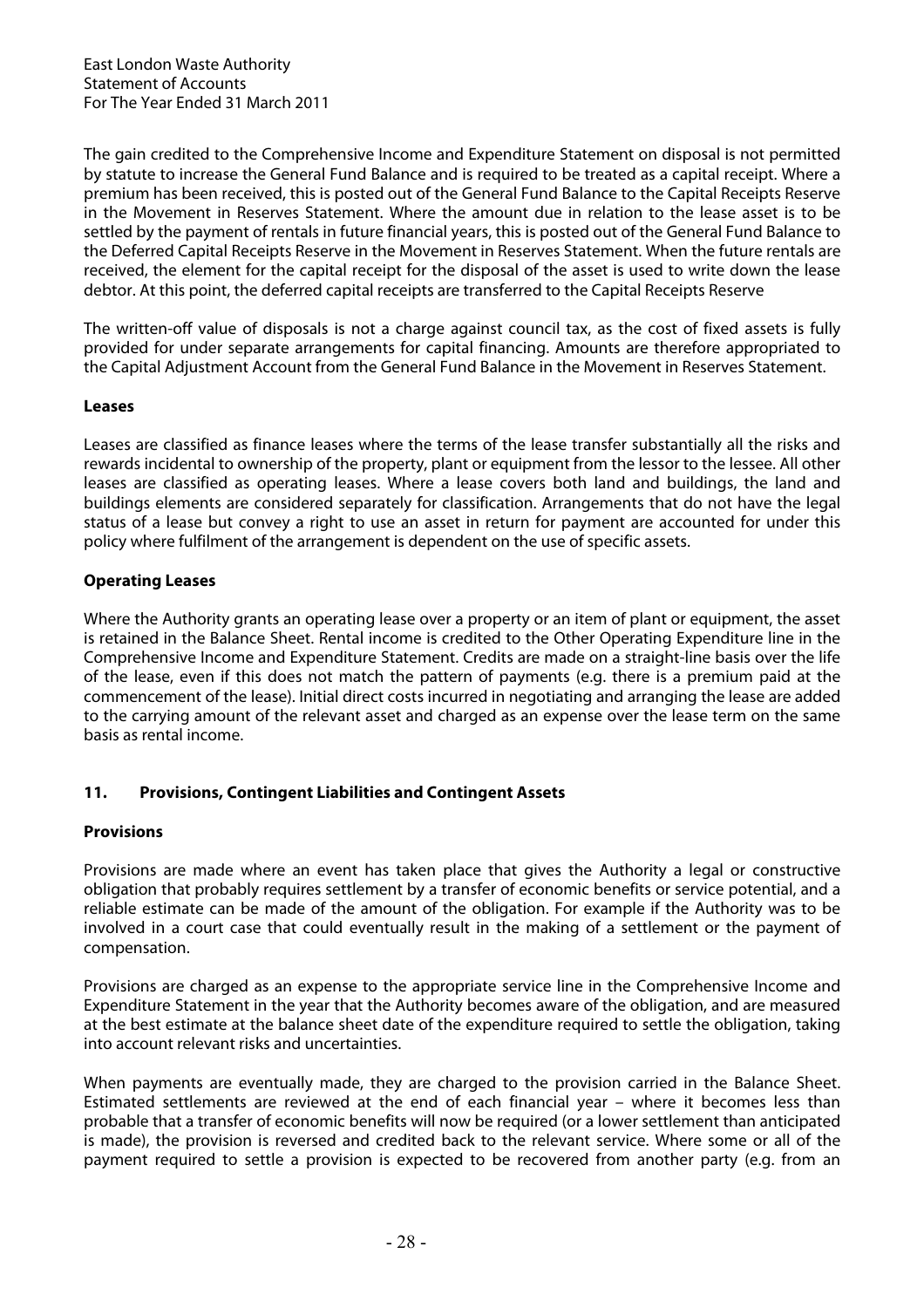insurance claim), this is only recognised as income for the relevant service if it is virtually certain that reimbursement will be received if the Authority settles the obligation.

## **Contingent Liabilities**

A contingent liability arises where an event has taken place that gives the Authority a possible obligation whose existence will only be confirmed by the occurrence or otherwise of uncertain future events not wholly within the control of the Authority. Contingent liabilities also arise in circumstances where a provision would otherwise be made but either it is not probable that an outflow of resources will be required or the amount of the obligation cannot be measured reliably. Contingent liabilities are not recognised in the Balance Sheet but disclosed in a note to the accounts.

## **Contingent Assets**

A contingent asset arises where an event has taken place that gives the Authority a possible asset whose existence will only be confirmed by the occurrence or otherwise of uncertain future events not wholly within the control of the Authority.

Contingent assets are not recognised in the Balance Sheet but would be disclosed in a note to the accounts where it is probable that there will be an inflow of economic benefits or service potential.

## **12. Accruals of expenditure and income**

The Accounts have been prepared on the normal accruals basis whereby activity is accounted for in the year that it takes place, not when cash payments are made or received. Debtors and creditors are included in the balance sheet in respect of goods supplied and services rendered but not paid for at 31 March 2011.

When debts may not be settled, the balance of the debtor is written down and a charge made to revenue for the income that might not be recovered.

## **13. Property, Plant and Equipment**

All expenditure on the acquisition, creation or enhancement of fixed assets is capitalised on an accruals basis in the accounts. Expenditure on fixed assets is capitalised provided that the fixed asset yields benefits to the Authority and the service it provides for a period of more than one year. This excludes expenditure on routine repairs and maintenance of fixed assets which is charged direct to the Income and Expenditure Account.

Under the adaptation to International Financial Reporting Interpretations Committee (IFRIC) 12, a PFI asset should initially be recorded as both an asset and liability at the present value of the minimum lease payments, which is equal to the cost of the assets constructed in a PFI scheme.

Fixed assets have been valued by the waste management contractor, who has current and expert knowledge of the assets in question. The last revaluation was carried out on a replacement cost basis in 2009/10. Fixed assets are classified into the groupings required by the 2010-11 Code of Practice on Local Authority Accounting. Land, operational properties and other operational assets are included in the balance sheet at the lower of net current replacement cost and net realisable value in existing use.

Revaluations of fixed assets are planned at five yearly intervals, although material changes to assets' valuations will be adjusted in the interim period, as they occur. Properties regarded by the Authority as operational were valued on the basis of open market value for their existing use, or where this could not be assessed because there was no market for the subject asset, the depreciated replacement cost (DRC).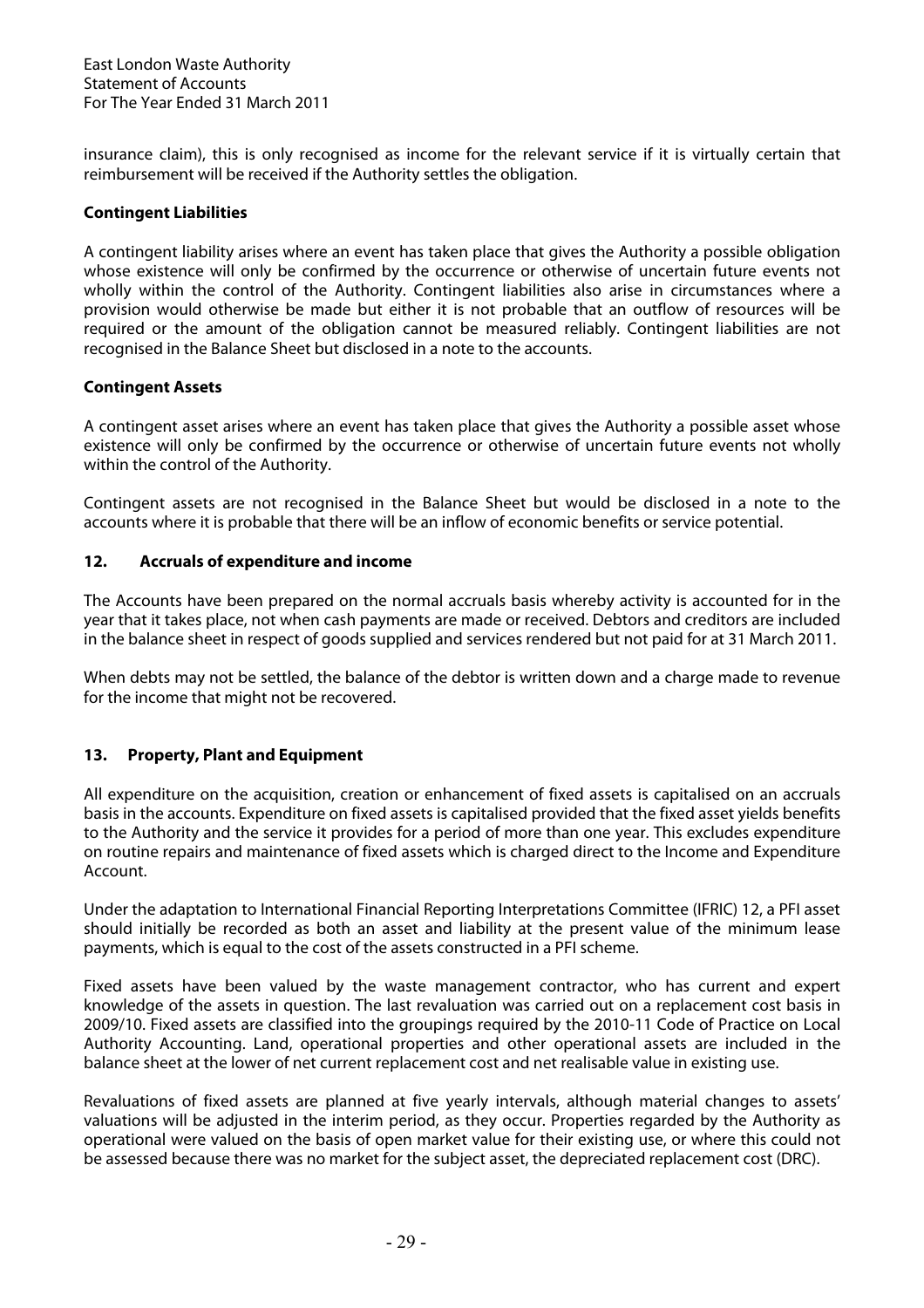Properties regarded by the Authority as non-operational have been valued on the basis of open market value.

Any surpluses arising from movements in the general level of prices will be credited to the Revaluation Reserve. Any deficit will be debited to the Revaluation Reserve where a credit balance exists for that specific asset, otherwise the debit will be reflected in the Income & Expenditure Account and reversed out in the Statement of the Movement on the Revenue Reserve Balance. A review, including an assessment for impairment, is carried out each year to assess material changes to the value or useful life of fixed assets. Where the impairment is due to a clear loss of economic benefit, IFRS requires that the loss is charged to the Income and Expenditure Account and reversed out in the Statement of the Movement on Revenue Reserve Balance.

The Authority holds four closed landfill sites. Historically, the Authority has valued these landfill sites at £nil to reflect the fact that each site requires significant remediation to restore its economic use to anything other than its current use.

The Authority is aware that as the sites are eventually restored, there will be an increased value for this land. However, it is important to note that at present no planning permission has been granted for any site.

Therefore, as there has been no change, or expected change, to the two principal factors that have historically influenced that valuation, namely economic use and the need for costly remediation action; the Authority has taken a prudent view and maintained the £nil valuation for 2010/11. This approach will continue to be reviewed on a year by year basis.

## **14. Depreciation**

Depreciation is provided for on all fixed assets with a finite useful life (which can be determined at the time of acquisition or revaluation).

- Operational assets are depreciated on a straight-line basis over a maximum period of 25 years.
- Newly acquired assets are not depreciated until the following year.
- Depreciation is provided on assets in the year of disposal.

Depreciation is calculated using the straight-line method.

### **15. Charges to Revenue**

External interest payable (charged on an accruals basis) is charged to the Income and Expenditure Account.

Amounts set aside from revenue for the repayment of external loans to finance capital expenditure or as transfers to other reserves are excluded from the Income and Expenditure Account and disclosed separately on the Movement in Reserves Statement.

## **16. Value Added Tax**

All expenditure and income figures in the Accounts are stated exclusive of Value Added Tax.

### **17. Reserves**

• A Capital Reserve exists primarily to enable expenditure to be financed without the need to borrow or use capital receipts.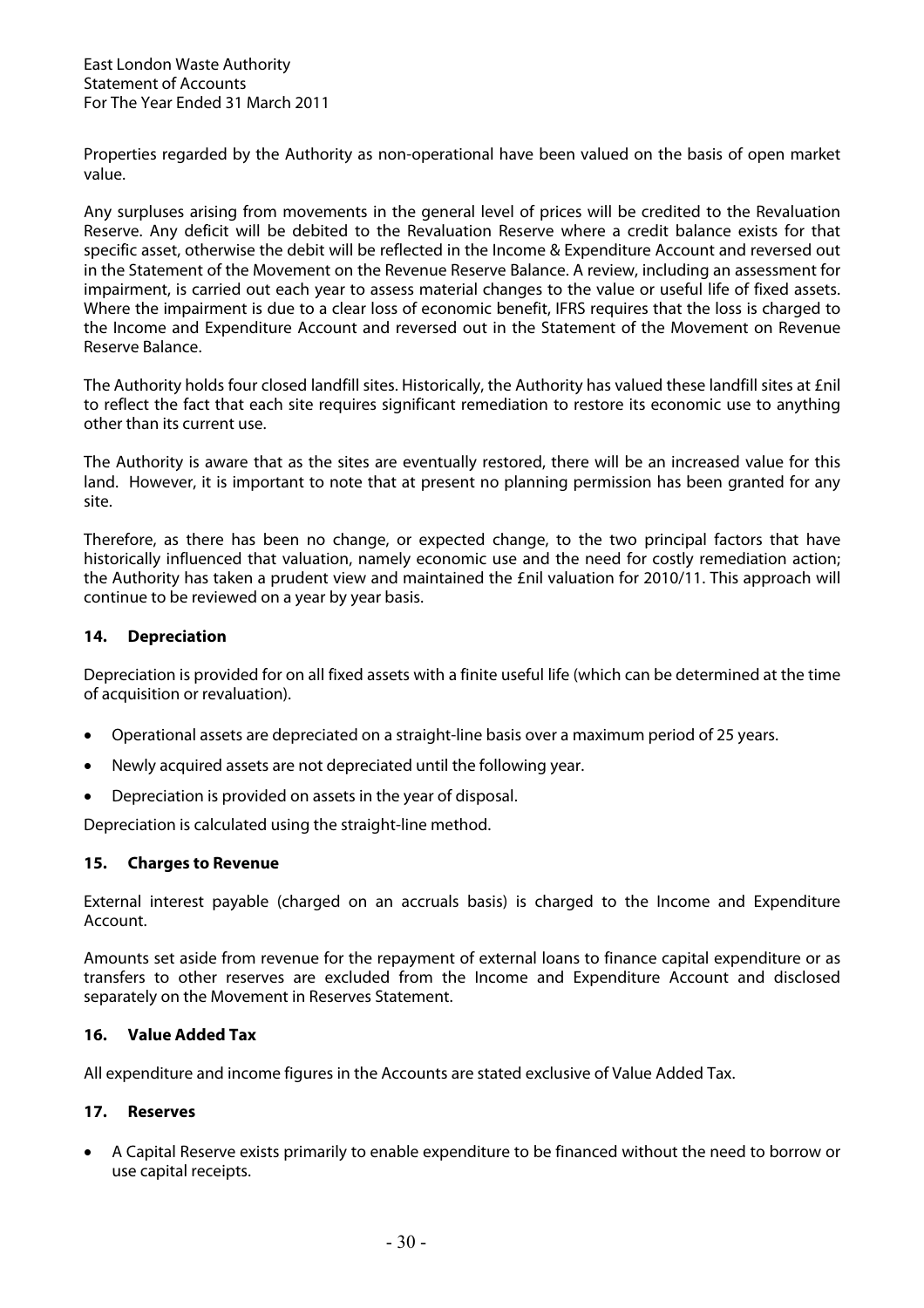- The Pension Reserve has been set up as part of the requirement to comply with IAS 19, Accounting for Pension Costs. It represents the actuarially calculated deficit between the value of all pension liabilities and the assets held by the London Pensions Fund Authority (LPFA) as at the 31 March 2011. The deficit also includes the difference between the cost of statutorily required payments to the LPFA and the IAS 19 accounting cost charged to the Net Cost of Services in the Income and Expenditure Account. Further information relating to the Net Pension Liability is shown in Note 24 to the Accounts.
- The PFI Contract Reserve has been set up in pursuance of the Authority's agreed policy to match income and expenditure in respect of the IWMS/PFI Contract over its 25 year duration from December 2002. The reserve will ensure a smoother levy profile by avoiding exceptional levy increases especially in years when, under the terms of the IWMS/PFI Contract, the cost is expected to be subject to significant stepped increases to meet higher recycling and recovery targets.
- The Capital Adjustment Account is a non-cash backed reserve, which represents amounts set aside from revenue resources and capital receipts to finance expenditure on fixed assets and also for the repayment of external loans and certain other capital financing transactions.
- From the 1 April 2007, the Authority is required to record unrealised revaluation gains and losses arising from holding fixed assets in a designated Revaluation Reserve. The reserve is matched by fixed assets within the Balance Sheet and therefore not available to finance expenditure.
- Under IFRS, an Accumulated Absences Reserve has been set up to account for untaken leave balances outstanding as at the 31 March 2011.

## **18. Disposal of Assets**

Income from the disposal of fixed assets is credited to the Usable Capital Receipts Reserves and can be wholly used to finance capital expenditure. The balance on this Reserve was £nil as at 31<sup>st</sup> March 2010 and 2011.

### **19. Inventory**

The Authority holds no stocks or work in progress. The cost of all materials is charged to the Income and Expenditure Account when they are purchased.

### **20. Redemption of Debt**

ELWA's Treasury Management function is administered by the London Borough of Redbridge on behalf of ELWA. The Local Government and Housing Act 1989 requires that a Minimum Revenue Provision be charged to the Revenue Reserve and set aside for the repayment of debt.

## **21. Financial Relationship Between The Authority And Constituent Councils**

Many of the Authority's day to day administrative and support functions during the year were run on an agency basis utilising resources from the London Boroughs of Barking & Dagenham, Havering, Newham and Redbridge.

## **22. Government Grants and Contributions**

Government Grants and other contributions are accounted for on an accruals basis and recognised in the accounting statements when the conditions for their receipt have been complied with and there is reasonable assurance that the grant or contribution will be received.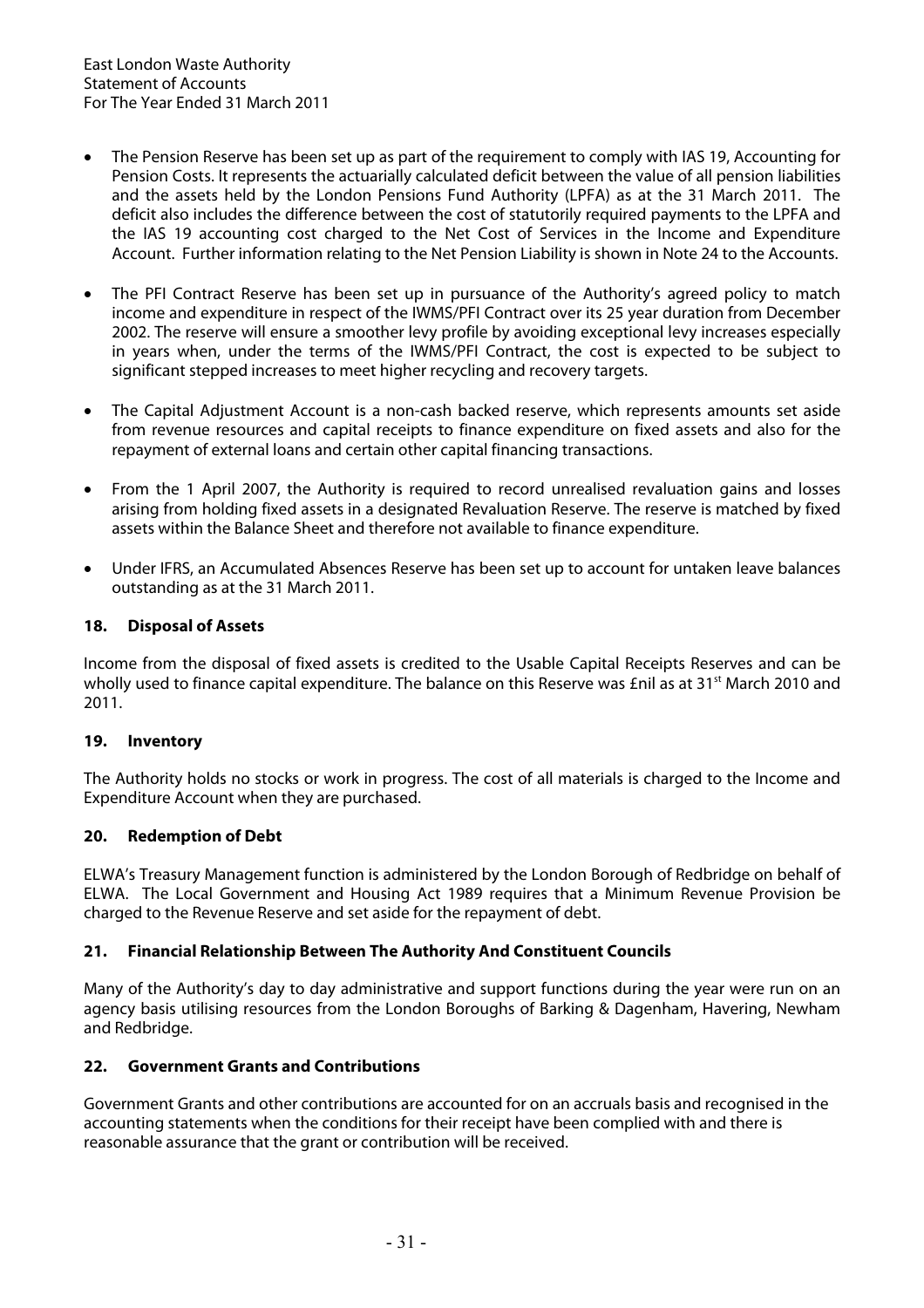## **23. Landfill Allowances**

In accordance with CIPFA's Code of Practice on Local Authority Accounting Bulletin 64, there is a requirement with effect from 1 April 2005 to account for Landfill Allowances at the lower of cost and net realisable value. Any surpluses or deficits arising from the Landfill Allowances Trading Scheme (LATS) are taken to the specific, earmarked LATS Reserve.

Under the scheme, the Authority receives annual allowances from DEFRA for landfilling Biodegradable Municipal Waste (BMW). Each allowance received represents grant income, while each tonne of BMW landfilled incurs a liability to DEFRA. Any unused allowances are carried forward as an Authority asset. These transactions are reflected in the Comprehensive Income and Expenditure Account and Balance Sheet at the rate of £nil per tonne as at 31 March 2011. This is in line with the position as at 31 March 2010.

ELWA has no arrangement to trade the surplus allowances by the target year and therefore has written down the value of the surplus allowances to zero because they have no value.

### **24. Long Term Contracts/Private Finance Initiative**

In December 2002, the Authority entered into a PFI contract. PFI contracts are agreements to receive services where the responsibility for making available the fixed assets needed to provide the services passes to the PFI contractor.

In accordance with IFRIC 12, all PFI arrangements have been reflected on the Authority's balance sheet. The financial liability has been recognised as per the finance lease principles under International Accounting Standards (IAS) 17.

The fixed assets associated with the contract have been recognised in the Authority's balance sheet at fair value, and the assets will be revalued and depreciated in line with the Authority's policies for the accounting of fixed assets.

The annual amounts payable to the PFI operator are analysed into three elements: -

- The value of services received during the year, which is charged to the Income and Expenditure Account;
- An interest charge of 5.99% reflecting the implicit rate of interest on the finance lease on the outstanding balance sheet liability, which is charged to the Income and Expenditure Account; and
- The payment towards the liability, which writes down the liability in the Balance Sheet.

### **25. Financial Instruments**

Financial Instruments represent transactions, with a contract, which result in a financial asset for one entity and a financial liability for another. Financial Instruments cover both financial assets and liabilities.

### a) Financial Assets

Financial assets are classified into two types:

(i) Loans and receivables - assets that have a fixed or determinable payment, but are not quoted in an active market.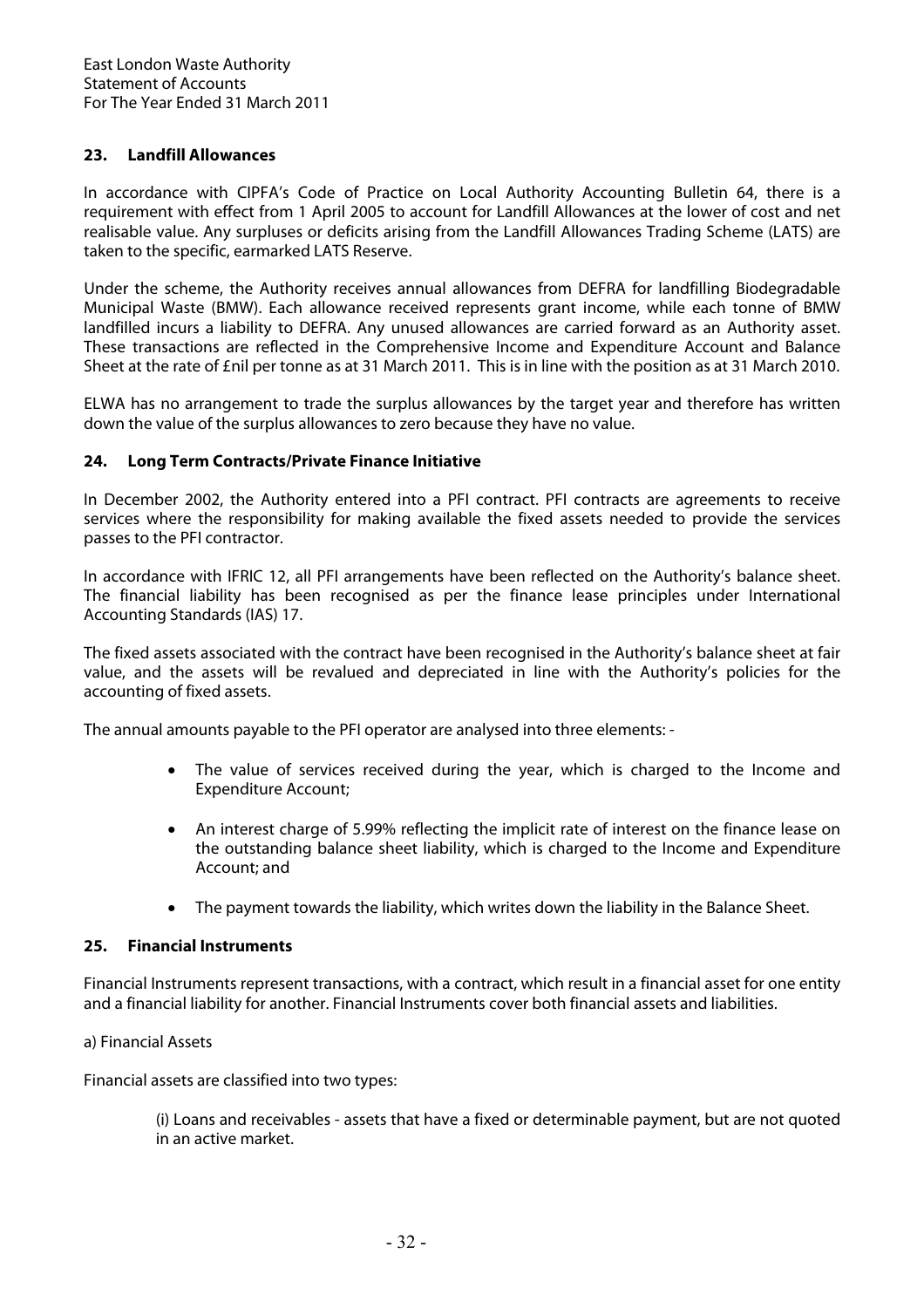(ii) Available for Sale Assets – assets that have a quoted market price and/or do not have fixed or determinable payments.

Loans and receivables are initially measured at fair value and carried in the Balance Sheet at amortised cost. Annual credits to the Income and Expenditure Account for interest receivable are based on the carrying amount of the asset multiplied by the effective interest rate for the instrument. For loans that the Authority has made, the amount in the Balance Sheet is the outstanding principal receivable and the interest credited to the Income and Expenditure Account is the amount receivable for the year in the loan agreement. Where financial assets are identified as impaired because of a likelihood arising from a past event that payments due under the contract will not be made, the asset is written down and a charge made to the Income and Expenditure Account.

Any gains and losses that arise on the derecognition of the asset are credited/debited to the Income and Expenditure Account.

(b) Financial Liabilities

Financial liabilities are initially measured at fair value and subsequently carried at their amortised cost. Annual charges to the Income and Expenditure Account for interest payable are based on the carrying amount of the liability, multiplied by the effective rate of interest for the instrument.

For most of the borrowings that the Authority has, this means that the amount presented in the Balance Sheet is the outstanding principal repayable and the interest charged to the Income and Expenditure Account is the amount payable for the year in the loan agreement. Costs associated with the arrangement of borrowing have been identified and assessed as immaterial.

Borrowings and investments are undertaken and accounted for in accordance with the Authority's Treasury Management Policy and Treasury Management Strategy.

## **26. Interest on Balances.**

Cash balances, not required for immediate use, are invested in accordance with the Authority's Annual Investment Strategy. Interest earned on the Authority's balances is credited to the Income and Expenditure Account.

## **27. Financial Relationships with Companies and other Organisations**

In accordance with IAS 24 local authorities are required to prepare a full set of group Statement of Accounts where they have material interests in subsidiaries, associates and joint ventures. This also includes consideration of interests in other statutory bodies. The Authority does have a financial relationship with some bodies and this is explained in Notes 21 and 23 to the Accounts.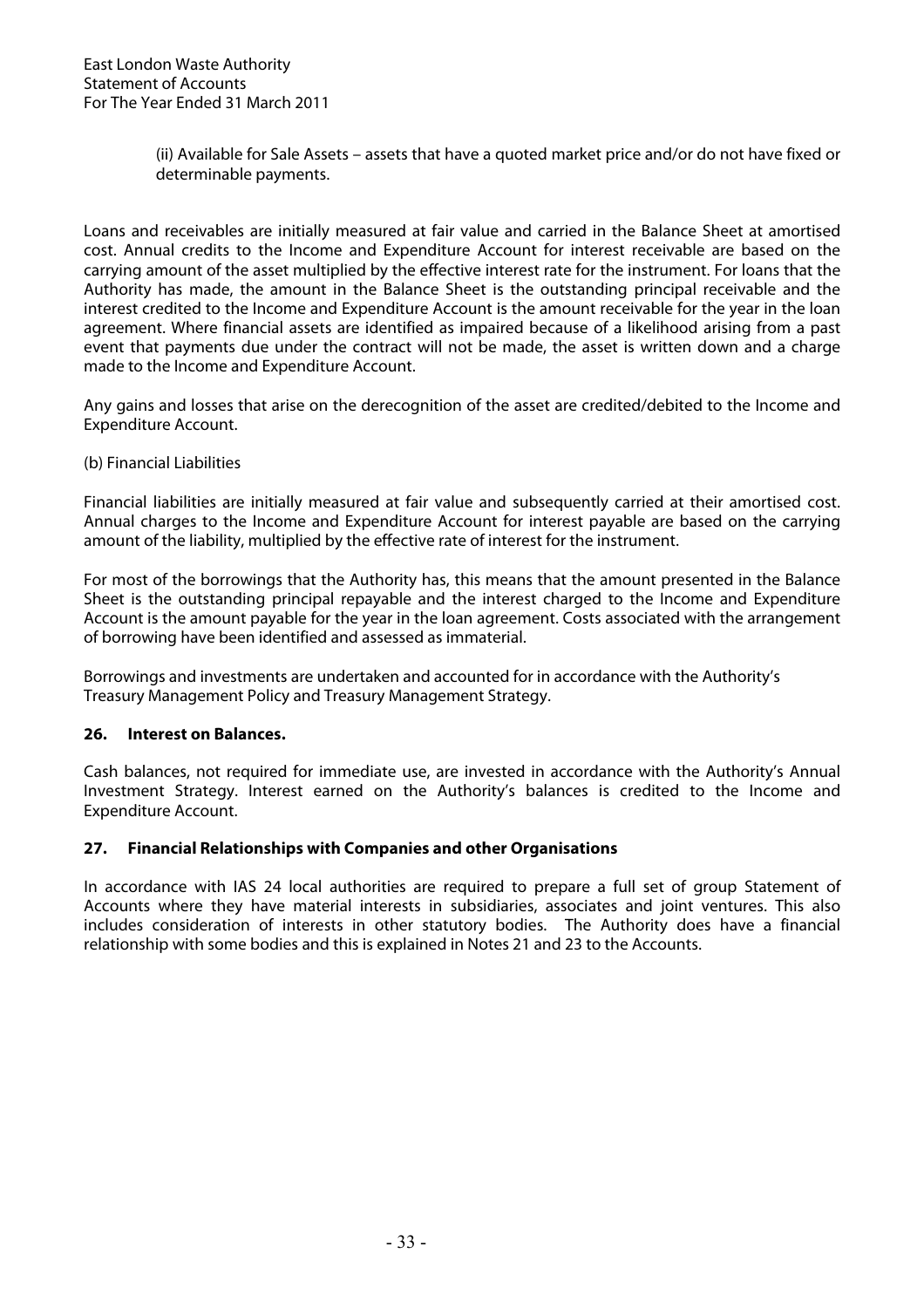# **Notes to the Statement of Accounts**

# **1. Adoption of New Accounting Standards and IFRS**

## • **Accounting Standards that have been issued but have not yet been adopted**

The only Accounting Standard that has been issued but not adopted is FRS 30, Heritage Assets. This has no effect on the Authority Balance Sheet.

## • **First Time Adoption of IFRS**

In 2009/10, the Statement of Accounts adopted the IFRS approach in order to bring the PFI asset on the balance sheet. IFRS also requires changes to the Statement of Accounts in 09/10 and 10/11 where Government grants are held but not used. As the Authority holds no grants that have been unused at year-end, no adjustments are required to be shown. Therefore the only first time adoption of IFRS impacts is upon Accumulating Compensated Absences.

## **Short-term accumulating compensated absences**

Short-term accumulating compensated absences refers to benefits that employees receive as part of their contract of employment, entitlement to which is built up as they provide services to the Authority. The most significant benefit covered by this heading is holiday pay. Employees build up an entitlement to paid holidays as they work. Under the Code, the cost of providing holidays and similar benefits is required to be recognised when employees render services that increase their entitlement to future compensated absences. As a result, the council is required to accrue for any annual leave earned but not taken at 31 March each year. Under the previous accounting arrangements, no such accrual was required. The Government has issued regulations that mean local authorities are only required to fund holiday pay and similar benefits when they are used, rather than when employees earn the benefits. Amounts are transferred to the Accumulated Absences Account until the benefits are used.

There are no accumulating compensated absences as at the end of 2009/10 and therefore there was no requirement to restate the 2009/10 financial statements.

# **2. Critical Judgements in applying Accounting Policies**

In applying the accounting policies set out in the Statement of Accounting Policies section of the Statement of Accounts, the Authority has had to make certain judgments about complex transactions or those involving uncertainty about future events. The only critical judgement made in the Statement of Accounts is as follows.

There is a degree of uncertainty about future levels of Government funding for Local Government. The Authority is funded by a levy on the four Constituent Boroughs. The agreements in place with the Constituent Boroughs stipulate payment of the levy. However, the Constituent Boroughs are subject to pressures that will impose constraints on future levy increases. This in turn limits the Authority's capacity to increase the Levy to fund its commitments.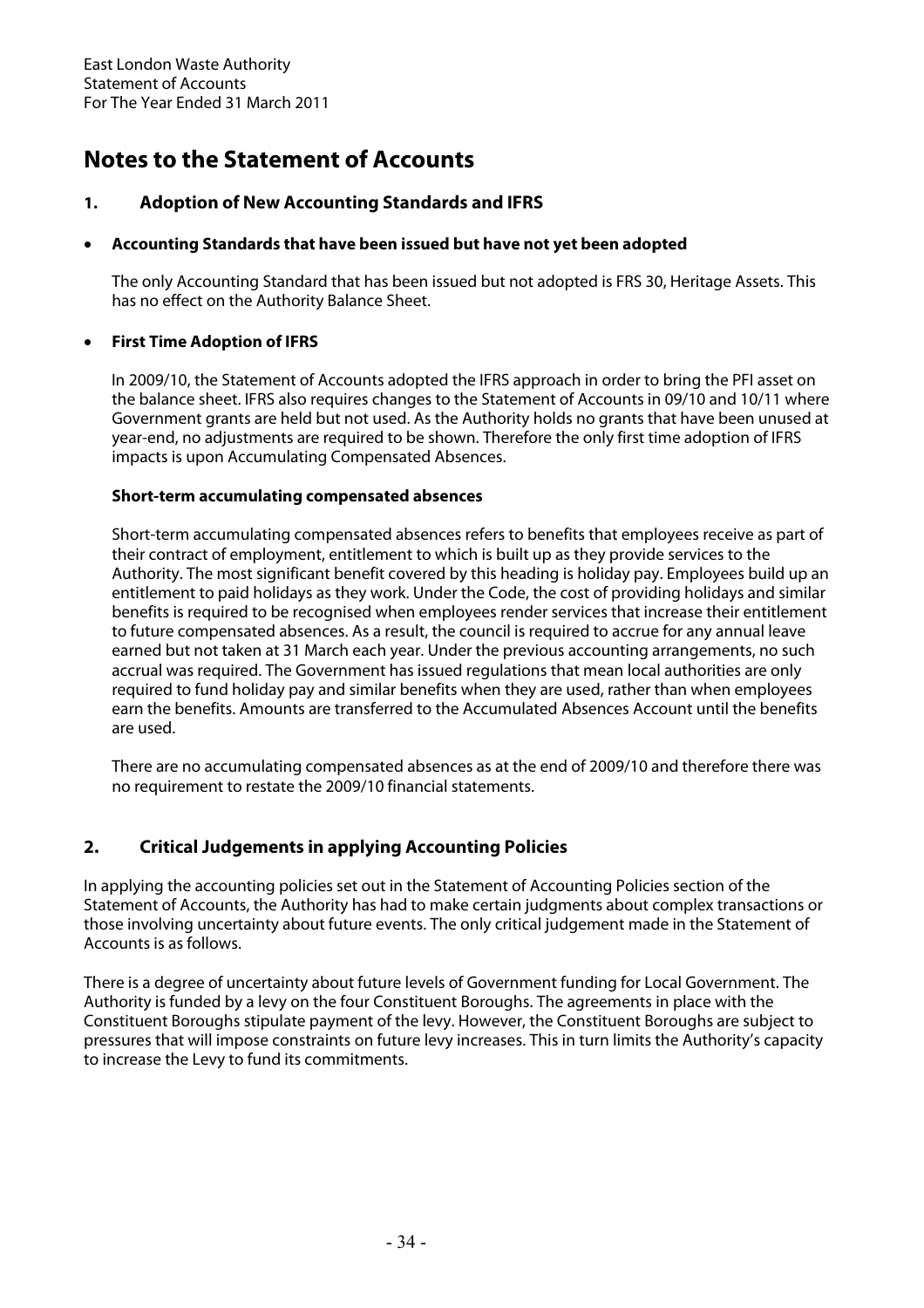# **3. Assumptions made about the future and other major sources of estimation uncertainty**

The Statement of Accounts contains estimated figures that are based on assumptions made by the Authority about the future or that are otherwise uncertain. Estimates are made taking into account historical experience, current trends and other relevant factors. However, because balances cannot be determined with certainty, actual results could be materially different from the assumptions and estimates.

The items in the Authority's Balance Sheet at 31 March 2011 for which there is significant risk of material adjustment in the forthcoming financial year are as follows:

| <b>Item</b>                                 | <b>Uncertainties</b>                                                                                                                                                                                                                                                                                                                                                                                                             | <b>Effect if actual results differ from assumptions</b>                                                                                                                                                                                                                                                                                                                         |
|---------------------------------------------|----------------------------------------------------------------------------------------------------------------------------------------------------------------------------------------------------------------------------------------------------------------------------------------------------------------------------------------------------------------------------------------------------------------------------------|---------------------------------------------------------------------------------------------------------------------------------------------------------------------------------------------------------------------------------------------------------------------------------------------------------------------------------------------------------------------------------|
| <b>Private Finance</b><br><b>Initiative</b> | The PFI contract costs are based on estimation<br>over a period of 25 years. The assumptions made<br>at the beginning of the contract will differ from<br>the original estimate.                                                                                                                                                                                                                                                 | The value of the service for each year is charged to Income and<br>Expenditure thus writing down the liability. An increase or<br>decrease in cost will therefore affect the liability.                                                                                                                                                                                         |
| <b>Pensions</b>                             | Estimation of the net liability to pay pensions<br>depends on a number of complex judgements<br>relating to the discount rate used, the rate at<br>which salaries are projected to increase, changes<br>in retirements ages, mortality rates and expected<br>returns on pension fund assets. A firm of<br>consulting actuaries is engaged to provide the<br>Authority with expert advice about the<br>assumptions to be applied. | The effects on the present value of the pension's total<br>obligation can be measured. For instance a 0.1% decrease in<br>the discount rate assumption would result in the total<br>obligation increasing by £46,000.<br>However, the assumptions interact in complex ways. The<br>Authority's actuaries use their experience to make the<br>necessary adjustments accordingly. |

This list does not include assets and liabilities that are carried at fair value based on a recently observed market price.

# **4. Events after the Balance Sheet date**

The Statement of Accounts was authorised for issue by the Finance Director on 30 June 2011. Events taking place after this date are not reflected in the Statement of Accounts or notes. Where events taking place before this date provide information about conditions existing at 31 March 2011, the figures in the Statement of Accounts and notes have been adjusted in all material respects to reflect the impact of this information.

The Statement of Accounts have not been adjusted for the following events which took place after 31 March 2011 as they provide information that is relevant to an understanding of the Authority's financial position but do not relate to the conditions at that date:

During 2010/11, the Authority agreed to allow Shanks to dispose of its Class 'B' and 'C' shares in ELWA Limited. The agreement was linked to Shanks agreeing to changes in performance targets around landfill diversion. A change to the contract of this magnitude meant that Shanks needed approval from their funders. Therefore, it was also agreed that if funders' agreement was not received by 31st March 2011, Shanks would make a payment of £500,000 to ELWA. Funders' agreement was not received by the 31st March and a payment of £500,000 was made to the Authority in May 2011.

In May 2011, a review identified that a sub-contractor had incorrectly categorized landfill waste as having been recycled. The financial consequence of this is that ELWA has potentially overpaid recycling credits.

It is currently estimated that this error inflated recycling performance in 2010/11 by 4%, which equates to an overpayment of approximately £300,000. ELWA is currently in discussion to agree a suitable refund of these monies.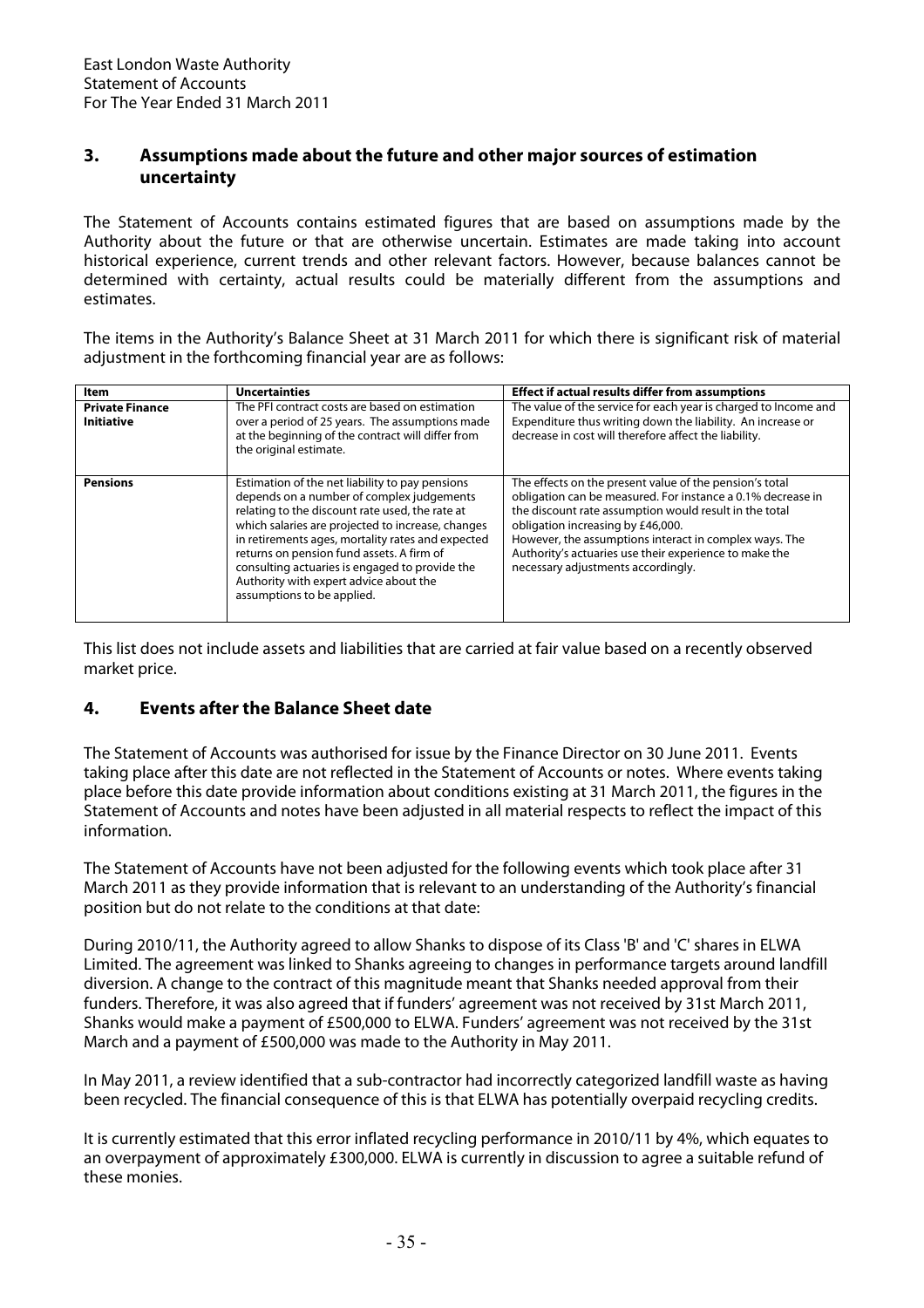# **5. Adjustment between accounting basis and funding basis under regulations**

This note details the adjustments that are made to the total comprehensive income and expenditure recognised by the Authority in the year in accordance with proper accounting practice in order to calculate the resources that are specified by statutory provisions as being available to the Authority to meet future capital and revenue expenditure.

| 2010/11                                                                                                                                                                                                                      |                                 |                         | <b>Usable Reserves</b>       |                                     |                                          |
|------------------------------------------------------------------------------------------------------------------------------------------------------------------------------------------------------------------------------|---------------------------------|-------------------------|------------------------------|-------------------------------------|------------------------------------------|
|                                                                                                                                                                                                                              | Revenue Reserve Balance<br>£000 | Capital Reserve<br>£000 | PFI Contract Reserve<br>£000 | Revenue Reserve<br>Resource<br>£000 | Movement in Unusable<br>Reserves<br>£000 |
| Adjustments primarily involving the Capital Adjustment<br>Account:                                                                                                                                                           |                                 |                         |                              |                                     |                                          |
| Reversal of Charges for depreciation and impairment of non-current assets                                                                                                                                                    | $-5,203$                        |                         |                              |                                     | 5,203                                    |
| Statutory provision for the financing of capital investment                                                                                                                                                                  | 3,545                           |                         |                              |                                     | $-3,545$                                 |
| Capital charges                                                                                                                                                                                                              | 74                              |                         |                              |                                     | $-74$                                    |
| Total Adjustments primarily involving the Capital Adjustment<br><b>Account</b>                                                                                                                                               | $-1,584$                        |                         |                              |                                     | 1,584                                    |
| <b>Adjustment primarily involving the Pension Reserve:</b>                                                                                                                                                                   |                                 |                         |                              |                                     |                                          |
| Reversal of items relating to retirement benefits debited or credited to the<br>Comprehensive Income and Expenditure Statement (see note 24)                                                                                 | 136                             |                         |                              |                                     | $-136$                                   |
| Adjustments primarily involving the Accumulated Absences Account:                                                                                                                                                            |                                 |                         |                              |                                     |                                          |
| Amount by which officer remuneration charged to the Comprehensive Income and<br>Expenditure Statement on an accrual basis is different from remuneration chargeable in<br>the year in accordance with statutory requirements | $-3$                            |                         |                              |                                     | 3                                        |
| <b>Total Adjustments</b>                                                                                                                                                                                                     | $-1,451$                        | $\mathbf 0$             | 0                            | 0                                   | 1,451                                    |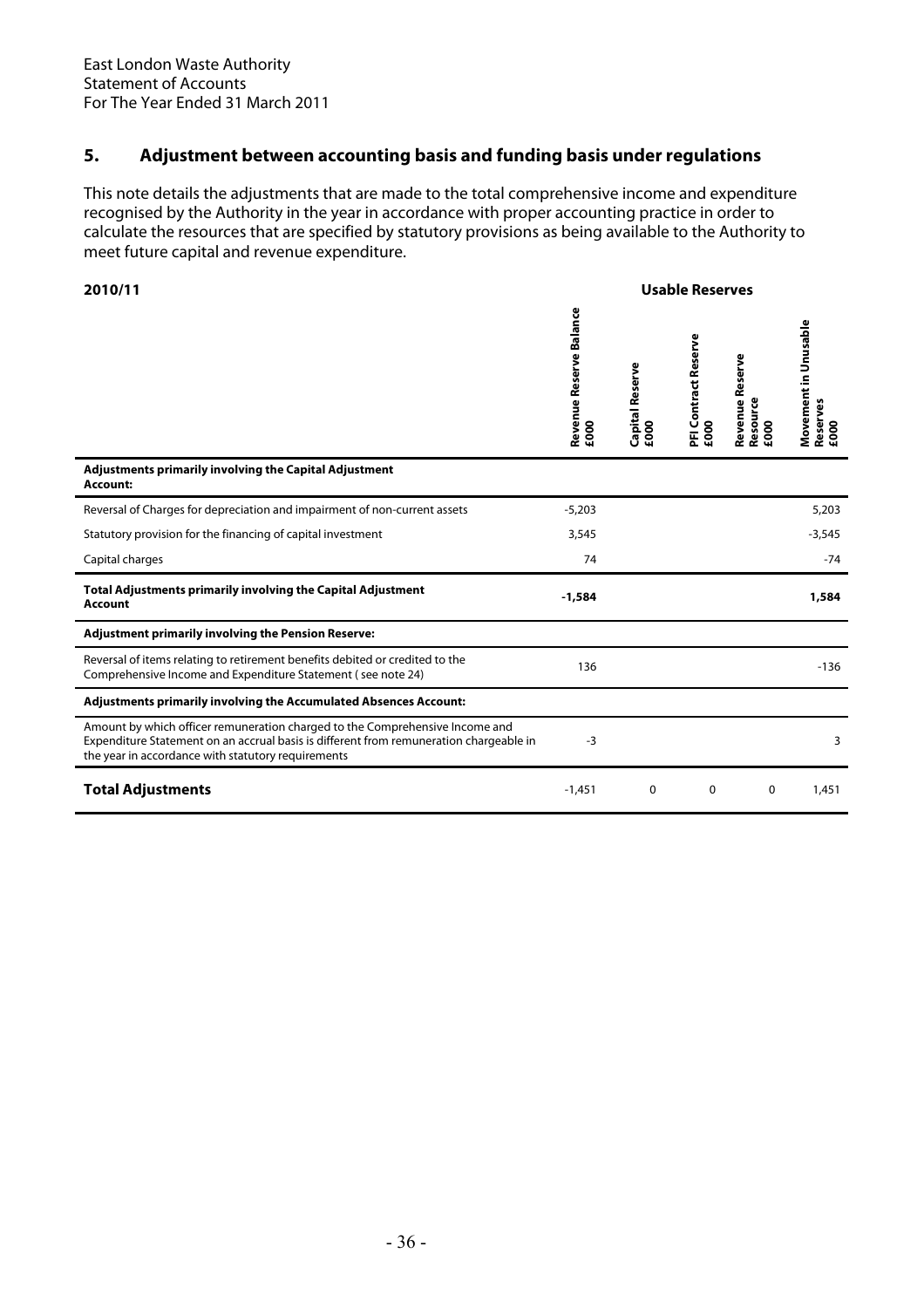| 2009/10 Comparative Figures                                                                                                                                                                                                  |                                           |                         | <b>Usable Reserves</b>       |                                     |                                          |
|------------------------------------------------------------------------------------------------------------------------------------------------------------------------------------------------------------------------------|-------------------------------------------|-------------------------|------------------------------|-------------------------------------|------------------------------------------|
|                                                                                                                                                                                                                              | Revenue Reserve<br><b>Balance</b><br>£000 | Capital Reserve<br>£000 | PFI Contract Reserve<br>£000 | Revenue Reserve<br>Resource<br>£000 | Movement in Unusable<br>Reserves<br>£000 |
| Adjustments primarily involving the Capital Adjustment<br>Account:                                                                                                                                                           |                                           |                         |                              |                                     |                                          |
| Reversal of Charges for depreciation and impairment of non-current assets                                                                                                                                                    | $-5,680$                                  |                         |                              |                                     | 5,680                                    |
| Statutory provision for the financing of capital investment                                                                                                                                                                  | 1,164                                     |                         |                              |                                     | $-1,164$                                 |
| Capital charges                                                                                                                                                                                                              | 78                                        |                         |                              |                                     | -78                                      |
| <b>Total Adjustments primarily involving the Capital Adjustment</b><br><b>Account</b>                                                                                                                                        | $-4,438$                                  |                         |                              |                                     | 4,438                                    |
| <b>Adjustment primarily involving the Pension Reserve:</b>                                                                                                                                                                   |                                           |                         |                              |                                     |                                          |
| Reversal of items relating to retirement benefits debited or credited to the<br>Comprehensive Income and Expenditure Statement (see note 24)                                                                                 | $-33$                                     |                         |                              |                                     | 33                                       |
| Adjustments primarily involving the Accumulated Absences Account:                                                                                                                                                            |                                           |                         |                              |                                     |                                          |
| Amount by which officer remuneration charged to the Comprehensive Income and<br>Expenditure Statement on an accrual basis is different from remuneration chargeable in<br>the year in accordance with statutory requirements | 0                                         |                         |                              |                                     | $\mathbf{0}$                             |
| <b>Total Adjustments</b>                                                                                                                                                                                                     | $-4,471$                                  | $\mathbf 0$             | $\mathbf 0$                  | $\mathbf 0$                         | 4,471                                    |

# **6. Transfers to/from Earmarked Reserves**

This note sets out the amounts set aside from the Revenue Reserve balances in earmarked reserves to provide financing for future expenditure plans and the amounts posted back from earmarked reserves to meet Revenue Reserve expenditure in 2010 / 11.

|                             | <b>Balance at</b><br>1 April<br>2009<br>£000 | <b>Transfers</b><br>Out<br>2009/10<br>£000 | <b>Transfers</b><br>in 2009/10<br>£000 | <b>Balance at</b><br>31 March<br>2010<br>£000 | <b>Transfers</b><br>Out<br>2010/11<br>£000 | <b>Transfers</b><br>in 2010/11<br>£000 | <b>Balance at</b><br>31 March<br>2011<br>£000 |
|-----------------------------|----------------------------------------------|--------------------------------------------|----------------------------------------|-----------------------------------------------|--------------------------------------------|----------------------------------------|-----------------------------------------------|
| <b>Revenue Reserve:</b>     |                                              |                                            |                                        |                                               |                                            |                                        |                                               |
| <b>PFI Contract Reserve</b> | $-13,535$                                    | 6,949                                      | $-4,181$                               | $-10,767$                                     | 7,117                                      | $-4.014$                               | $-7,664$                                      |
| Revenue Reserve Resource    | $\Omega$                                     | 0                                          | 0                                      | $\mathbf{0}$                                  | $\mathbf{0}$                               | -30                                    | $-30$                                         |
| Capital Reserve             | $-400$                                       | 0                                          | 0                                      | $-400$                                        | 0                                          | 0                                      | $-400$                                        |
|                             |                                              |                                            |                                        |                                               |                                            |                                        |                                               |
| <b>Total</b>                | $-13,935$                                    | 6,949                                      | $-4,181$                               | $-11,167$                                     | 7,117                                      | $-4.044$                               | $-8,094$                                      |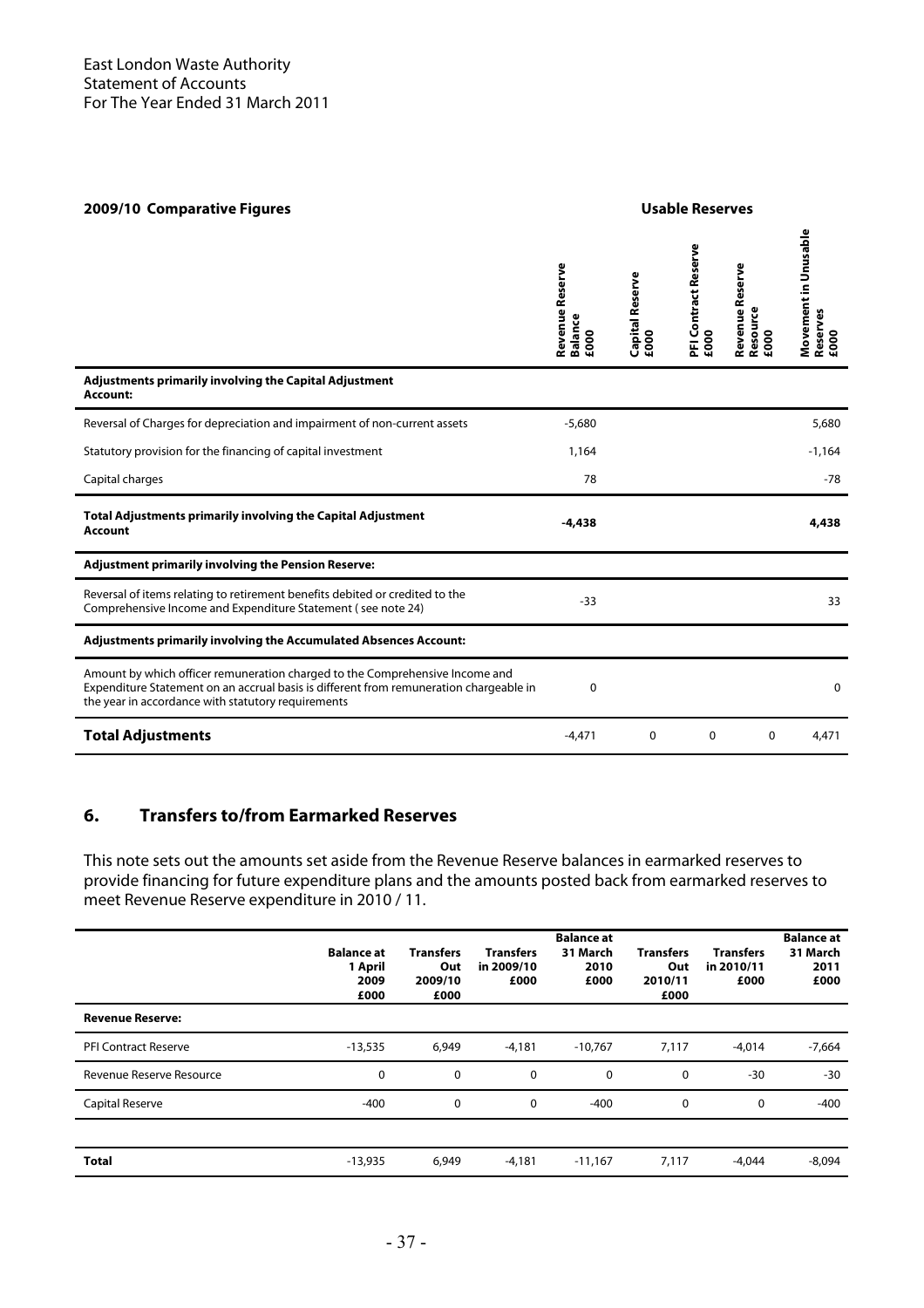# **7. Financing and Investment Income and Expenditure**

| 2009/10<br>£000<br>7.645 | Interest payable and similar charges                          | 2010/11<br>£000<br>6,169 |
|--------------------------|---------------------------------------------------------------|--------------------------|
| 32                       | Pensions interest cost and expected return on pensions assets | $-151$                   |
| -63                      | Impairment of Investment (recovered)/charged                  | 0                        |
| $-359$                   | Interest receivables and similar income                       | $-270$                   |
| 7,255                    | Total                                                         | 5,748                    |

# **8. Property, Plant and Equipment**

# **Movements on Balances**

| a) Movements in 2010/11:                       | <b>Land and</b><br><b>Buildings</b><br>£000 | Vehicles, Plant,<br><b>Furniture and</b><br><b>Equipment</b><br>£000 | <b>Total Property,</b><br><b>Plant and</b><br><b>Equipment</b><br>£000 | <b>PFI Assets</b><br>included in<br><b>Property, Plant</b><br>and Equipment<br>£000 |
|------------------------------------------------|---------------------------------------------|----------------------------------------------------------------------|------------------------------------------------------------------------|-------------------------------------------------------------------------------------|
| <b>Cost or Valuation</b>                       |                                             |                                                                      |                                                                        |                                                                                     |
| At 1 April 2010                                | 93,550                                      | 11,930                                                               | 105,480                                                                | 105,480                                                                             |
| At 31 March 2011                               | 93,550                                      | 11,930                                                               | 105,480                                                                | 105,480                                                                             |
| <b>Accumulated Depreciation and Impairment</b> |                                             |                                                                      |                                                                        |                                                                                     |
| At 1 April 2010                                | 10,005                                      | 1,317                                                                | 11,322                                                                 | 11,322                                                                              |
| Depreciation charge                            | 4,618                                       | 585                                                                  | 5,203                                                                  | 5,203                                                                               |
| At 31 March 2011                               | 14,623                                      | 1,902                                                                | 16,525                                                                 | 16,525                                                                              |
| <b>Net Book Value</b>                          |                                             |                                                                      |                                                                        |                                                                                     |
| At 31 March 2010                               | 83,545                                      | 10,613                                                               | 94,158                                                                 | 94,158                                                                              |
| At 31 March 2011                               | 78,927                                      | 10,028                                                               | 88,955                                                                 | 88,955                                                                              |

| b) Comparative Movements in<br>2009/2010:                                                               | <b>Land and</b><br><b>Buildings</b><br>£000 | Vehicles, Plant,<br><b>Furniture and</b><br><b>Equipment</b><br>£000 | <b>Total Property,</b><br><b>Plant and</b><br><b>Equipment</b><br>£000 | <b>PFI Assets</b><br>included in<br><b>Property, Plant</b><br>and Equipment<br>£000 |
|---------------------------------------------------------------------------------------------------------|---------------------------------------------|----------------------------------------------------------------------|------------------------------------------------------------------------|-------------------------------------------------------------------------------------|
| <b>Cost or Valuation</b>                                                                                |                                             |                                                                      |                                                                        |                                                                                     |
| At 1 April 2009 (restated)                                                                              | 91,591                                      | 11,611                                                               | 103,202                                                                | 103,202                                                                             |
| Revaluation increases / (decreases) recognised in the<br>Surplus (Deficit) on the provision of services | 1,959                                       | 319                                                                  | 2,278                                                                  | 2,278                                                                               |
| At 31 March 2010:                                                                                       | 93,550                                      | 11,930                                                               | 105,480                                                                | 105,480                                                                             |
| <b>Accumulated Depreciation and Impairment</b>                                                          |                                             |                                                                      |                                                                        |                                                                                     |
| At 1 April 2009 (restated)                                                                              | 5,007                                       | 635                                                                  | 5,642                                                                  | 5,642                                                                               |
| Depreciation charge                                                                                     | 4,618                                       | 585                                                                  | 5,203                                                                  | 5,203                                                                               |
| Impairment losses recognised in the Surplus/Deficit on<br>the provision of services                     | 380                                         | 97                                                                   | 477                                                                    | 477                                                                                 |
| At 31 March 2010                                                                                        | 10,005                                      | 1,317                                                                | 11,322                                                                 | 11,322                                                                              |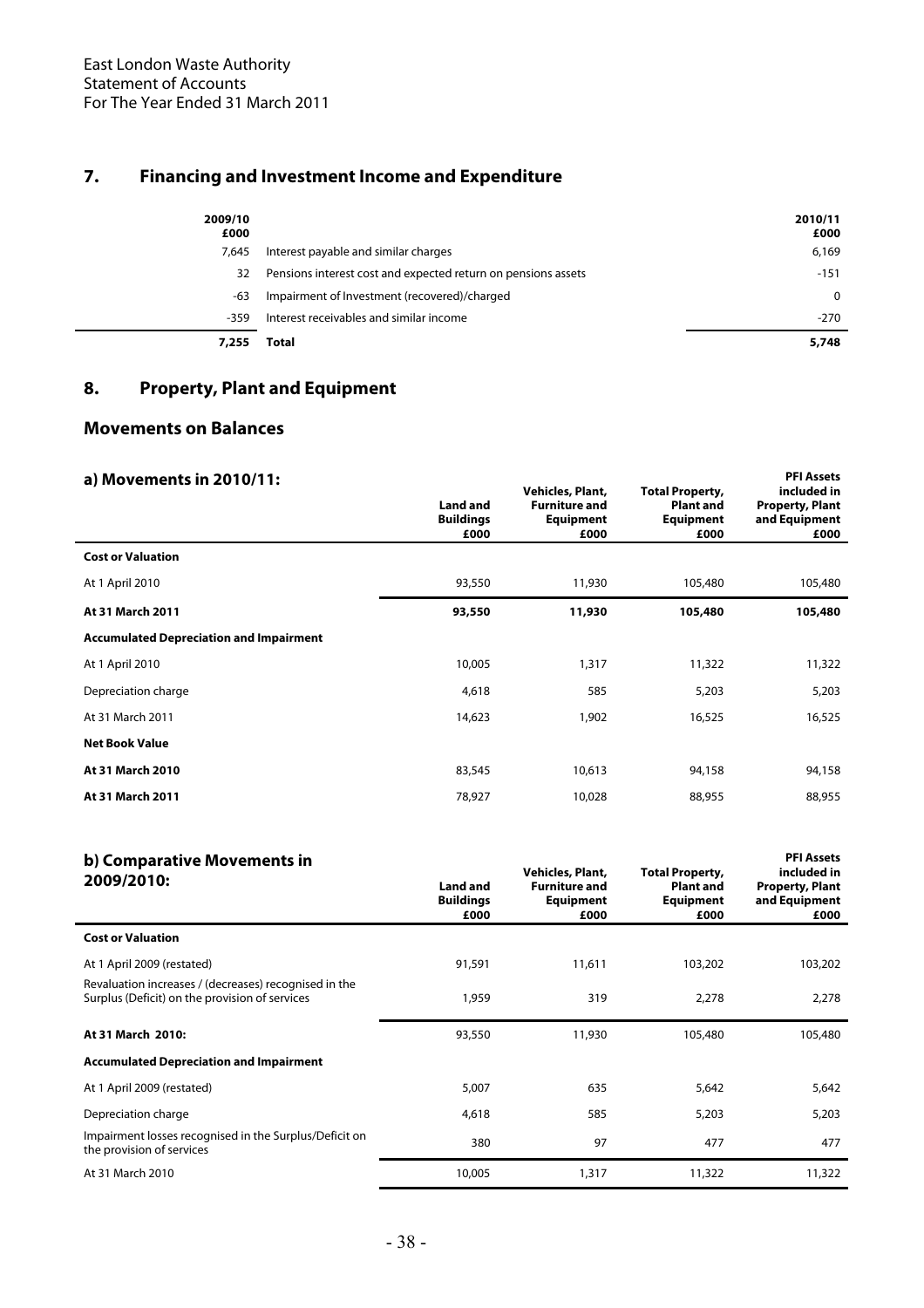#### . **c) Revaluations**

• The Authority carries out a rolling programme that ensures that all Property, Plant and Equipment required to be measured at fair value is revalued at least every five years. All valuations are carried out by specialists for waste management in the market . In estimating fair value, regard has been had to the nature of the asset and its use, location and size and depreciated replacement cost of the asset.

|                                   | <b>Land and Buildings</b><br>£000 | Vehicles, Plant,<br><b>Furniture and</b><br><b>Equipment</b><br>£000 | <b>Total</b><br>£000 |
|-----------------------------------|-----------------------------------|----------------------------------------------------------------------|----------------------|
| <b>Carried at historical cost</b> | 86,584                            | 10,976                                                               | 97,560               |
| Valued at fair value as at:       |                                   |                                                                      |                      |
| 31 March 2009                     | 86,584                            | 10,976                                                               | 97,560               |
| 31 March 2010                     | 83,545                            | 10,613                                                               | 94,158               |
| 31 March 2011                     | 78,927                            | 10,028                                                               | 88,955               |
| <b>Total Cost and Valuation</b>   | 78,927                            | 10,028                                                               | 88,955               |

## **9. Investments**

a) The Authority owns 1,500,000 £1 shares partly paid (0.1p per share) in Aveley Methane Limited, whose principal activity is the utilisation of landfill gas including electricity generation under the Government's Non Fossil Fuel Obligation. Aveley Methane Limited is regarded by the Authority as an authorised company for the purposes of the Local Authority (Companies) Order 1995. The investment was transferred at nil value to the Authority as successor to the Greater London Council. This shareholding represents a holding of almost 50% of the total share capital of Aveley Methane Limited and the Authority would be required to meet any request for uncalled share capital that Aveley Methane Limited might make. The Authority's interest in Aveley Methane Limited is an important part of the management of its closed landfill site at Aveley 1.

The estimated net liabilities of Aveley Methane Limited as at 31 March 2011 were £84,333 (restated 2009/10, £41,966). The estimated loss before taxation for the period ended 31 March 2011 was £42,367 (restated 2009/10 £51,346). The figures are based on unaudited Statement of Accounts.

Copies of the Statement of Accounts of Aveley Methane Limited can be obtained from Novera Energy Europe Limited, Mill Lane, Wingerworth, Chesterfield Derbyshire S42 6NG.

b) Until 23rd December 2002, the Authority owned 100% of the share capital of ELWA Limited, its Local Authority Waste Disposal Company (LAWDC). As part of the IWMS/PFI Contract, the Authority transferred all its equity shareholding to Shanks Waste Services Limited on 23rd December 2002.

Following the transfer, the Authority owns 19 Class 'A' non-equity, voting shares in ELWA Limited with a nominal value of £0.01p each. ELWA Limited commenced trading on 24th December 2002 and its principal activity is the operation of waste disposal services for ELWA. The net liabilities of ELWA Limited as at 31 March 2011 were £8,509,000 (2009/10: Net liabilities £7,560,000 Restated). The loss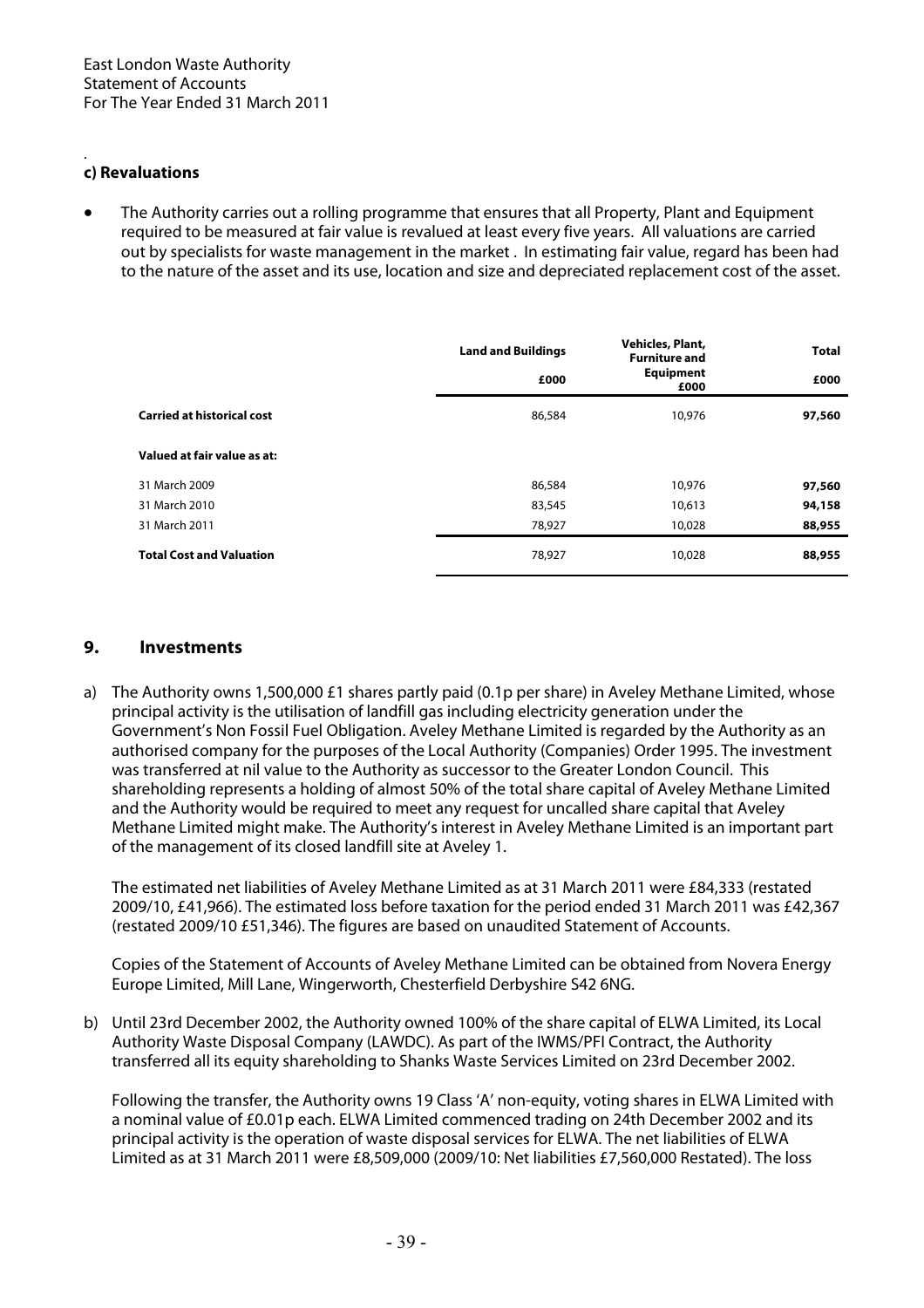after taxation for the year ended 31 March 2011 was £949,000 (2009/10: Loss after taxation £1,757,000). The 2010/11 figures are based on unaudited Statement of Accounts.

During 2010/11, Shanks Waste Services Limited sold its shareholding in ELWA Limited to the John Laing Group.

Copies of the Statement of Accounts of ELWA Limited can be obtained from Shanks Waste Services Limited, Dunedin House, Auckland Park, Mount Farm, Milton Keynes MK1 1BU.

- c) In the opinion of the Directors, the investments in Aveley Methane Limited and ELWA Limited are not material interests for the purposes of Group Accounts as defined in the Code of Practice on Local Authority Accounting (2010/11) and therefore, there is no requirement to produce Group Accounts.
- d) Cash investments are managed by the London Borough of Redbridge and held in cash deposits on behalf of the Authority in accordance with the Authority's Treasury Management Strategy. Note 26 shows further details.

In 2008, following the collapse of some banks, Heritable Bank went into administration and the Authority had to recognise an impairment based on it recovering 80p in the pound; the total amount to be received was estimated to be between 70% and 80% of the claim including interest.

Following the reassessment of the value of amount recoverable as at 31 March 2011 and complying with the latest CIPFA - Local Authority Accounting Panel (LAAP) guidance, bulletin 82, it is also recommended that the following CIPFA repayment schedule is used to estimate the recoverable amount at 31 March 2011. The schedule is based on expected total dividends of 84.98% of the claim. It is anticipated that there will be some front loading of these repayments and that a final sale of assets will take place after the books have been run down to the end of 2012.

During 2009/10 Ernst & Young LLP, the administrators of Heritable Bank, reassessed the amount recovered by creditors and dividends and expected it to be not less than 84.98p in the pound. This figure still stands.

## **CIPFA Repayment Schedule**

| <b>Date</b>      | Repayment | <b>Date</b>       | Repayment |
|------------------|-----------|-------------------|-----------|
| April 2011       | 6.25%     | <b>April 2012</b> | 5%        |
| <b>July 2011</b> | 5%        | <b>July 2012</b>  | .5%       |
| October 2011     | 5%        | October 2012      | 3.65%     |
| January 2012     | 5%        |                   |           |

## **10. Debtors**

|                                  | 31 March 2010<br>£000 | 31 March 2011<br>£000 |
|----------------------------------|-----------------------|-----------------------|
| <b>Central Government Bodies</b> | 556                   | 1,509                 |
| <b>Other Local Authorities</b>   | 1,198                 | 1,214                 |
| Other entities and individuals   | 42                    | 503                   |
| <b>Total</b>                     | 1,796                 | 3,226                 |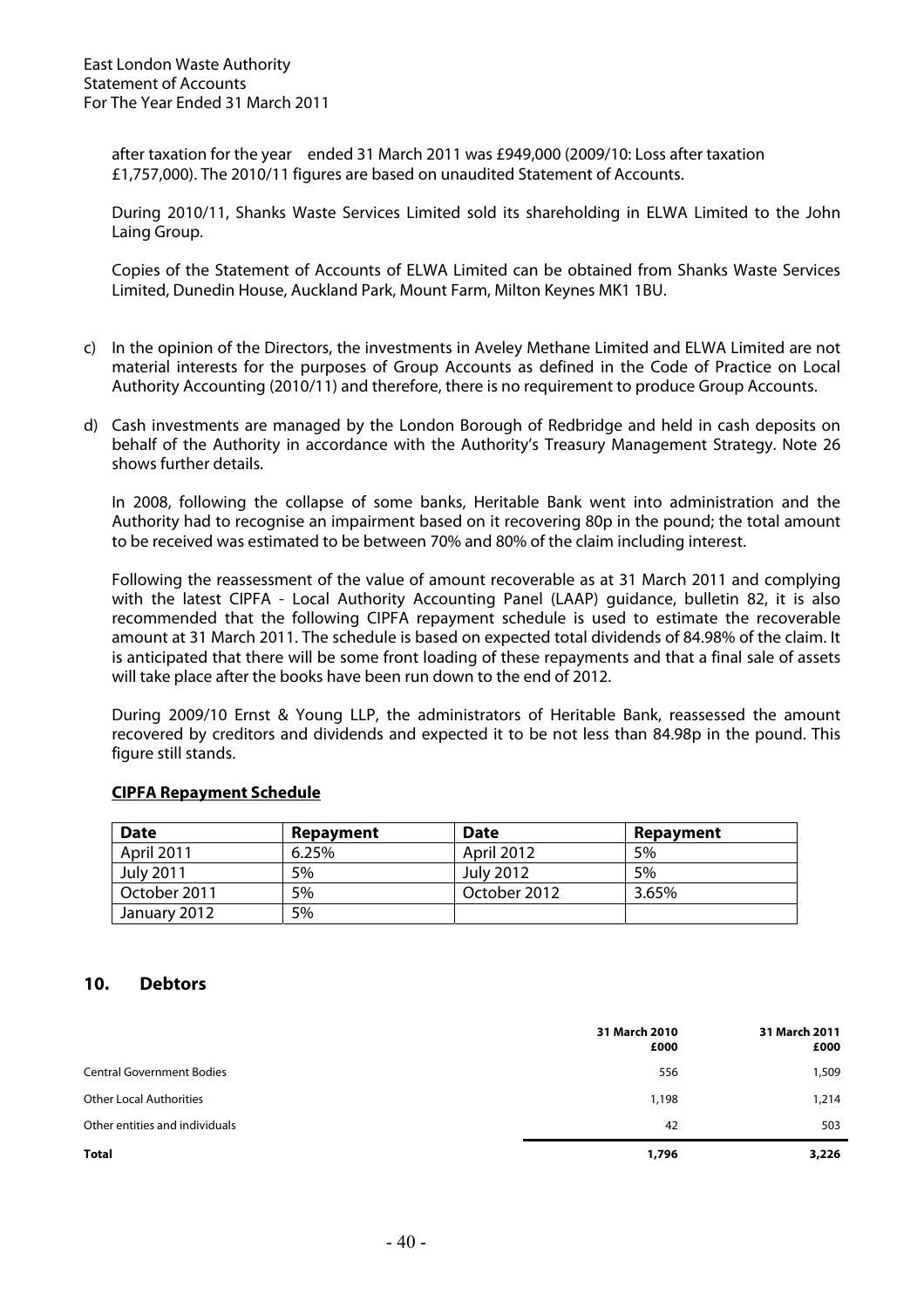# **11. Cash and Cash Equivalent**

The Balance of Cash and Cash Equivalents is made up of the following elements:

|                                             | 31 March 2010<br>£000 | 31 March 2011<br>£000 |
|---------------------------------------------|-----------------------|-----------------------|
| Bank current accounts                       | -9                    | $-2$                  |
| Short term deposits with building societies | 943                   | 13                    |
| <b>Total Cash and Cash Equivalents</b>      | 934                   | 11                    |

# **12. Creditors**

|                                  | 31 March 2010<br>£000 | 31 March 2011<br>£000 |
|----------------------------------|-----------------------|-----------------------|
| <b>Central Government Bodies</b> | 0                     | 38                    |
| <b>Other Local Authorities</b>   | 471                   | 625                   |
| Other entities and individuals   | 4,170                 | 4,580                 |
| Total                            | 4,641                 | 5,243                 |

# **13. Usable Reserves**

Movements in the Authority's usable reserves are detailed in the Movement in Reserves Statement and note 5 and 6.

# **14. Unusable Reserves**

| 31 March 2010<br>£000 |                                     | 31 March 2011<br>£000 |
|-----------------------|-------------------------------------|-----------------------|
| $-2,278$              | <b>Revaluation Reserve</b>          | $-2,278$              |
| 12,244                | Capital Adjustment Account          | 13,828                |
| 990                   | <b>Pensions Reserve</b>             | 391                   |
| $\mathbf{0}$          | <b>Accumulated Absences Account</b> | 3                     |
| 10,956                | <b>Total Unusable Reserves</b>      | 11,944                |

### **a) Revaluation Reserve**

The Revaluation Reserve contains the gains made by the Authority arising from increases in the value of its Property, Plant and Equipment (and intangible assets). The balance is reduced when assets with accumulated gains are:

- Revalued downwards or impaired and the gains are lost
- Used in the provision of services and the gains are consumed through depreciation, or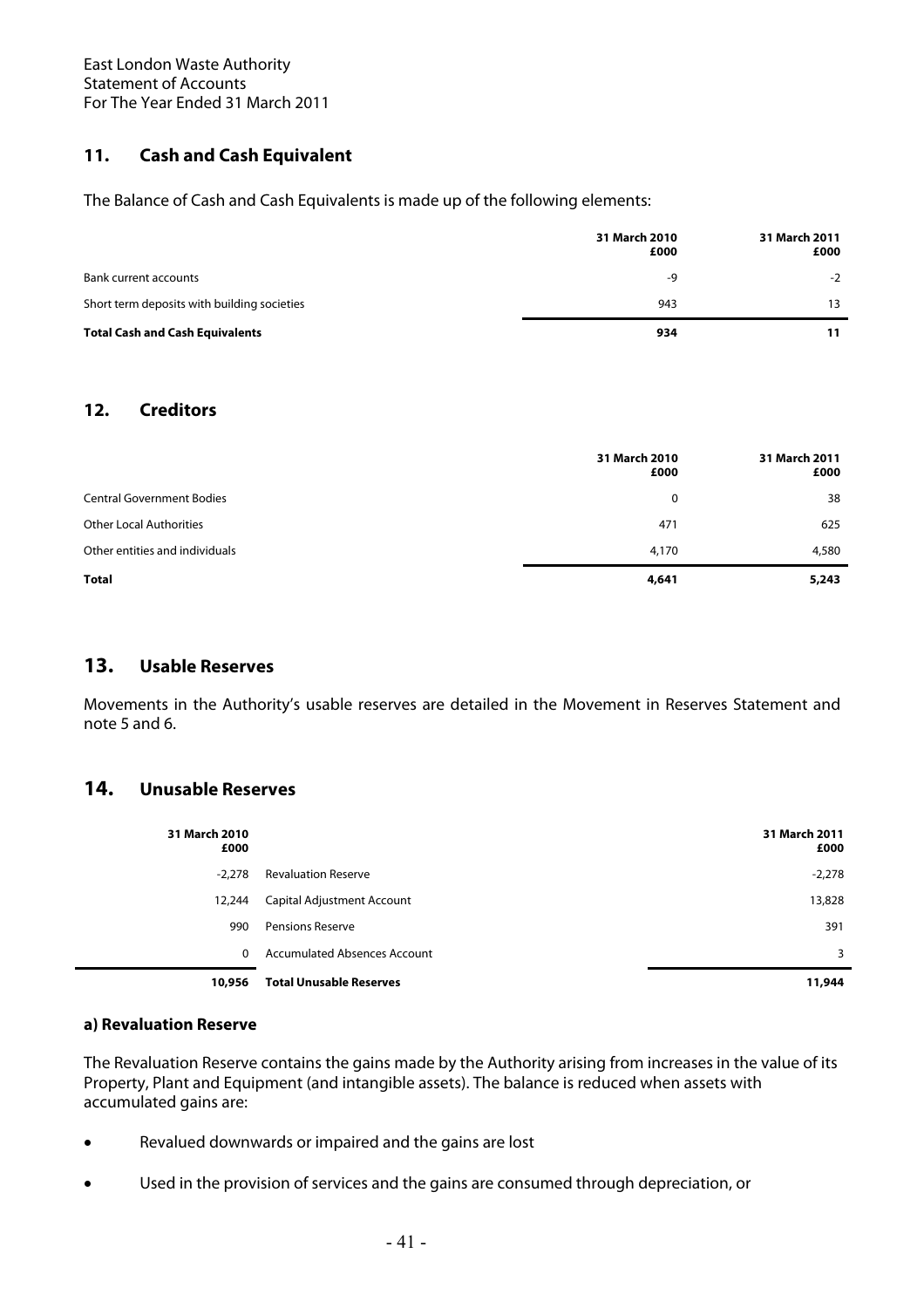• Disposed of and the gains are realised.

The Reserve contains only revaluation gains accumulated since 2009/10, the year that the reserve was created. Accumulated gains arising before that date are consolidated into the balance on the Capital Adjustment Account.

## **b) Capital Adjustment Account**

The Capital Adjustment Account absorbs the timing difference arising from the different arrangements for accounting for the consumption of non-current assets and for financing the acquisitions, construction or enhancement of those assets under statutory provisions. The Account is debited with the cost of acquisition, construction or enhancement as depreciation, impairment losses and amortisations are charged to the Comprehensive Income and Expenditure Statement (with reconciling postings from the Revaluation Reserve to convert fair value figures to a historical cost basis). The Account is credited with the amounts set aside by the Authority as finance for the costs of acquisition, construction and enhancement. In the early years of the PFI, the capital element of the Unitary Charge, which dictates the MRP charge, is less than the depreciation on the assets. This will even out over the life of the PFI, however as a result for the early years this will result in the Capital Adjustment Account showing a debit balance.

| 2009/10<br>£000 |                                                                                                                                            | 2010/11<br>£000 |
|-----------------|--------------------------------------------------------------------------------------------------------------------------------------------|-----------------|
| 7,806           | <b>Balance at 1 April</b>                                                                                                                  | 12,244          |
|                 | Capital financing applied in the year:                                                                                                     |                 |
| 4,438           | Capital grants and contributions credited to Comprehensive Income and<br>Expenditure Statement that have been applied to capital financing | 1,584           |
| 12,244          | <b>Balance at 31 March</b>                                                                                                                 | 13,828          |

### **c) Pension Reserve**

The Pensions Reserve absorbs the timing differences arising from the different arrangements for accounting for post employment benefits and for funding benefits in accordance with statutory provisions. The Authority accounts for post employment benefits in the Comprehensive Income and Expenditure Statement as the benefits are earned by employees accruing years of service, updating the liabilities recognised to reflect inflation, changing assumptions and investment returns on any resources set aside to meet the costs. However, statutory arrangements require benefits earned to be financed as the Authority makes employer's contributions to pension funds or eventually pays any pensions for which it is directly responsible. The debit balance on the Pensions Reserve therefore shows a substantial shortfall in the benefits earned by past and current employees and the resources the Authority has set aside to meet them. The statutory arrangements will ensure that funding will have been set aside by the time the benefits come to be paid.

| 2009/10<br>£000 |                                                                                             | 2010/11<br>£000 |
|-----------------|---------------------------------------------------------------------------------------------|-----------------|
| 429             | <b>Balance at 1 April</b>                                                                   | 990             |
| 528             | Actuarial gains or losses on pensions assets and liabilities                                | $-463$          |
| 33              | Employer's pensions contributions and direct payments to pensionable<br>payable in the year | -136            |
| 990             | <b>Balance at 31 March</b>                                                                  | 391             |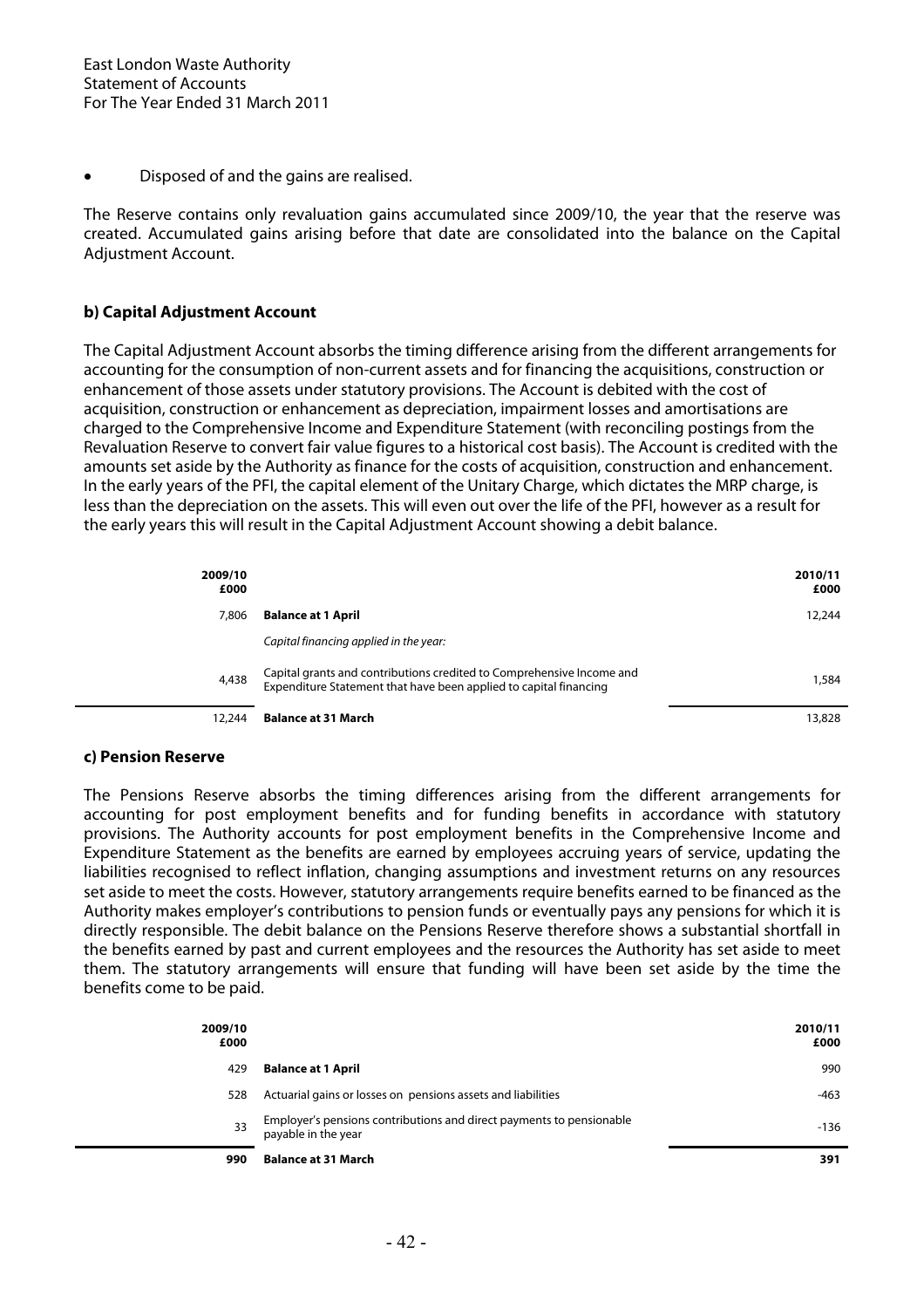## **d) Accumulated Absences Account**

The Accumulated Absences Account absorbs the differences that would otherwise arise in the Revenue Reserve Balance from accruing for compensated absence earned but not taken in the year, e.g. annual leave entitlement carried forward at 31 March. Statutory arrangements require that the impact on the Revenue Reserve Balance is neutralised by transfers to or from the Account.

| 2009/10<br>£000 |                                                                                                                                                                                                                                                                         | 2010/11<br>£000 |
|-----------------|-------------------------------------------------------------------------------------------------------------------------------------------------------------------------------------------------------------------------------------------------------------------------|-----------------|
| 0               | <b>Balance at 1 April</b>                                                                                                                                                                                                                                               | 0               |
| $\mathbf{0}$    | Amounts accrued at the end of the current year by which officer<br>remuneration charged to the Comprehensive Income and Expenditure<br>Statement on an accrual basis is different from remuneration chargeable in<br>the year in accordance with statutory requirements | 3.              |
|                 | <b>Balance at 31 March</b>                                                                                                                                                                                                                                              |                 |

# **15. Cash Flow Statement – Operating Activities**

The cash flows for operating activities include the following items:

| 2009/10<br>£000 |                                          | 2010/11<br>£000 |
|-----------------|------------------------------------------|-----------------|
|                 | <b>Cash Outflows</b>                     |                 |
| 877             | Cash paid to and on behalf of Employees  | 1,042           |
| 7,645           | Loan interest paid                       | 6,169           |
| 41,953          | Other operating costs                    | 42,428          |
| 50,475          |                                          | 49,639          |
|                 | <b>Cash Inflows</b>                      |                 |
| 38,660          | Levy receipts                            | 40,825          |
| 4,181           | Other government grants                  | 4,014           |
| 4,897           | Cash received for goods and services     | 2,781           |
| 690             | Interest received from investments       | 238             |
| 48,428          |                                          | 47,858          |
| $-2,047$        | Net cash flows from operating activities | $-1781$         |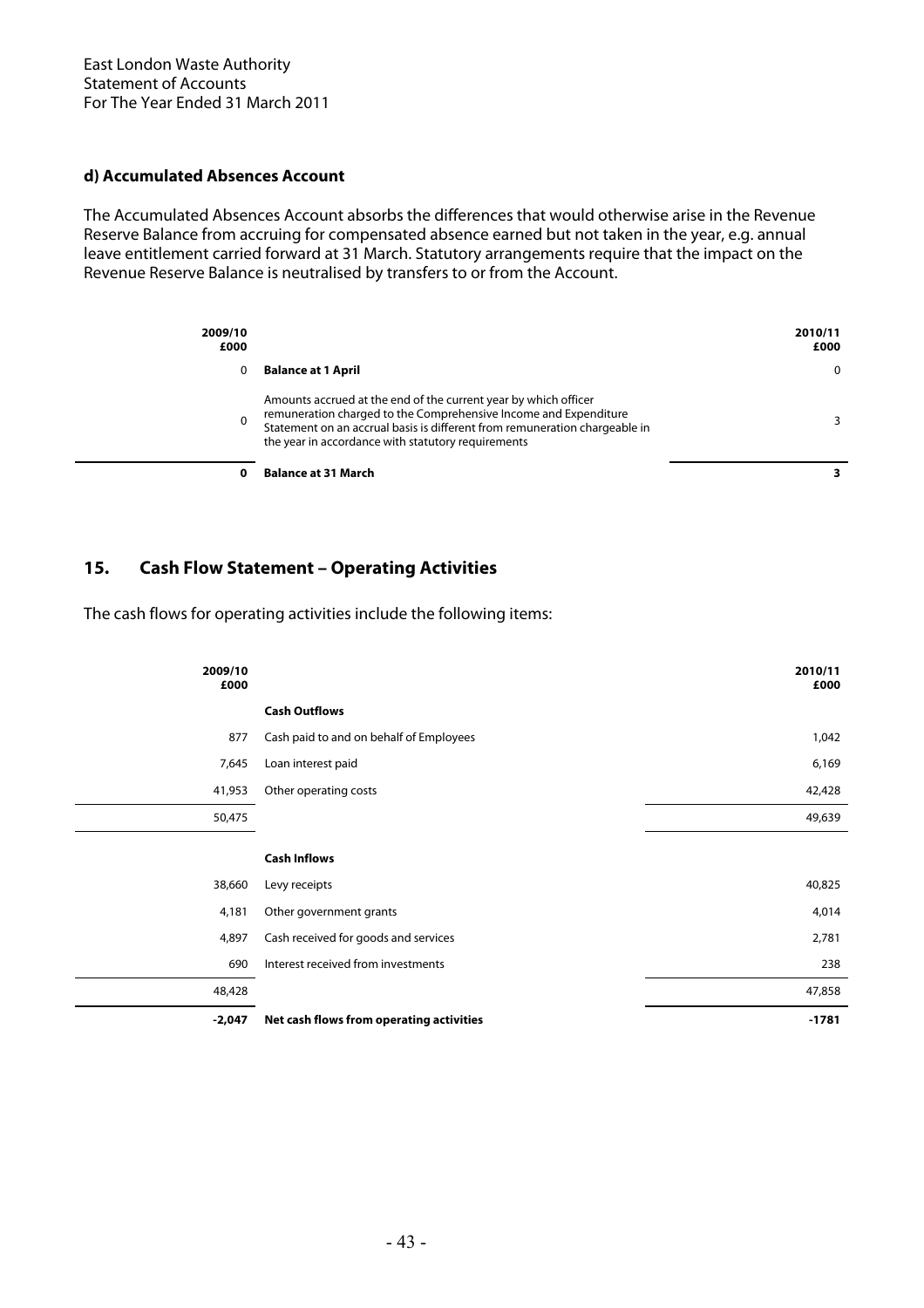# **16. Cash Flow Statement – Financing Activities**

| 2009/10<br>£000 |                                                                                                                                 | 2010/11<br>£000 |
|-----------------|---------------------------------------------------------------------------------------------------------------------------------|-----------------|
| 1,820           | Net decrease/ (increase) in Short Term Investments                                                                              | 4,253           |
| $-1.164$        | Cash payments for the reduction of the outstanding liabilities relating<br>to the finance leases on balance sheet PFI contracts | $-3.545$        |
| 656             | Net cash flows from financing activities                                                                                        | 708             |

# **17. Amounts reported for resource allocation decisions**

The analysis of income and expenditure on the face of the Comprehensive Income and Expenditure Statement is that specified by the Best Value Accounting Code of Practice. However, decisions about resource allocation are taken by the Authority on the basis of budget reports prepared on a different basis from the accounting policies used in the Statement of Accounts. In particular:

- No charges are made in relation to capital expenditure (whereas depreciation, revaluation and impairment losses in excess of the balance on the Revaluation Reserve and amortisations are charged to services in the Comprehensive Income and Expenditure Statement)
- The cost of retirement benefits is based on cash flows (payment of employer's pensions contributions) rather than current service cost of benefits accrued in the year.

The income and expenditure of the Authority recorded in the budget reports for the year is as follows:

| <b>Income and Expenditure</b>             | 09/10<br>£000 | 10/11<br>£000 |
|-------------------------------------------|---------------|---------------|
| Fees, charges & other service income      | $-3,753$      | $-3,383$      |
| <b>Total Income</b>                       | $-3,753$      | $-3,383$      |
|                                           |               |               |
| Employee expenses                         | 408           | 577           |
| Other services expenses                   | 51,010        | 52,261        |
| <b>Total Expenditure</b>                  | 51,418        | 52,838        |
|                                           |               |               |
| <b>Net Expenditure</b>                    | 47,665        | 49,455        |
| PFI Grant Received                        | $-4,181$      | $-4,014$      |
| Levy Received                             | $-38,660$     | $-40,825$     |
| Net expenditure in the Authority Analysis | 4,824         | 4,616         |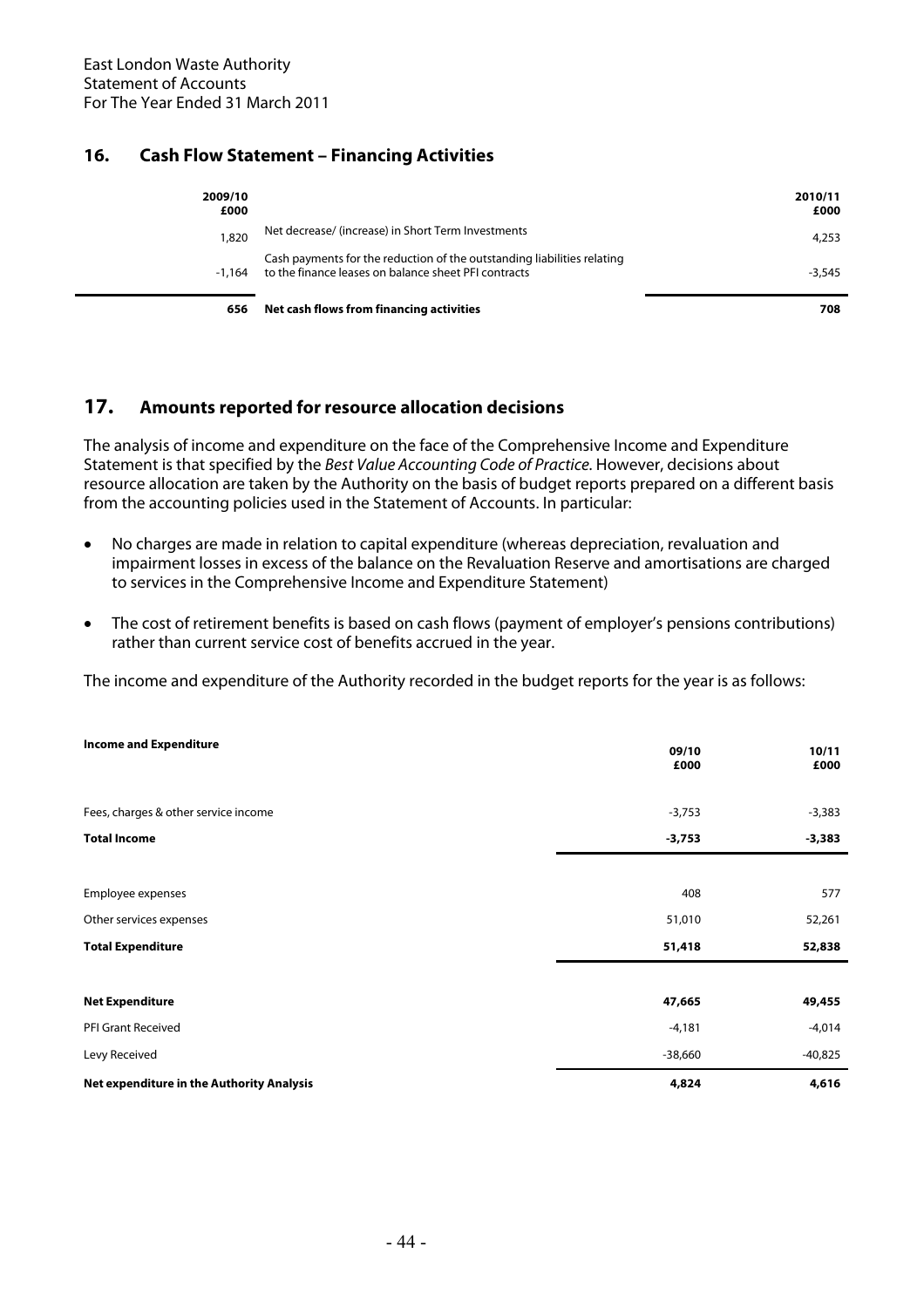## **Reconciliation of Income and Expenditure to Cost of Services in the Comprehensive Income and Expenditure Statements**

This reconciliation shows how the figures in the analysis of income and expenditure relate to the amounts included in the Comprehensive Income and Expenditure Statement.

|                                                                                                               | 2009/10<br>£000 | 2010/11<br>£000 |
|---------------------------------------------------------------------------------------------------------------|-----------------|-----------------|
| <b>Expenditure shown in the Authority Outturn Report</b>                                                      | 47,665          | 49,455          |
| <b>Grant and Levy Received</b>                                                                                | $-42,841$       | -44,839         |
| Net expenditure in the Authority Analysis                                                                     | 4,824           | 4,616           |
| Amounts in the Comprehensive Income and Expenditure Statement not reported to<br>management in the Analysis   | 46,058          | 45,796          |
|                                                                                                               | 50,882          | 50,412          |
| Amounts included in the Analysis not included in the Comprehensive Income and<br><b>Expenditure Statement</b> | $-10,184$       | $-9,285$        |
| <b>Cost of Services in Comprehensive Income and Expenditure Statement</b>                                     | 40,698          | 41,127          |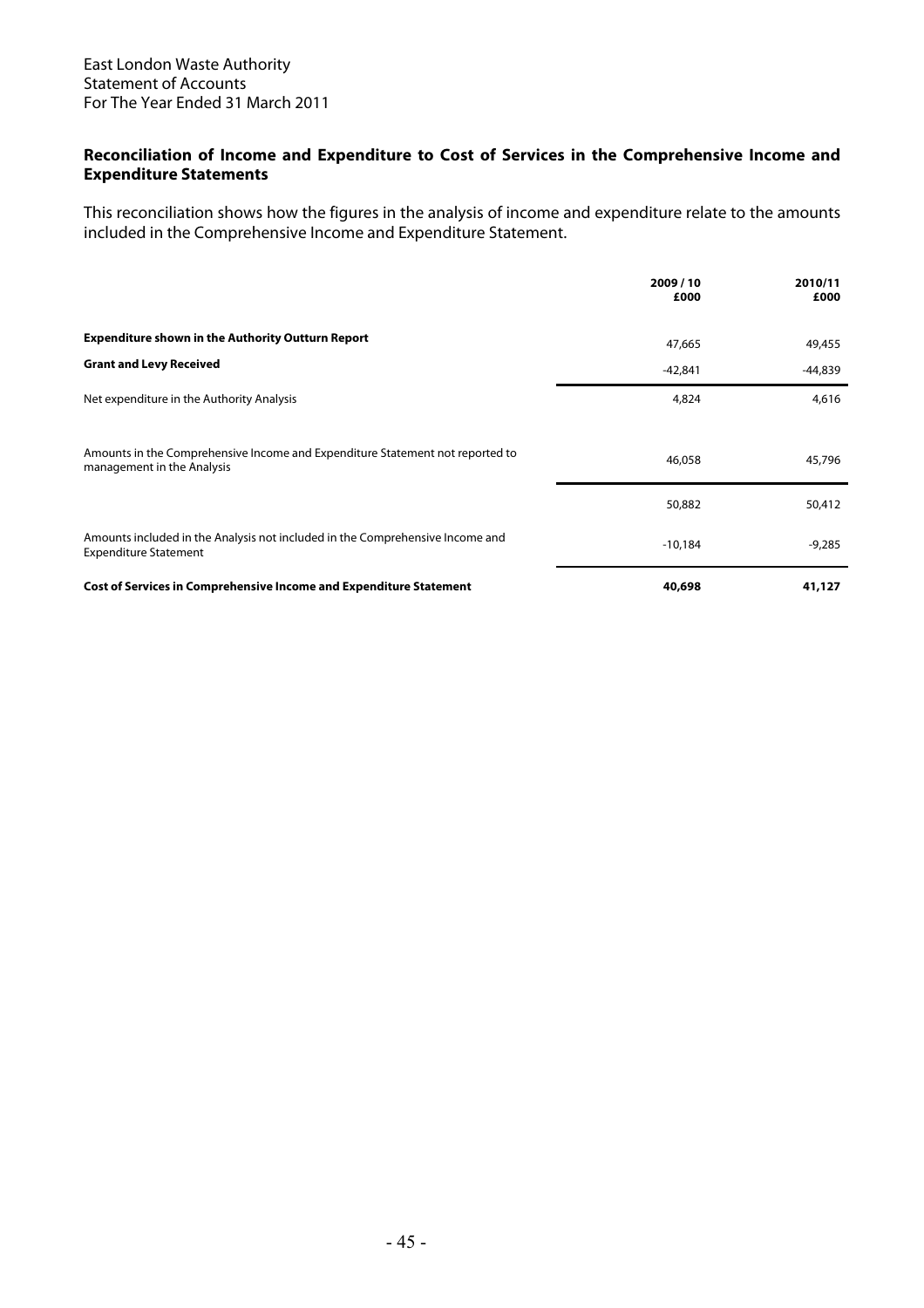## **Reconciliation to Subjective Analysis**

This reconciliation shows how the figures in the analysis of Authority income and expenditure relate to a subjective analysis of the Surplus or Deficit on the provision of services included in the Comprehensive Income and Expenditure Statement.

| 2010/11                                         | <b>Authority Analysis</b><br>£000 | Management for decision making<br>Amounts not reported to<br>£000 | Amounts not included<br>£000 | Cost of Services<br>£000 | <b>Corporate Amounts</b><br>£000 | <b>Total</b><br>£000 |
|-------------------------------------------------|-----------------------------------|-------------------------------------------------------------------|------------------------------|--------------------------|----------------------------------|----------------------|
| Fees, charges & other service income            | $-3,129$                          | $-197$                                                            | 0                            | $-3,326$                 | $-151$                           | $-3,477$             |
| Interest and investment income                  | $-254$                            | $-16$                                                             | 270                          | $\pmb{0}$                | $-270$                           | $-270$               |
| Income from Levy                                | $-40,825$                         | 0                                                                 | 40,825                       | 0                        | $-40,825$                        | $-40,825$            |
| Government grants and contribution              | $-4,014$                          | 0                                                                 | 0                            | $-4,014$                 | 0                                | $-4,014$             |
| <b>Total Income</b>                             | $-48,222$                         | $-213$                                                            | 41,095                       | $-7,340$                 | $-41,246$                        | $-48,586$            |
|                                                 |                                   |                                                                   |                              |                          |                                  |                      |
| Employee and Support Services expenses          | 933                               | 18                                                                | 0                            | 951                      | $\pmb{0}$                        | 951                  |
| Other service expenses                          | 51,750                            | 40,788                                                            | $-50,225$                    | 42,313                   | $\pmb{0}$                        | 42,313               |
| Depreciation, amortisation and impairment       | 0                                 | 5,203                                                             | 0                            | 5203                     | 0                                | 5203                 |
| Interest payments                               | 155                               | 0                                                                 | $-155$                       | $\pmb{0}$                | 6,169                            | 6,169                |
| <b>Total Expenditure</b>                        | 52,838                            | 46,009                                                            | $-50,380$                    | 48,467                   | 6,169                            | 54,636               |
| Surplus or deficit in the provision of services | 4,616                             | 45,796                                                            | $-9,285$                     | 41,127                   | $-35,077$                        | 6,050                |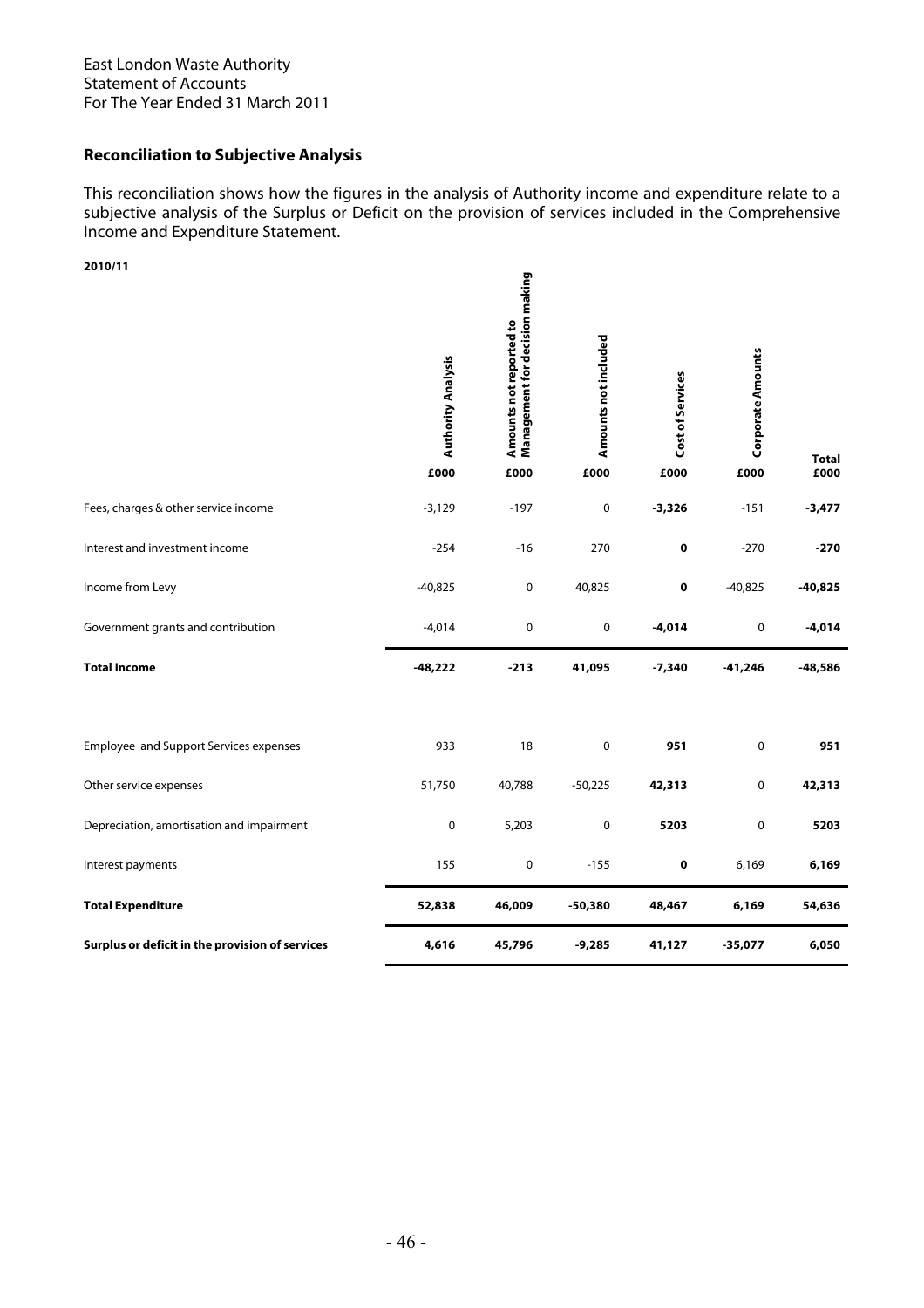**2009/10 Comparative Figures** 

| 2009/10<br><b>Comparative Figures</b>           | <b>Authority Analysis</b><br>£000 | Management for decision making<br>Amounts not reported to | Amounts not included | Cost of Services<br>£000 | <b>Corporate Amounts</b> | <b>Total</b><br>£000 |
|-------------------------------------------------|-----------------------------------|-----------------------------------------------------------|----------------------|--------------------------|--------------------------|----------------------|
|                                                 |                                   | £000                                                      | £000                 |                          | £000                     |                      |
| Fees, charges & other service income            | $-3,394$                          | 0                                                         | 0                    | $-3,394$                 | $-63$                    | $-3,457$             |
| Interest and investment income                  | $-359$                            | 0                                                         | 359                  | 0                        | $-359$                   | $-359$               |
| Income from Levy                                | $-38,660$                         | 0                                                         | 38,660               | 0                        | $-38,660$                | $-38,660$            |
| Government grants and contribution              | $-4,181$                          | 0                                                         | $\pmb{0}$            | $-4,181$                 | 0                        | $-4,181$             |
| <b>Total Income</b>                             | $-46,594$                         | $\pmb{0}$                                                 | 39,019               | $-7,575$                 | $-39,082$                | $-46,657$            |
| Employee and Support Services expenses          | 766                               | $\mathbf 0$                                               | $\pmb{0}$            | 766                      | 0                        | 766                  |
| Other service expenses                          | 50,497                            | 40,378                                                    | $-49,048$            | 41,827                   | 32                       | 41,859               |
| Depreciation, amortisation and impairment       | 0                                 | 5,680                                                     | $\pmb{0}$            | 5,680                    | 0                        | 5,680                |
| Interest payments                               | 155                               | $\pmb{0}$                                                 | $-155$               | $\pmb{0}$                | 7,645                    | 7,645                |
| <b>Total Expenditure</b>                        | 51,418                            | 46,058                                                    | $-49,203$            | 48,273                   | 7,677                    | 55,950               |
| Surplus or deficit in the provision of services | 4,824                             | 46,058                                                    | $-10,184$            | 40,698                   | $-31,405$                | 9,293                |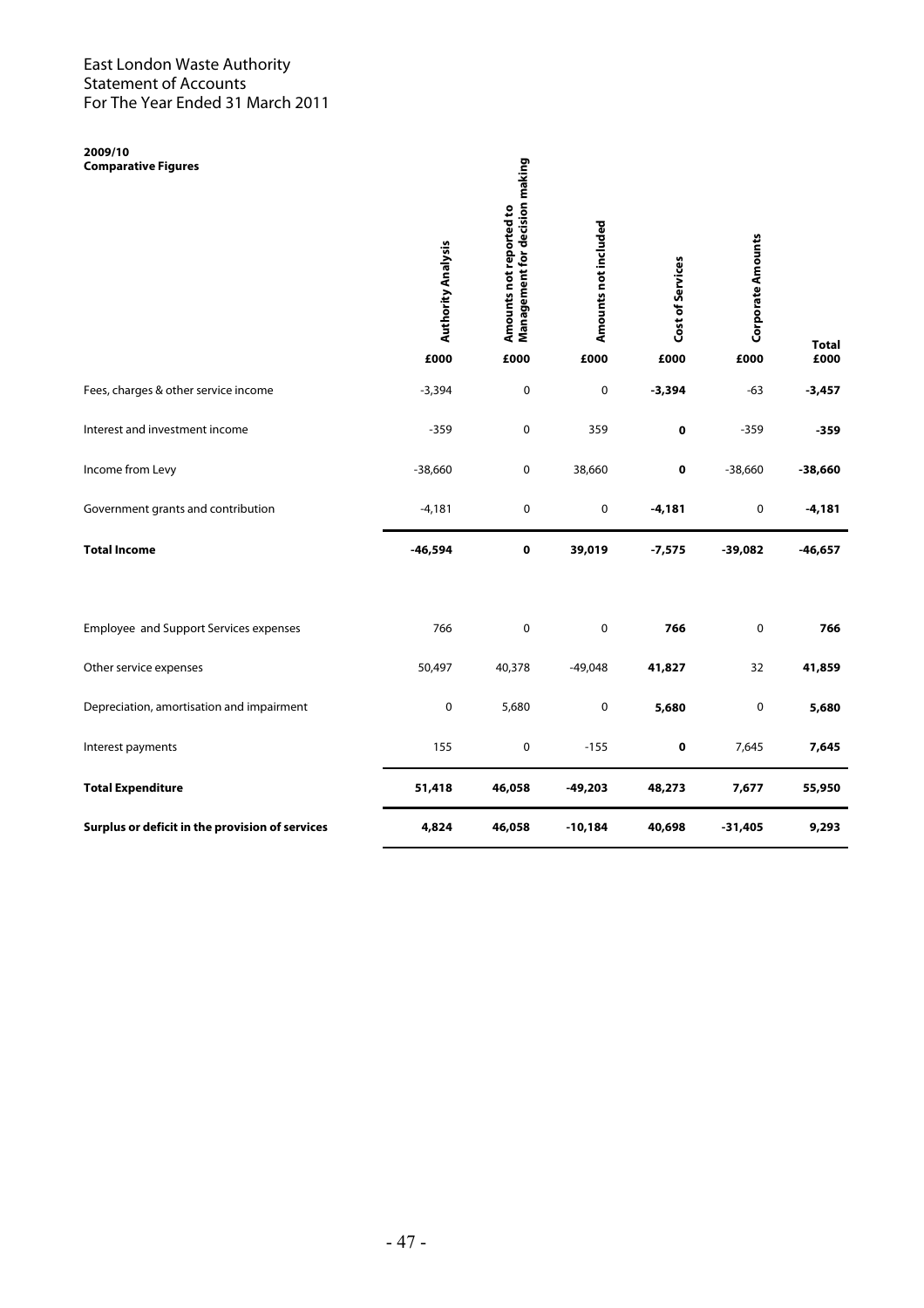# **18. Officers' Remuneration**

The remuneration paid to the Authority's senior employees is as follows:

|                              | Salary, Fees and<br><b>Allowances</b><br>£ | <b>Bonuses</b><br>£ | <b>Expenses and</b><br><b>Allowances</b><br>£ | <b>Compensation for loss</b><br>of office<br>£ | <b>Pension</b><br><b>Contribution</b><br>£ | <b>Total</b><br>£ |
|------------------------------|--------------------------------------------|---------------------|-----------------------------------------------|------------------------------------------------|--------------------------------------------|-------------------|
| Executive<br><b>Director</b> | 39,485                                     |                     | 92                                            | 53,612                                         | 10,809                                     | 103,998           |
| Managing<br>Director         | 56,371                                     |                     | 6,154                                         |                                                | 15,322                                     | 77,847            |
| Head of<br>Operations        | 72,825                                     |                     |                                               |                                                | 13,100                                     | 85,925            |
|                              | 168,681                                    | 0                   | 6,246                                         | 53,612                                         | 39,231                                     | 267,770           |

The Executive Director left the Authority in August 2010. A new post of Managing Director was established and filled in August 2010. The compensation for loss of office amount is in respect of the redundancy payment for the Executive Director.

The number of employees including Senior Officers whose remuneration, excluding employer's pension contributions, was £50,000 or more in bands of £5,000 were :

| <b>Remuneration Band</b> | 2009/10<br><b>Number of employees</b> | 2010/11<br><b>Number of employees</b> |
|--------------------------|---------------------------------------|---------------------------------------|
| £50,000 - £54,999        |                                       |                                       |
| £55,000 - £59,999        |                                       |                                       |
| £60,000 - £64,999        |                                       |                                       |
| £65,000 - £69,999        |                                       |                                       |
| £70,000 - £74,999        |                                       |                                       |
| £75,000 - £79,999        |                                       |                                       |
| £80,000 - £84,999        |                                       |                                       |
| £85,000-£89,999          |                                       |                                       |
| £90,000-£94,999          |                                       |                                       |
|                          |                                       |                                       |
|                          | 3                                     | 4                                     |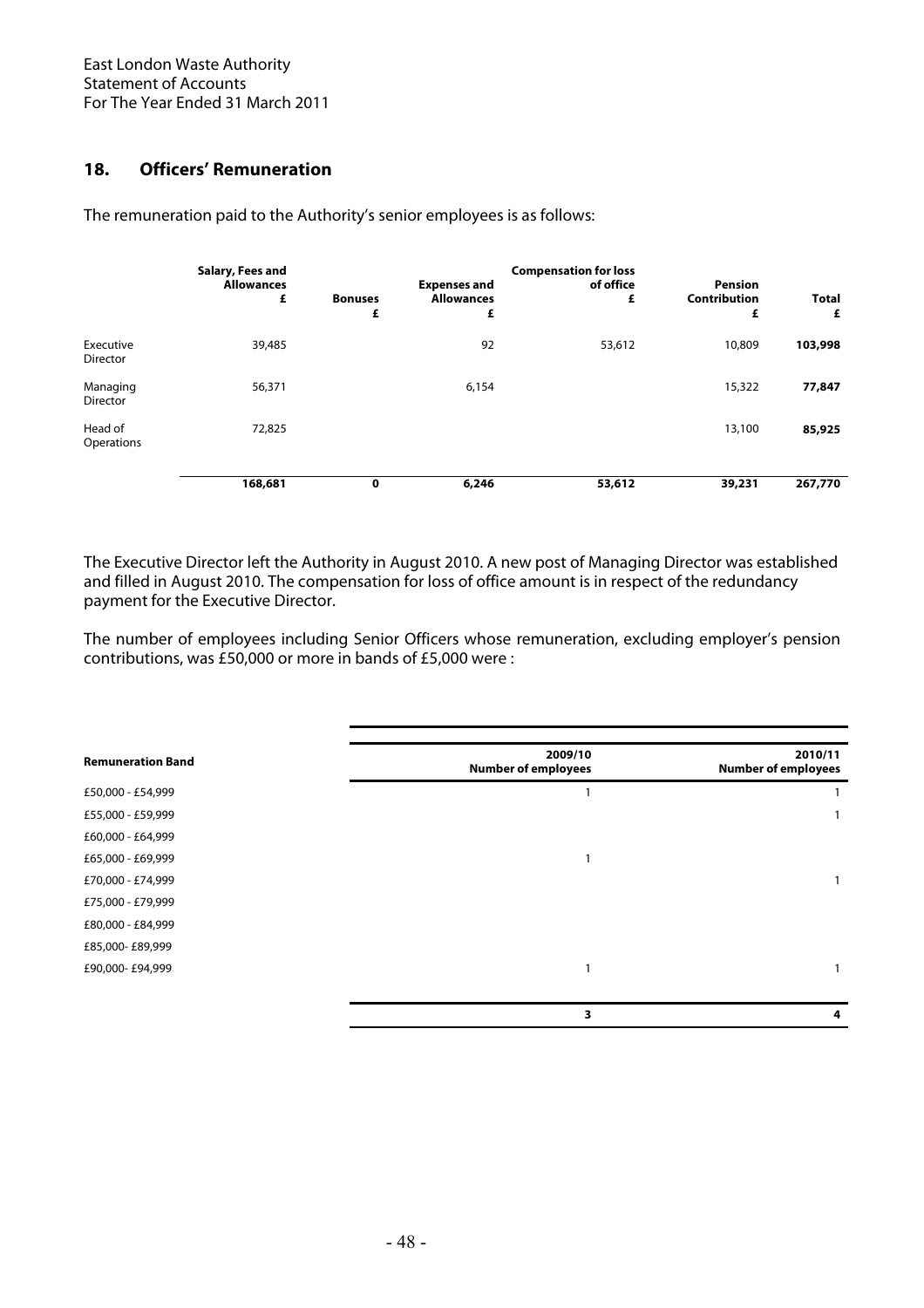# **19. External Audit Costs**

The Authority has incurred the following costs in relation to the audit of the Statement of Accounts and statutory inspections provided by the Authority's external auditors:

|                                                                                                                                                    | 2009/10<br>£000 | 2010/11<br>£000 |
|----------------------------------------------------------------------------------------------------------------------------------------------------|-----------------|-----------------|
| Fees payable to Pricewaterhouse Coopers LLP with regard to external audit services<br>carried out by the appointed auditor for the year - accounts | 28              | 25              |
| Fees in respect of specific work - use of resources                                                                                                | 10              | 10              |
| Total                                                                                                                                              | 38              | 35              |

# **20. Grant Income**

The Authority credited the following grants to the Comprehensive Income and Expenditure Statement in 2010/11:

|              | 2009/10<br>£000 | 2010/11<br>£000 |
|--------------|-----------------|-----------------|
| PFI Grant    | 4,181           | 4,014           |
| <b>Total</b> | 4,181           | 4,014           |

# **21. Related Party Transactions**

Since the 1st April 1986, ELWA has assumed the statutory responsibility for the disposal of waste arising in the area covered by the London Boroughs of Barking & Dagenham, Havering, Newham and Redbridge and has an interest in Aveley Methane Limited and ELWA Limited. The Members of the Authority have official appointments within their respective Constituent Boroughs.

The Code of Practice requires the disclosure of interests between the Authority and its related parties not disclosed elsewhere in the Statement of Accounts.

The material expenditure and income transactions with these related parties are set out below.

|                        |            | 2009/10    |            | 2010/11    |
|------------------------|------------|------------|------------|------------|
|                        | <b>Exp</b> | <u>Inc</u> | <b>Exp</b> | <u>Inc</u> |
|                        | £'000      | £'000      | £'000      | £'000      |
| London Boroughs of:    |            |            |            |            |
|                        |            |            |            |            |
| Barking and Dagenham   | 603        | $-7,464$   | 770        | $-7,716$   |
| Havering               | 404        | $-11,007$  | 405        | $-11,285$  |
| Newham                 | 186        | $-12,166$  | 286        | $-13,366$  |
| Redbridge              | 420        | $-11,074$  | 438        | $-11,288$  |
| Aveley Methane Limited | 0          | 0          | 0          | 0          |
| <b>ELWA Limited</b>    | 49,034     | $-338$     | 49,086     | $-310$     |
|                        |            |            |            |            |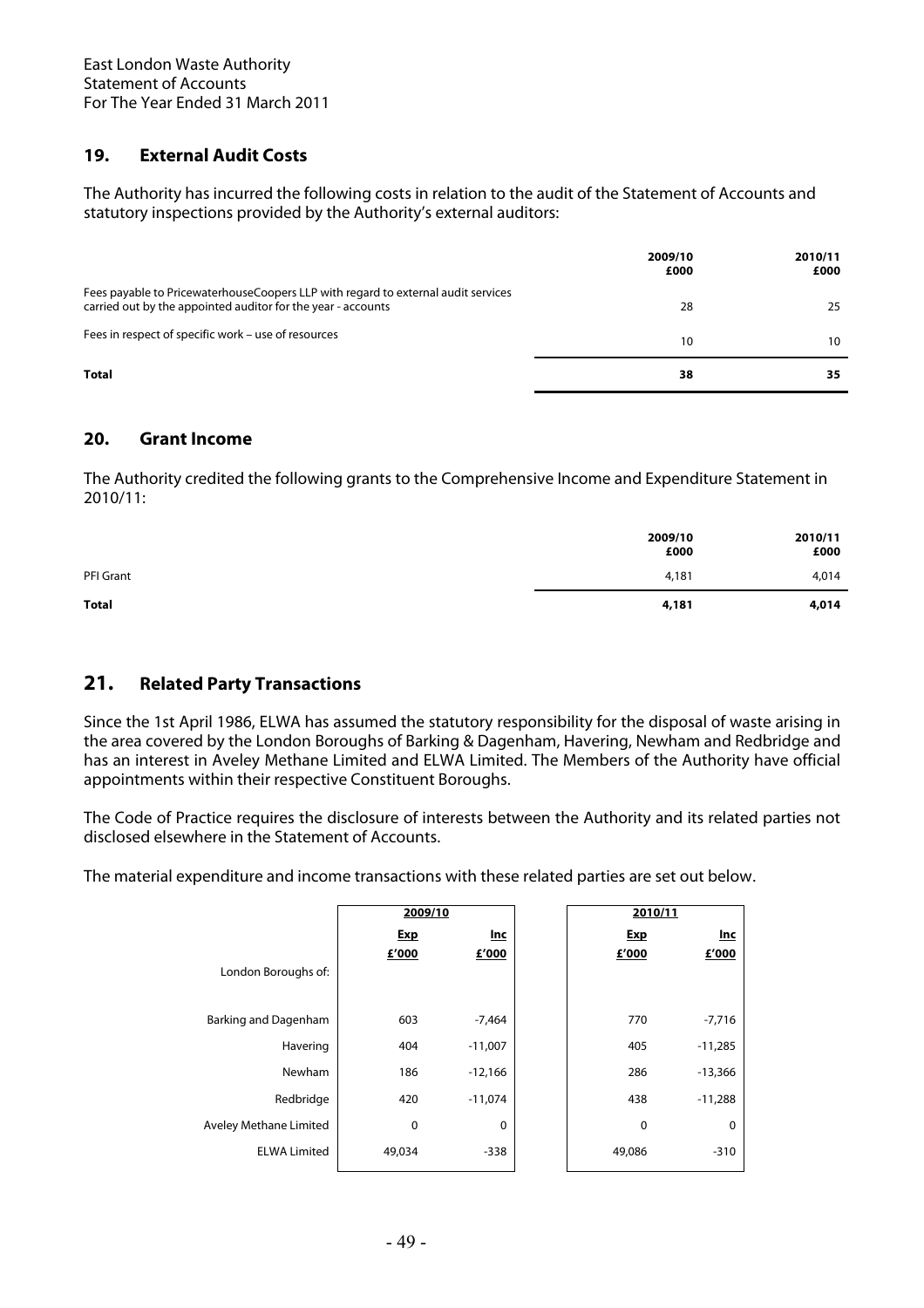## **Members of the Authority and Chief Officers**

The following Members and Officers have made declarations of their interest in the following organisations, which arise from official Authority Appointments.

## **Membership of Other Organisations**

| Paul Martin Taylor          | - Director of Aveley Methane Limited |
|-----------------------------|--------------------------------------|
| Mark Ash                    | - Director of Aveley Methane Limited |
| <b>Councillor I Corbett</b> | - Director of ELWA Limited           |

# **22. Capital Expenditure and Capital Financing**

The Authority incurred no new capital expenditure during the year ended 31 March 2011.

# **23. Private Finance Initiatives and Similar Contracts**

The IWMS/PFI Contract, which commenced on 24th December 2002, is for 25 years. ELWA Limited is implementing a capital investment programme of more than £100 million in new waste management facilities over the life of the contract. The designing, building, alteration, financing and operation of the waste management facilities required for provision of the IWMS together with any associated risks, will be the responsibility of ELWA Limited.

The Government will provide PFI grant funding based upon a National Credit Approval of £47 million, equivalent to approximately £85 million over 25 years. The Government has advised that the annual PFI grant will now be paid on an annuity basis rather than the declining balance basis with a final payment made in 2026/27. The overall total grant in cash terms will be the same, however, the payment profile has changed.

The main impact of this is in the short term in that for the next three years the Authority will receive additional PFI grant of approximately £870,000 as follows:

| 2011/12 | 137,682 |
|---------|---------|
| 2012/13 | 291,825 |
| 2013/14 | 439,802 |

SORP 2010/11 requires the application of International Financial Reporting Standards for PFI; specifically IFRIC 12 Service Concession Arrangements. The contract complies with the criteria detailed in IFRIC 12, and therefore the relevant accounting guidance has been applied as outlined in the Authority's Accounting Policies as detailed on page 32.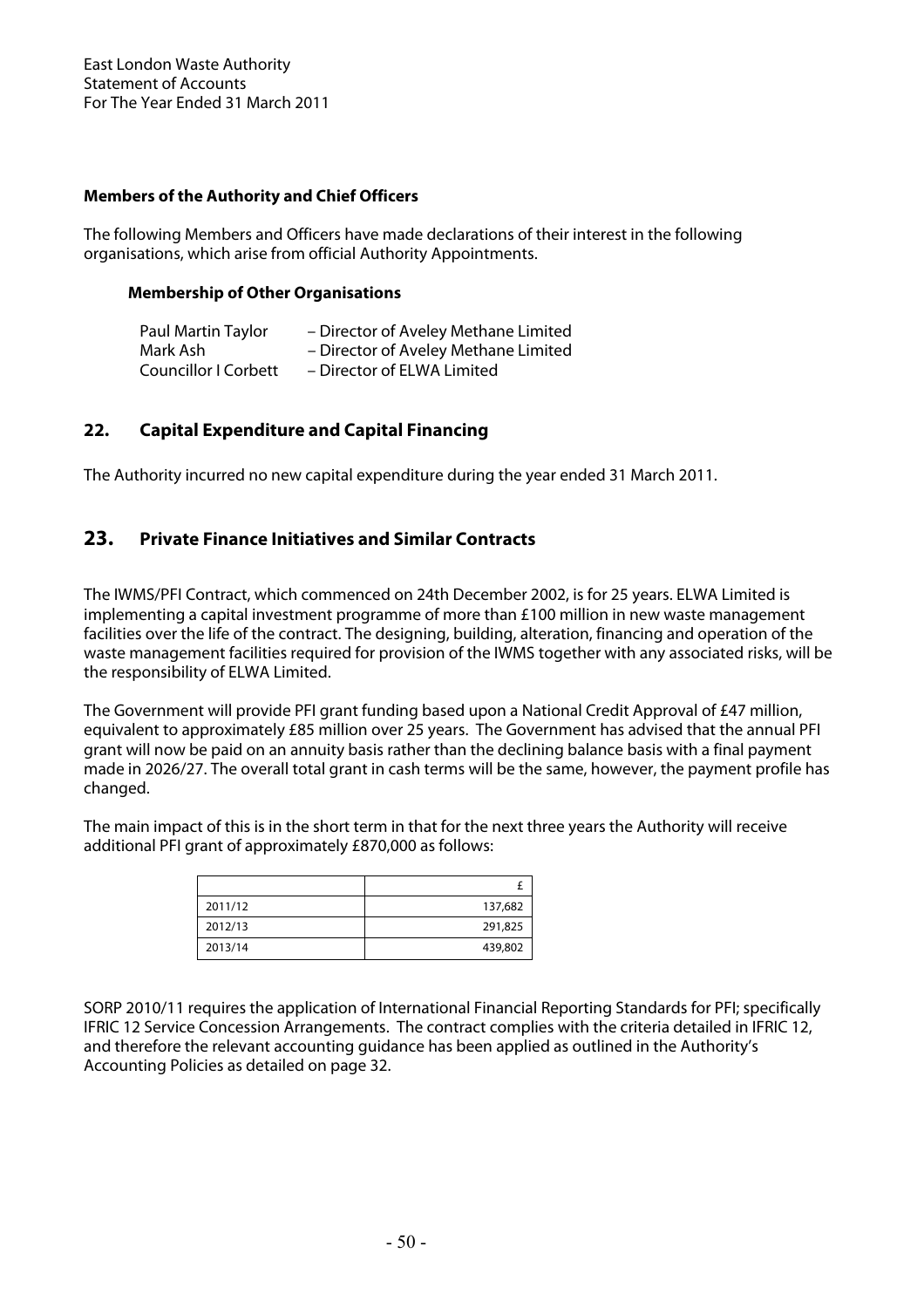## **a) Future Contractual Obligations**

The Authority makes an agreed payment each year which is increased each year by inflation and can be reduced if the contractor fails to meet availability and performance standards in any year but which is otherwise fixed. Payments remaining to be made under the PFI contract at 31 March 2011 (excluding any estimation of inflation and availability / performance deductions) are as follows:

|                               | <b>Payment for</b><br><b>Services</b><br>£000 | <b>Reimbursement of</b><br><b>Capital Expenditure</b><br>£000 | Interest<br>£000 | <b>Total</b><br>£000 |
|-------------------------------|-----------------------------------------------|---------------------------------------------------------------|------------------|----------------------|
| Payable in 2011 / 12          | 34,935                                        | 3,734                                                         | 5,802            | 44,471               |
| Payable within 2 to 5 years   | 144,887                                       | 17,263                                                        | 20,908           | 183,058              |
| Payable within 6 to 10 years  | 192,506                                       | 27,397                                                        | 19,533           | 239,436              |
| Payable within 11 to 15 years | 209,337                                       | 35,256                                                        | 10,744           | 255,337              |
| Payable within 16 to 20 years | 73,828                                        | 15,623                                                        | 1,082            | 90,533               |
| <b>Total</b>                  | 655,493                                       | 99,273                                                        | 58,069           | 812,835              |

Although the payments made to the contractor are described as unitary payments, they have been calculated to compensate the contractor for the fair value of the services they provide, the capital expenditure incurred and interest payable whilst the capital expenditure remains to be reimbursed. The liability outstanding to pay the liability to the contractor for capital expenditure incurred is as follows.

### **b) PFI Finance Liability**

|                                          | 2009/10<br>£000 | 2010/11<br>£000 |
|------------------------------------------|-----------------|-----------------|
| Balance outstanding at start of the year | 103,982         | 102,818         |
| Payments during the year                 | $-1.164$        | $-3,545$        |
| <b>Balance outstanding at year-end</b>   | 102,818         | 99,273          |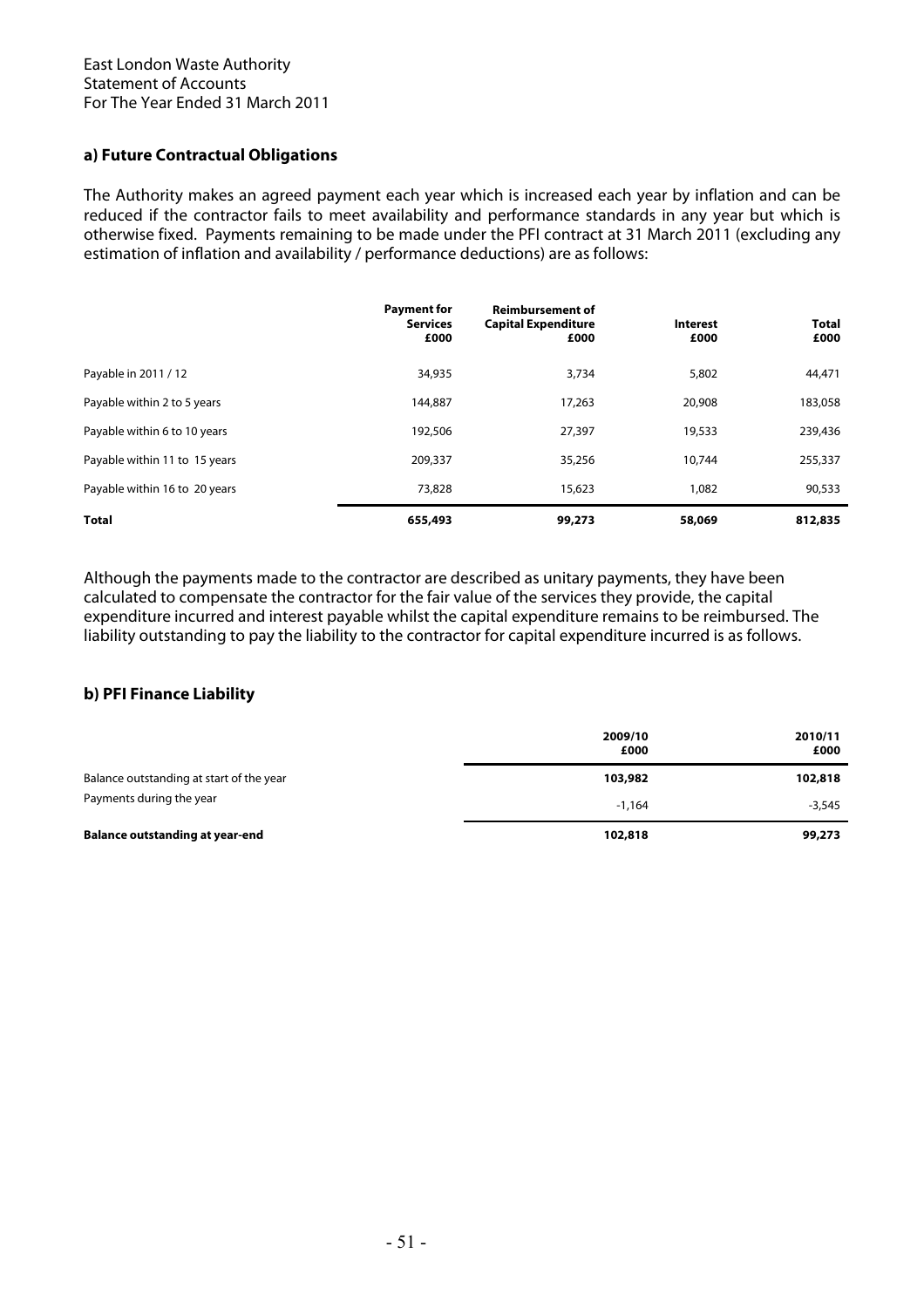## **c) Service Charges**

The Unitary Charge payment to the contractor has to reflect the total payment as a charge to the Income & Expenditure Account. This treatment needs to be reversed to reflect the application of the IFRC 12 based accounting treatment for the PFI. The Accounting Standard requires that the service, interest and infrastructure elements of the Unitary Charge are separated. The service and interest elements should be expensed to the operating/revenue account.

|                                | 2009/10  | 2010/11  |
|--------------------------------|----------|----------|
|                                | £'000    | £'000    |
| Payments to Shanks East London | 49,034   | 50,317   |
| Capital Repayment              | $-1,164$ | $-3,545$ |
| Interest Payable               | $-7,490$ | $-6,014$ |
| Service Charges                | 40,380   | 40,758   |

# **24. Defined Benefit Pension Schemes**

## **Transaction Relating to Post Employment Benefits**

The Authority recognises the cost of retirement benefits in the reported cost of services when they are earned by employees, rather than when the benefits are eventually paid as pensions. However, the charge we are required to make against the levy is based on the cash payable in the year, so the real cost of post employment/retirement benefit is reversed out of the Revenue Reserve via the Movement in Reserves Statement.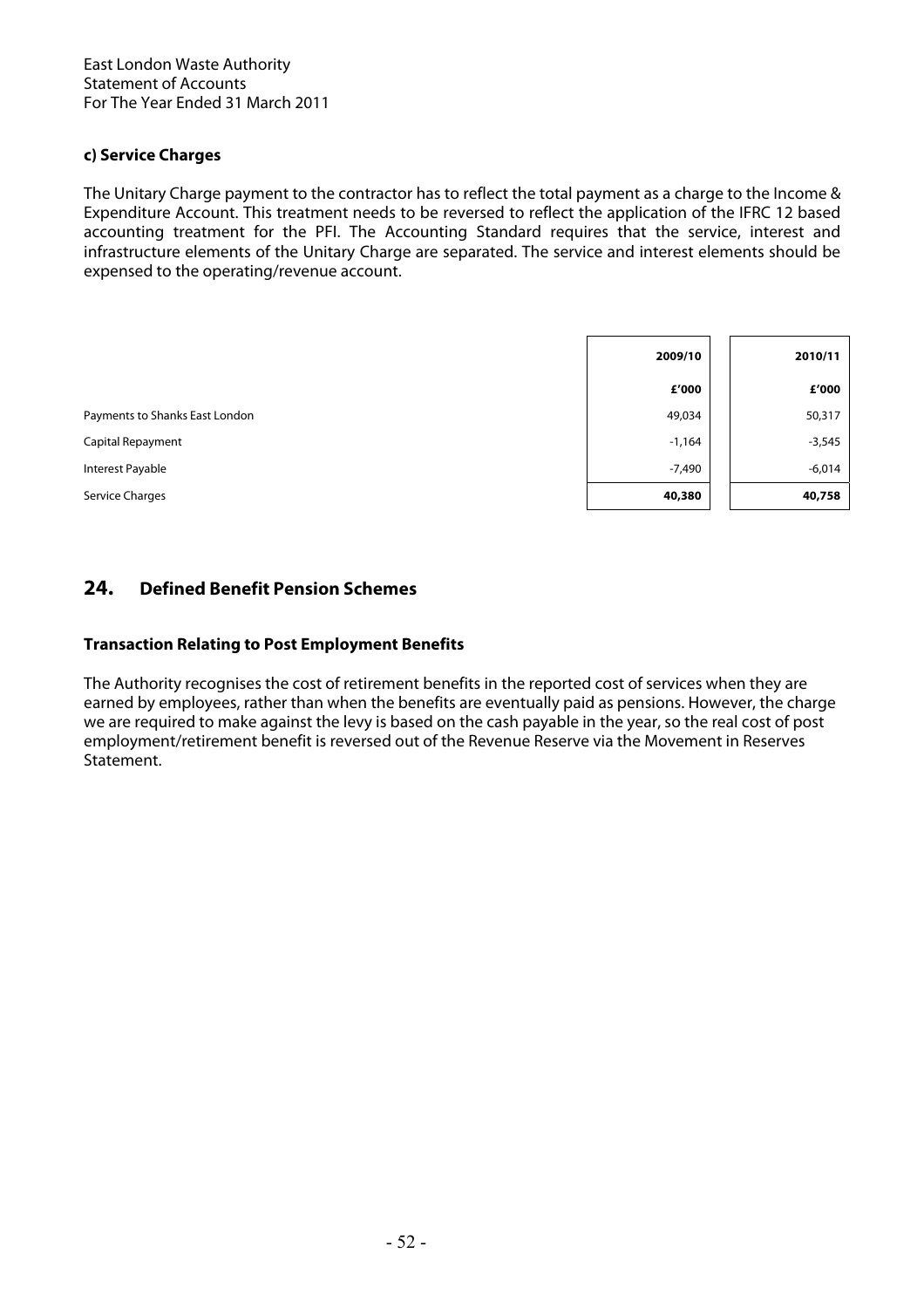The following transactions have been made in the Comprehensive Income and Expenditure Statement and the Revenue Reserve Balance via the movement in Reserves Statement during the year:

|                 |                                                                                                                                                 | 2009/10<br>£'000 | 2010/11<br>£'000 |
|-----------------|-------------------------------------------------------------------------------------------------------------------------------------------------|------------------|------------------|
|                 | <b>Comprehensive Income and Expenditure Statement</b>                                                                                           |                  |                  |
|                 | Cost of Services:                                                                                                                               |                  |                  |
| $\bullet$       | <b>Current Service Cost</b>                                                                                                                     | 45               | 75               |
| $\bullet$       | Past Service Costs / Gain                                                                                                                       | 0                | -182             |
|                 | Financing and Investment Income and Expenditure:                                                                                                |                  |                  |
| $\bullet$       | <b>Interest Cost</b>                                                                                                                            | 55               | 130              |
| $\bullet$       | Expected return on scheme assets                                                                                                                | $-23$            | -99              |
| <b>Services</b> | Total Post Employment Benefit charged to the Surplus or Deficit on the provision of                                                             | 77               | $-76$            |
| Statement:      | Other Post Employment Benefit charged to the Comprehensive Income and Expenditure                                                               |                  |                  |
| $\bullet$       | Actuarial gains and losses                                                                                                                      | 528              | -463             |
|                 | Total Post Employment Benefit charged to the Comprehensive Income and<br><b>Expenditure Statement</b>                                           | 605              | $-539$           |
|                 | Movement in Reserve Statement:                                                                                                                  |                  |                  |
|                 | Reversal of net charges made to the Surplus or Deficit on the provision of<br>Services for post employment benefits in accordance with the code | $-33$            | 136              |
|                 |                                                                                                                                                 | 572              | $-403$           |
|                 | Actual amount charged against the Revenue Reserve Balance for pensions in the year:                                                             |                  |                  |
| $\bullet$       | Employer's contributions payable to scheme                                                                                                      | 44               | 60               |
| $\bullet$       | Actuarial gains and losses                                                                                                                      | 528              | -463             |
|                 |                                                                                                                                                 | 572              | $-403$           |

The capitalised gain from the change in pension increase policy from RPI to CPI is calculated at £182,000.

The cumulative amount of actuarial gains and losses recognised in the Comprehensive Income and Expenditure Statement to the 31 March 2011 is a loss of £42,000 (31 March 2010 loss £505,000).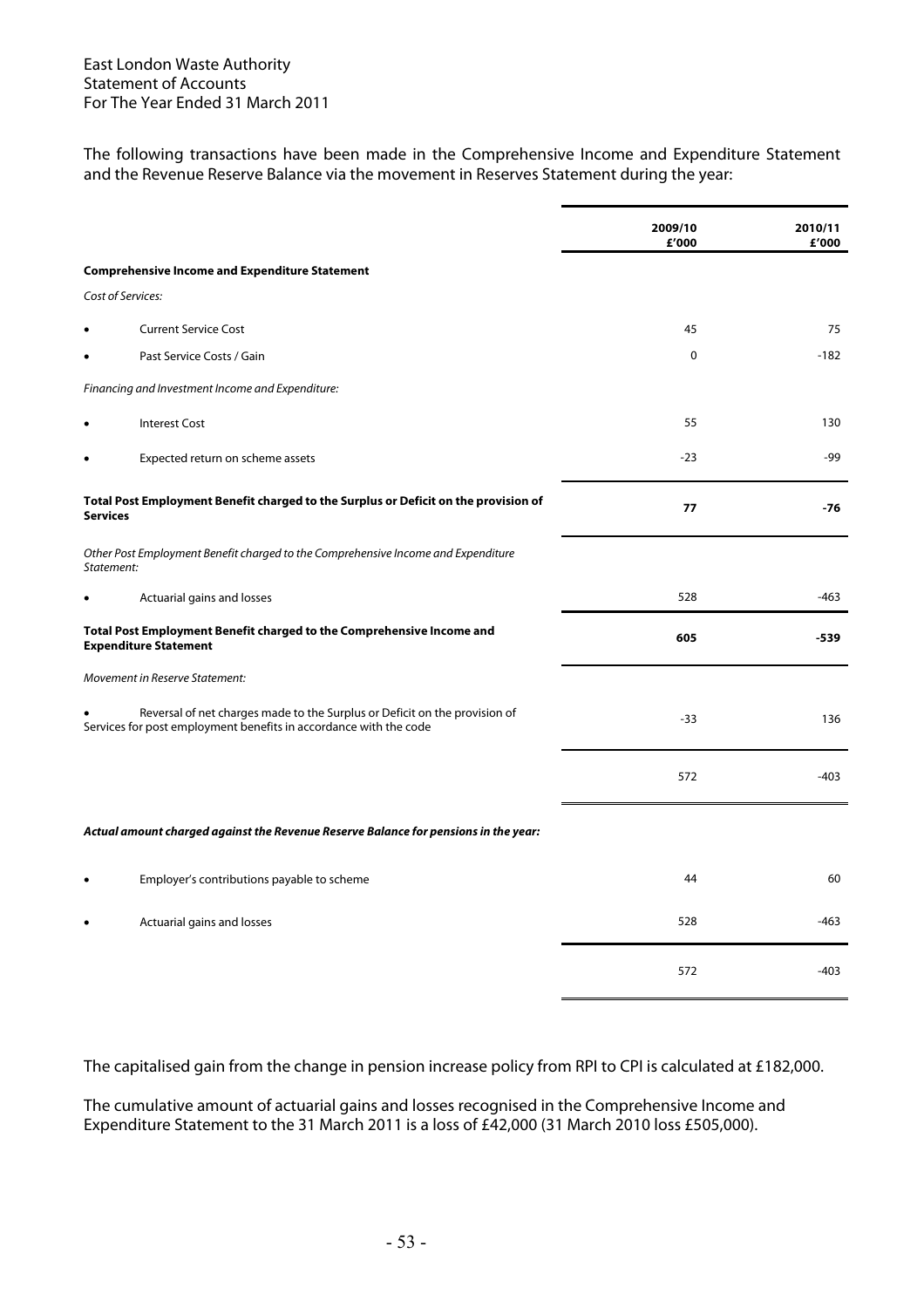## **Assets and Liabilities in Relation to Post-employment Benefits**

The underlying assets and liabilities attributable to the Authority with the London Pensions Fund Authority (LPFA) as at 31 March 2011 are as follows:

## (i) Reconciliation of present value of the scheme liabilities (defined benefit obligation):

|                                      | <b>Funded Liabilities</b><br><b>Local Government Pension Scheme</b><br>£000 |         |
|--------------------------------------|-----------------------------------------------------------------------------|---------|
|                                      | 2009/10                                                                     | 2010/11 |
| Opening Balance at 1 April           | 771                                                                         | 1,482   |
| <b>Current Service Cost</b>          | 45                                                                          | 75      |
| <b>Interest Cost</b>                 | 55                                                                          | 130     |
| Contributions by scheme participants | 18                                                                          | 20      |
| Actuarial gains and losses           | 612                                                                         | 362     |
| Benefits paid                        | $-19$                                                                       | 199     |
| Past Service Costs / (Gains)         | $\mathbf 0$                                                                 | $-182$  |
| Closing Balance at 31 March          | 1,482                                                                       | 2,086   |

## (ii) Reconciliation of fair value of the scheme (plan) assets:

|                                      |         | <b>Funded Assets</b><br><b>Local Government Pension Scheme</b><br>£000 |
|--------------------------------------|---------|------------------------------------------------------------------------|
|                                      | 2009/10 | 2010/11                                                                |
| Opening Balance at 1 April           | 342     | 492                                                                    |
| <b>Expected Rate of Return</b>       | 23      | 99                                                                     |
| Actuarial gains and losses           | 84      | 825                                                                    |
| <b>Employer contributions</b>        | 44      | 60                                                                     |
| Contributions by scheme participants | 18      | 20                                                                     |
| Benefits paid                        | $-19$   | 199                                                                    |
| Closing Balance at 31 March          | 492     | 1,695                                                                  |

The expected return on scheme assets is determined by considering the expected returns available on the assets underlying the current investment policy. Expected yields on fixed interest investments are based on gross redemption yields as at the Balance Sheet date.

Expected returns on equity investments reflect long-term real rates of return experienced in the respective markets.

The actual return on scheme assets in the year was £103,000 (2009/ 10 £106,000).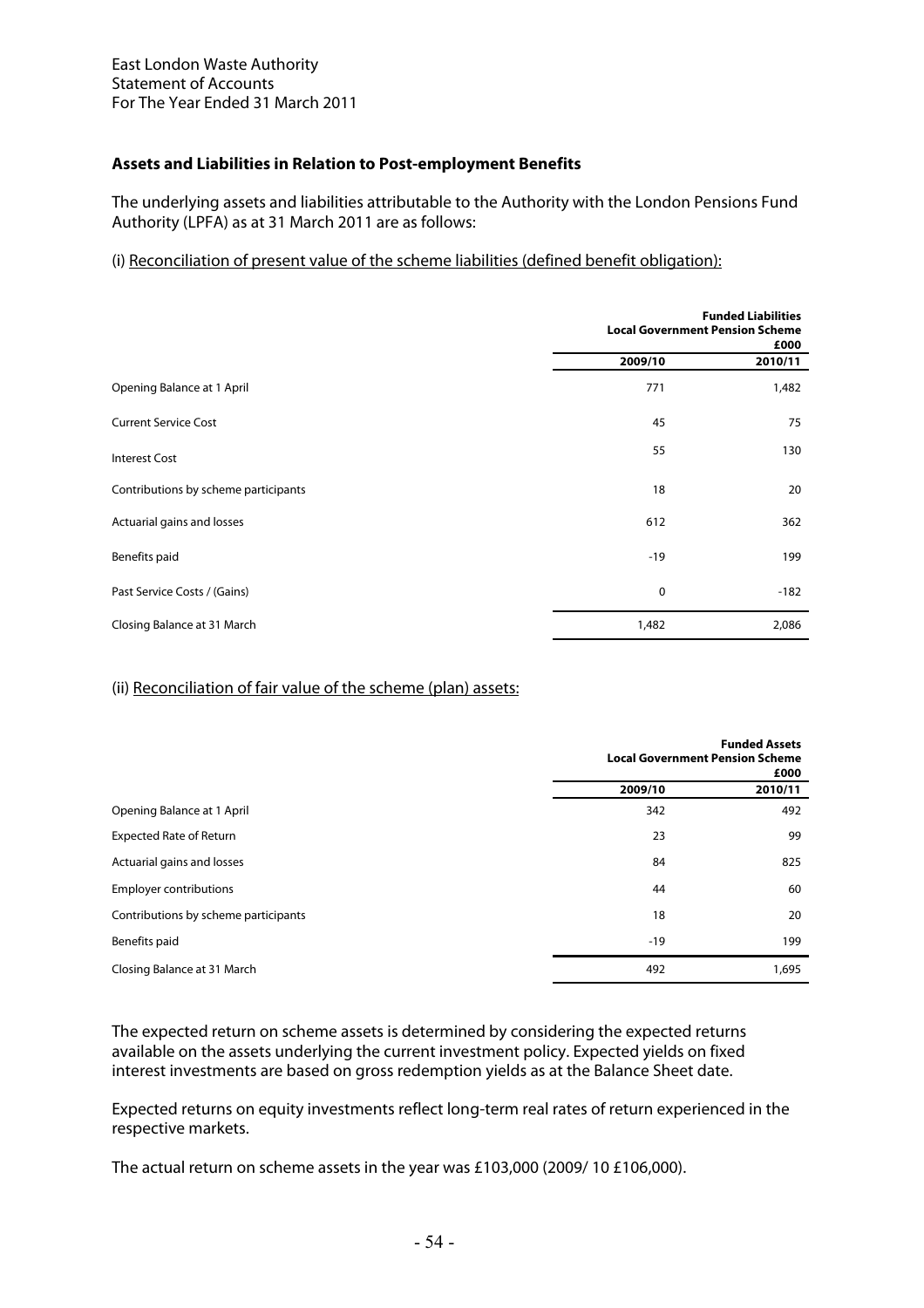## (iii) Scheme History

|                                                        | 2006/07<br>£000 | 2007/08<br>£000 | 2008/09<br>£000 | 2009/10<br>£000 | 2010/11<br>£000 |
|--------------------------------------------------------|-----------------|-----------------|-----------------|-----------------|-----------------|
| <b>Present Value of Defined Benefits</b><br>Obligation | $-740$          | $-711$          | $-771$          | $-1,482$        | $-2,086$        |
| Fair value of Employer Assets                          | 376             | 380             | 342             | 492             | 1,695           |
| <b>Total</b>                                           | $-364$          | -331            | $-429$          | -990            | -391            |

With effect from 1 April 2007 the Authority became an employer. On 1 June 2007 five staff were transferred from the Constituent Councils to the Authority with initially three staff electing to join the LPFA. Membership as at the 31 March 2011 consists of four active members and two pensioners. One of whom retired during the 2010/11 financial year.

The liabilities show the underlying commitments that the Authority has in the long run to pay post employment (retirement) benefits. The net pension liability of £391,000 (£990,000 2009/10) has a substantial impact on the net worth of the Authority as recorded in the Balance Sheet. However, statutory arrangements for funding the deficit mean that the financial position of the Authority remains healthy. The deficit in respect of LPFA Fund liabilities will be made good by increased contributions to the LPFA Fund over the remaining working life of the employees (i.e. before payments fall due), as assessed by the scheme actuary.

The projected employer contributions for the year to 31 March 2012 are £62,000.

## (iv) Basis for Estimating Assets and Liabilities

Liabilities have been assessed on an actuarial basis using the projected unit credit method, an estimate of the pensions that will be payable in future years dependent on assumptions about mortality rates, salary levels, etc. Liabilities have been assessed by Barnett Waddingham LLP, an independent firm of actuaries, who use a roll forward approach, based on the results of the last full valuation of the LPFA Fund as at 1 April 2010, and adjusting for known membership and scheme changes where applicable.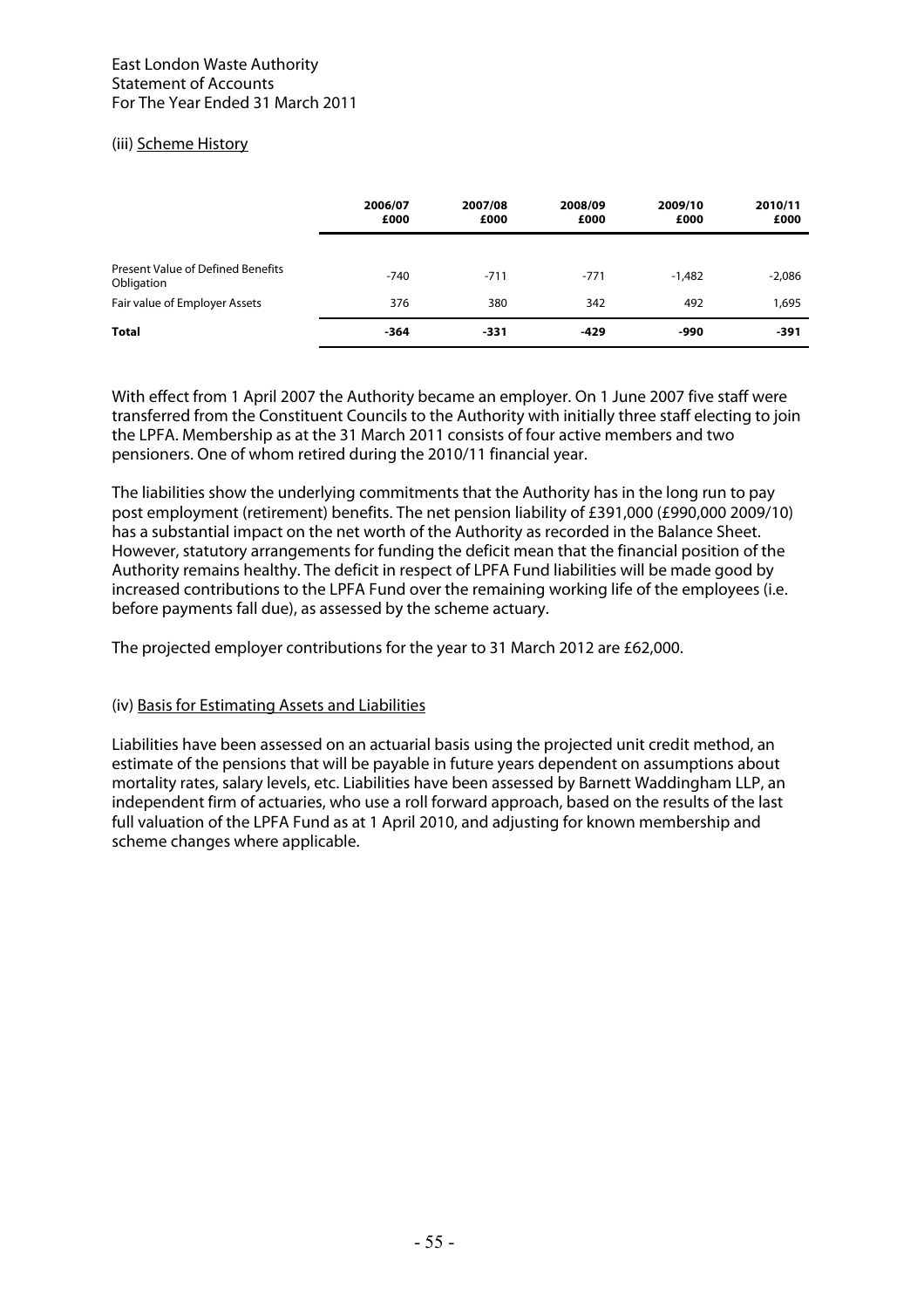# The principal assumptions used by the LPFA actuary have been:

|                                                                      | 2009/10   | 2010/11     |
|----------------------------------------------------------------------|-----------|-------------|
| Long term expected rate of return on assets in the scheme:           | 6.8%      | 6.7%        |
| <b>Equity Investments</b>                                            | 7.5%      | 7.4%        |
| Target Return On Funds                                               | 4.5%      | 4.5%        |
| <b>Alternative Assets</b>                                            | 6.5%      | 6.4%        |
| Cash                                                                 | 3.0%      | 3.0%        |
| Corporate Bonds                                                      | 5.5%      | 5.5%        |
| <b>Mortality assumptions</b>                                         |           |             |
| Longevity at 65 for current pensioners:                              |           |             |
| Men                                                                  | 19.6      | 22.9        |
| Women                                                                | 22.5      | 25          |
| Longevity at 65 for future pensioners:                               |           |             |
| Men                                                                  | 20.7      | 24.8        |
| Women                                                                | 23.6      | 26.9        |
| <b>Financial Assumptions:</b>                                        |           |             |
| Rate of Inflation RPI (CPI)                                          | 3.9%      | 3.5% (2.7%) |
| Rate of increase in salaries                                         | 5.4%      | 4.5%        |
| Rate of increase in pensions                                         | 3.9%      | 2.7%        |
| Rate for discounting scheme liabilities                              | 5.5%      | 5.5%        |
| Take up of option to convert annual pension into retirement lump sum | $\pmb{0}$ | $\pmb{0}$   |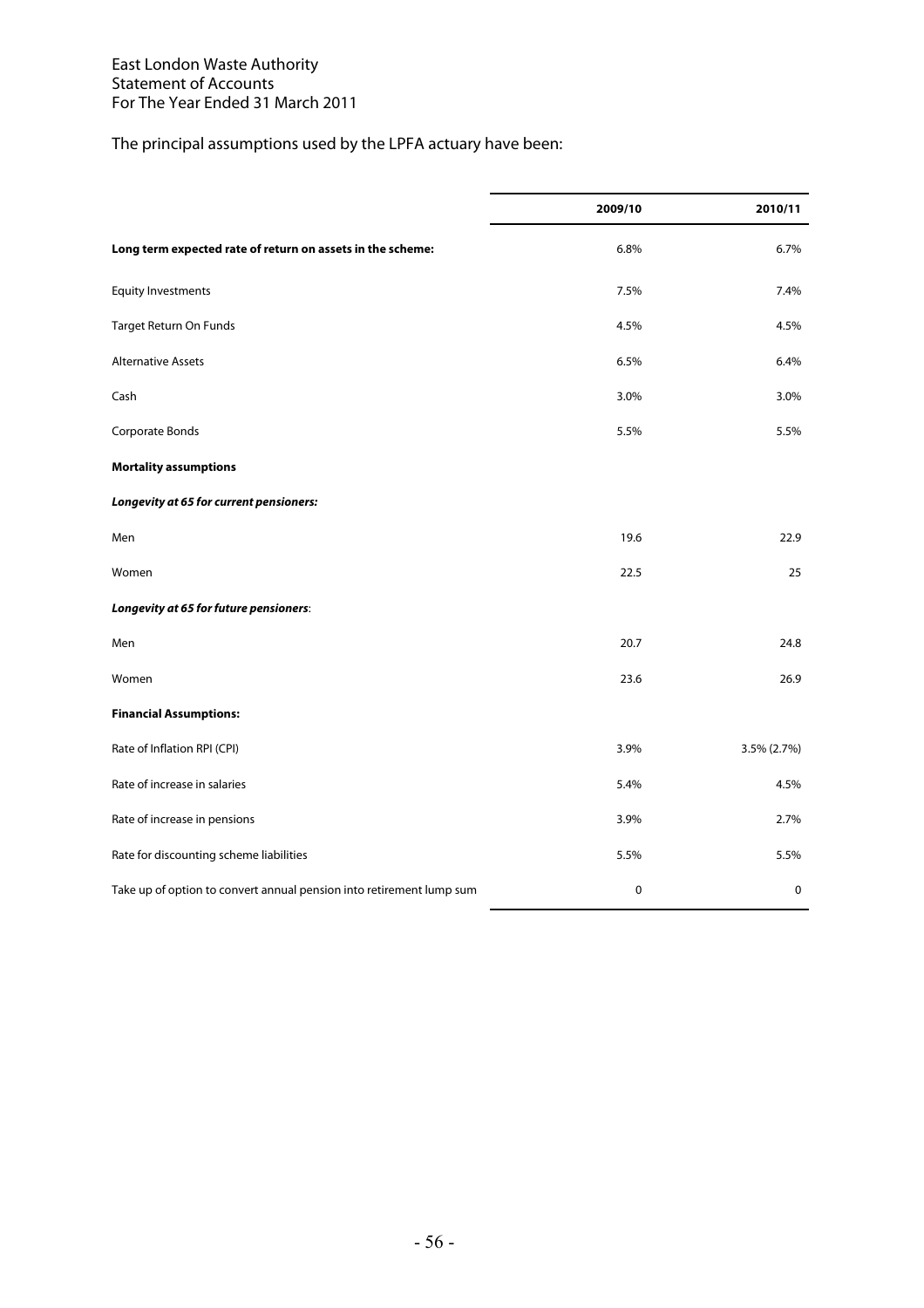| <b>Assets</b>       | 31 March 2010<br>$\%$ | 31 March 2010<br>£'000 | 31 March 2011<br>% | 31 March 2011<br>£'000 |
|---------------------|-----------------------|------------------------|--------------------|------------------------|
| Equities            | 70                    | 344                    | 69                 | 1,170                  |
| Target Return Funds | 10                    | 49                     | 12                 | 203                    |
| Property            | 14                    | 69                     | 14                 | 237                    |
| Cash                | 5                     | 25                     | 3                  | 51                     |
| Corporate Bond      | 1                     | 5                      | $\overline{2}$     | 34                     |
| <b>Total</b>        | 100                   | 492                    | 100                | 1,695                  |

## The LPFA Fund's assets consist of the following categories, by proportion of the total assets held:

## (v) History of Experience Gains and Losses

The actuarial gains and losses identified as movements on the Pensions Reserve in 2010/11 can be analysed into the following categorises, at 31 March 2011. The table below shows the changes in actuarial deficits or surpluses that arise because either actual experience or events have not been exactly the same as the assumptions adopted at the previous valuation (experience gains and losses) or the actuarial assumptions have changed.

|                                                                              | 2007/08<br>£'000 | 2008/09<br>£'000 | 2009/10<br>£'000 | 2010/11<br>£'000 |
|------------------------------------------------------------------------------|------------------|------------------|------------------|------------------|
| Difference between the expected and actual<br>return on assets               | $-50$            | $-114$           | 84               | 825              |
| Experience gains and losses on liabilities                                   | $-16$            | 0                | 0                | $-421$           |
| Changes in assumptions underlying the<br>present value of scheme liabilities | 142              | 61               | $-612$           | 59               |
| Actuarial gains / (losses) in pension<br>scheme                              | 76               | -53              | $-528$           | 463              |
|                                                                              | 2007/08<br>%     | 2008/09<br>%     | 2009/10<br>$\%$  | 2010/11<br>$\%$  |
| Experience adjustment as a percentage of<br>plan liabilities                 | $-2.3$           | 0.0              | 0.0              | $-20.2$          |
| Experience adjustment as a percentage of<br>assets                           | $-13.2$          | $-33.3$          | 17.1             | 48.7             |

This is the impact of the liabilities of actual experience differing from the assumptions, such as pension increases and salary increases differing from those assumed, and unexpected membership movements. Between valuations, when the roll forward method is used, this item will be small as it is assumed that most experience items are in line with the assumptions. Every three years the Actuary undertakes a formal actuarial valuation, which will take into account experience over the previous three years. IAS19 figures will be updated to reflect the most recent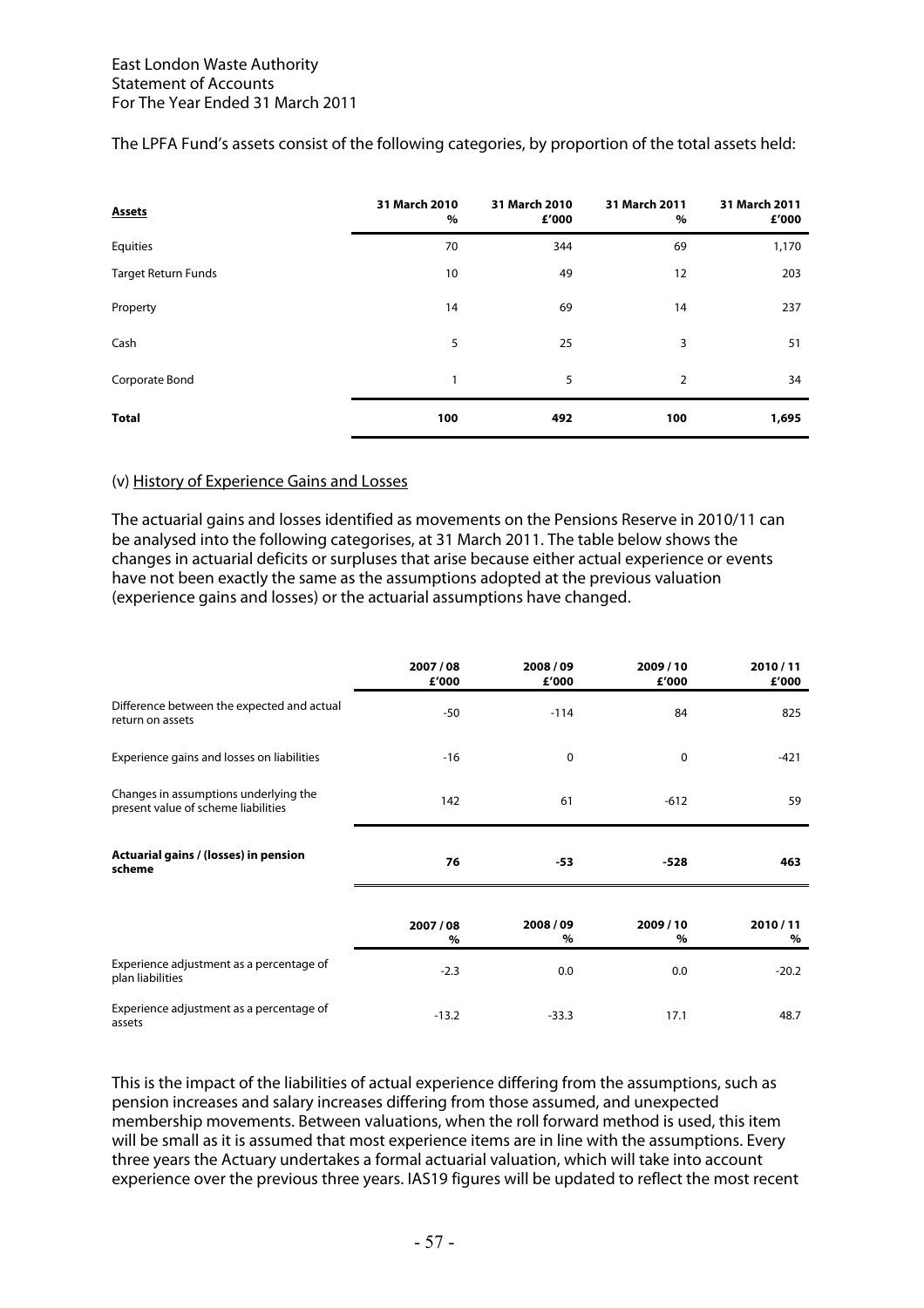actuarial valuation and, as a consequence, most experience gains and losses appear in the accounting year following completion of the formal valuation.

# **25. Financial Instruments**

The following categories of financial instruments are carried in the Balance Sheet.

|                                          |                          | Long-Term                |                          | <b>Current</b>           |  |  |
|------------------------------------------|--------------------------|--------------------------|--------------------------|--------------------------|--|--|
|                                          | 31 March<br>2010<br>£000 | 31 March<br>2011<br>£000 | 31 March<br>2010<br>£000 | 31 March<br>2011<br>£000 |  |  |
| <b>Cash at Bank</b>                      |                          |                          |                          |                          |  |  |
| Loans and Receivables                    | 0                        | 0                        | 934                      | 11                       |  |  |
| <b>Total Cash at Bank</b>                | $\mathbf 0$              | $\pmb{0}$                | 934                      | 11                       |  |  |
| <b>Investments</b>                       |                          |                          |                          |                          |  |  |
| Loans and receivables                    | 283                      | 133                      | 21,231                   | 16,978                   |  |  |
| <b>Total Investments</b>                 | 283                      | 133                      | 21,231                   | 16,978                   |  |  |
| <b>Debtors</b>                           |                          |                          |                          |                          |  |  |
| Loans and receivables                    | $\mathbf 0$              | $\mathbf 0$              | 1,796                    | 3,226                    |  |  |
| <b>Total Debtors</b>                     | $\mathbf 0$              | $\pmb{0}$                | 1,796                    | 3,226                    |  |  |
| <b>Borrowings</b>                        |                          |                          |                          |                          |  |  |
| Financial liabilities at amortised cost  | $-1,610$                 | $-1,488$                 | $-29$                    | $-151$                   |  |  |
| <b>Total Borrowings</b>                  | $-1,610$                 | $-1,488$                 | $-29$                    | $-151$                   |  |  |
| PFI and finance lease liabilities        | $-102,818$               | $-99,273$                | $\pmb{0}$                | $\mathbf 0$              |  |  |
| <b>Total other long term liabilities</b> | $-102,818$               | $-99,273$                | $\mathbf 0$              | $\mathbf 0$              |  |  |
| <b>Creditors</b>                         |                          |                          |                          |                          |  |  |
| Financial Liabilities at amortised cost  | $\mathbf 0$              | 0                        | $-4,641$                 | $-5,243$                 |  |  |
| <b>Total Creditors</b>                   | $\mathbf 0$              | $\bf o$                  | $-4,641$                 | $-5,243$                 |  |  |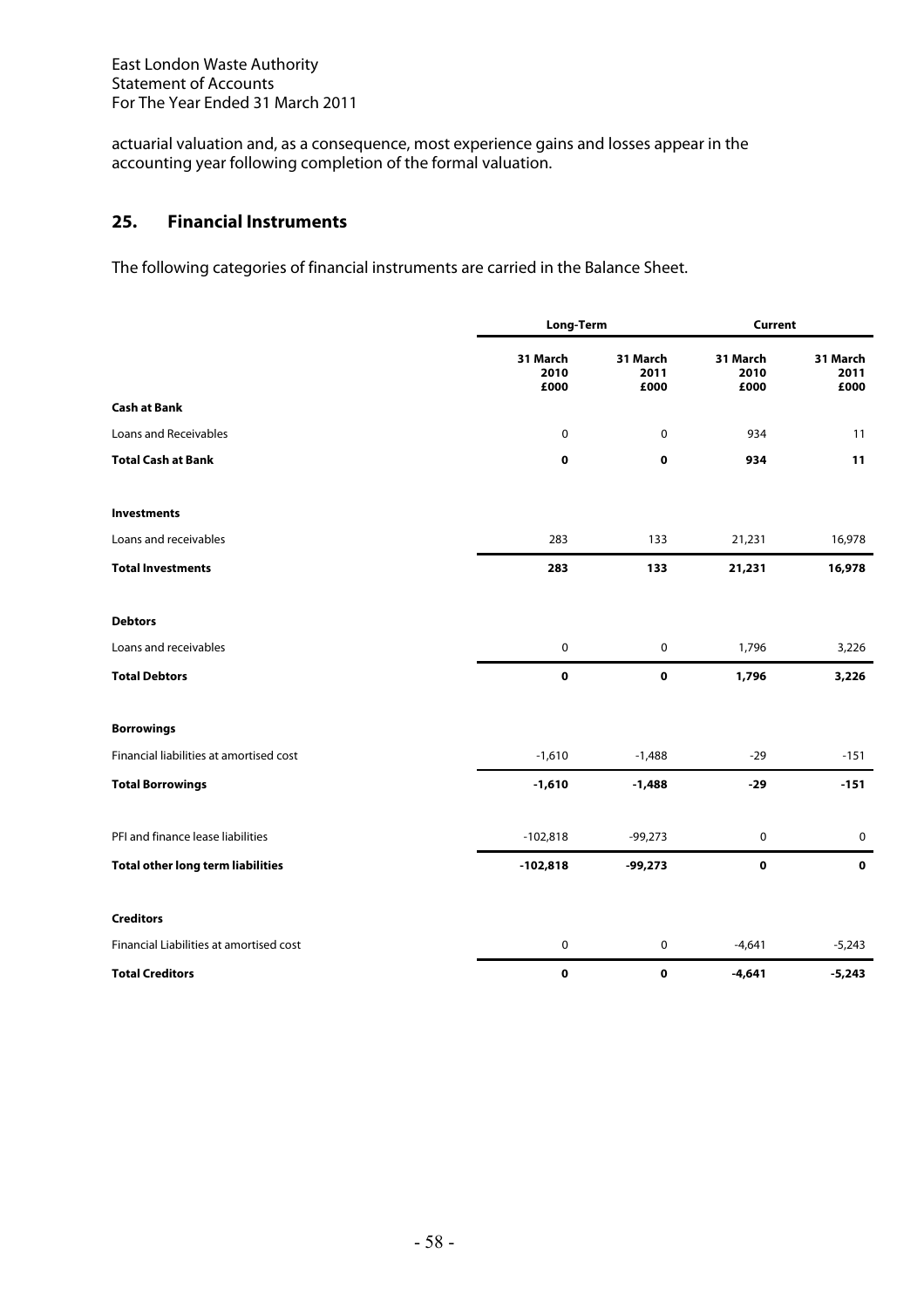## **Income, Expense, Gains and Losses**

|                                                                                      |                                                             |                                                 | 2009/10                                      |                                                                         |               |                                                             |                                                 | 2010/11                                      |                                                                         |               |
|--------------------------------------------------------------------------------------|-------------------------------------------------------------|-------------------------------------------------|----------------------------------------------|-------------------------------------------------------------------------|---------------|-------------------------------------------------------------|-------------------------------------------------|----------------------------------------------|-------------------------------------------------------------------------|---------------|
|                                                                                      | Financial Liabilities measured at amortised<br>£000<br>Cost | Financial Assets: Loans and Receivables<br>£000 | Financial Assets: Available for sale<br>£000 | Assets and Liabilities at Fair Value through<br>profit and loss<br>£000 | £000<br>Total | Financial Liabilities measured at amortised<br>£000<br>Cost | Financial Assets: Loans and Receivables<br>£000 | Financial Assets: Available for sale<br>£000 | Assets and Liabilities at Fair Value through<br>profit and loss<br>£000 | Total<br>£000 |
| Interest expense                                                                     | 7,645                                                       | $\mathbf 0$                                     | $\pmb{0}$                                    | 0                                                                       | 7,645         | 6,169                                                       | 0                                               | 0                                            | $\pmb{0}$                                                               | 6,169         |
| Impairment losses                                                                    | 0                                                           | $-63$                                           | 0                                            | 0                                                                       | $-63$         | 0                                                           | 0                                               | 0                                            | 0                                                                       | $\mathbf 0$   |
| <b>Total expense in Surplus or</b><br>Deficit on the Provision of<br><b>Services</b> | 7,645                                                       | $-63$                                           | $\mathbf 0$                                  | 0                                                                       | 7,582         | 6,169                                                       | $\mathbf 0$                                     | 0                                            | $\mathbf 0$                                                             | 6,169         |
| Interest Income                                                                      | $\pmb{0}$                                                   | $-359$                                          | $\mathbf 0$                                  | $\pmb{0}$                                                               | $-359$        | 0                                                           | $-270$                                          | 0                                            | $\pmb{0}$                                                               | $-270$        |
| <b>Total expense in Surplus or</b><br>Deficit on the Provision of<br><b>Services</b> | $\mathbf 0$                                                 | $-359$                                          | 0                                            | 0                                                                       | $-359$        | 0                                                           | $-270$                                          | 0                                            | 0                                                                       | $-270$        |
| Net (gain) / loss for the year                                                       | 7,645                                                       | $-422$                                          | 0                                            | 0                                                                       | 7,223         | 6,169                                                       | $-270$                                          | 0                                            | $\mathbf 0$                                                             | 5,899         |

## **Fair Values of Assets and Liabilities**

Financial liabilities and financial assets represented by loans and receivables and long-term debtors and creditors are carried in the Balance Sheet at amortised cost. Their fair value can be assessed by calculating the present value of the cash flows that will take place over the remaining term of the instruments, assuming the following assumptions:

• Estimated ranges of interest rates at 31 March 2011 are 2.89% to 7.00% for loans from the PWLB.

- No early repayment or impairment is recognised.
- Where an instrument will mature in the next 12 months, carrying amount is assumed to approximate to fair value.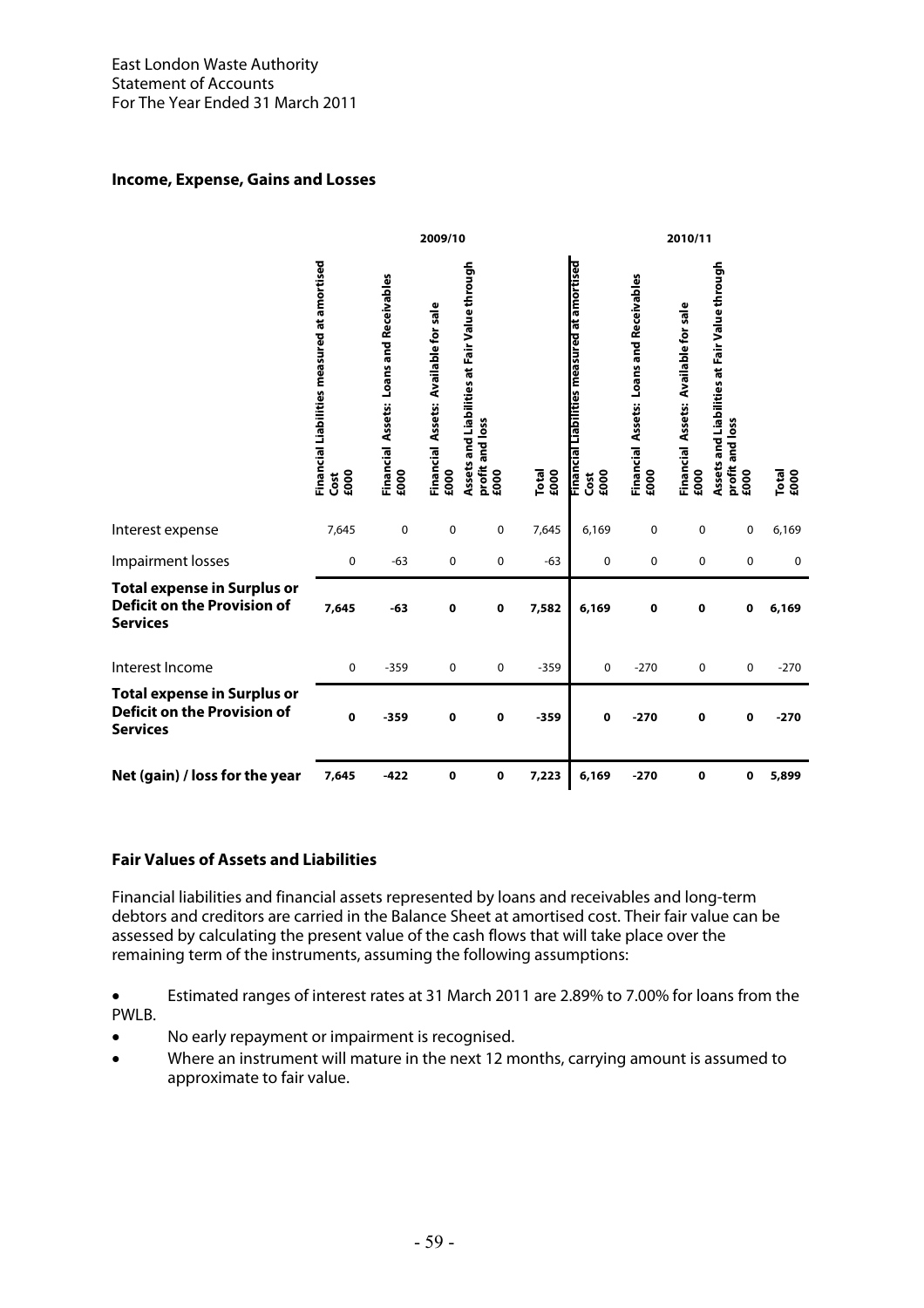The fair values calculated are as follows:

|                              | 31 March 2010              |                           | 31 March 2011              |                           |
|------------------------------|----------------------------|---------------------------|----------------------------|---------------------------|
|                              | Carrying<br>amount<br>£000 | <b>Fair Value</b><br>£000 | Carrying<br>amount<br>£000 | <b>Fair Value</b><br>£000 |
| <b>Financial Liabilities</b> |                            |                           |                            |                           |
| <b>Long-term creditors</b>   |                            |                           |                            |                           |
| Public Works Loan Board      | 1,639                      | 2,542                     | 1,639                      | 2,549                     |
| <b>Short-term</b>            |                            |                           |                            |                           |
| Creditors                    | 4,641                      | 4,641                     | 5,243                      | 5,243                     |
|                              |                            |                           |                            |                           |

|                              | 31 March 2010              |                           | 31 March 2011              |                           |
|------------------------------|----------------------------|---------------------------|----------------------------|---------------------------|
|                              | Carrying<br>amount<br>£000 | <b>Fair Value</b><br>£000 | Carrying<br>amount<br>£000 | <b>Fair Value</b><br>£000 |
| <b>Loans and Receivables</b> |                            |                           |                            |                           |
| Long-term debtors            |                            |                           |                            |                           |
| Cash Investments             | 283                        | 283                       | 133                        | 133                       |
| <b>Short-term</b>            |                            |                           |                            |                           |
| <b>Debtors</b>               | 1,796                      | 1,796                     | 3,226                      | 3,226                     |
| Cash at bank                 | 934                        | 934                       | 11                         | 11                        |
| <b>Cash Investments</b>      | 21,231                     | 21,297                    | 16,978                     | 16,978                    |
| <b>Total Short Term</b>      | 23,961                     | 24,027                    | 20,215                     | 20,215                    |

The fair value of outstanding long term debts as at 31 March 2011 is £2.5million. (31 March 2010 was £2.5 million). This is higher than the book value due to the changes in market factors since the original borrowing was made. The Authority has pledged no collateral in respect of repayment of any loan to another entity.

The carrying value of Financial Instruments reported on the Balance Sheet includes interest on loans and investments.

As at 31<sup>st</sup> March 2011 the Authority had not entered into any financial guarantees.

## **26. Nature and Extent of Risks arising from Financial Instruments**

### **Overall Procedures for Managing Risk**

The Authority's overall risk management programme focuses on the unpredictability of financial markets and seeks to minimise potential adverse effects on the resources available to fund its services. The procedures for risk management in relation to key financial instruments are set out through the legal framework detailed within the Local Government Act 2003 and associated regulations. These require the Authority to comply with the CIPFA Prudential Code, the CIPFA Treasury Management in the Public Services Code of Practice and Investment Guidance. Overall, the Authority is required to manage risk in the following ways: -

• By formally adopting the requirements of the Code of Practice;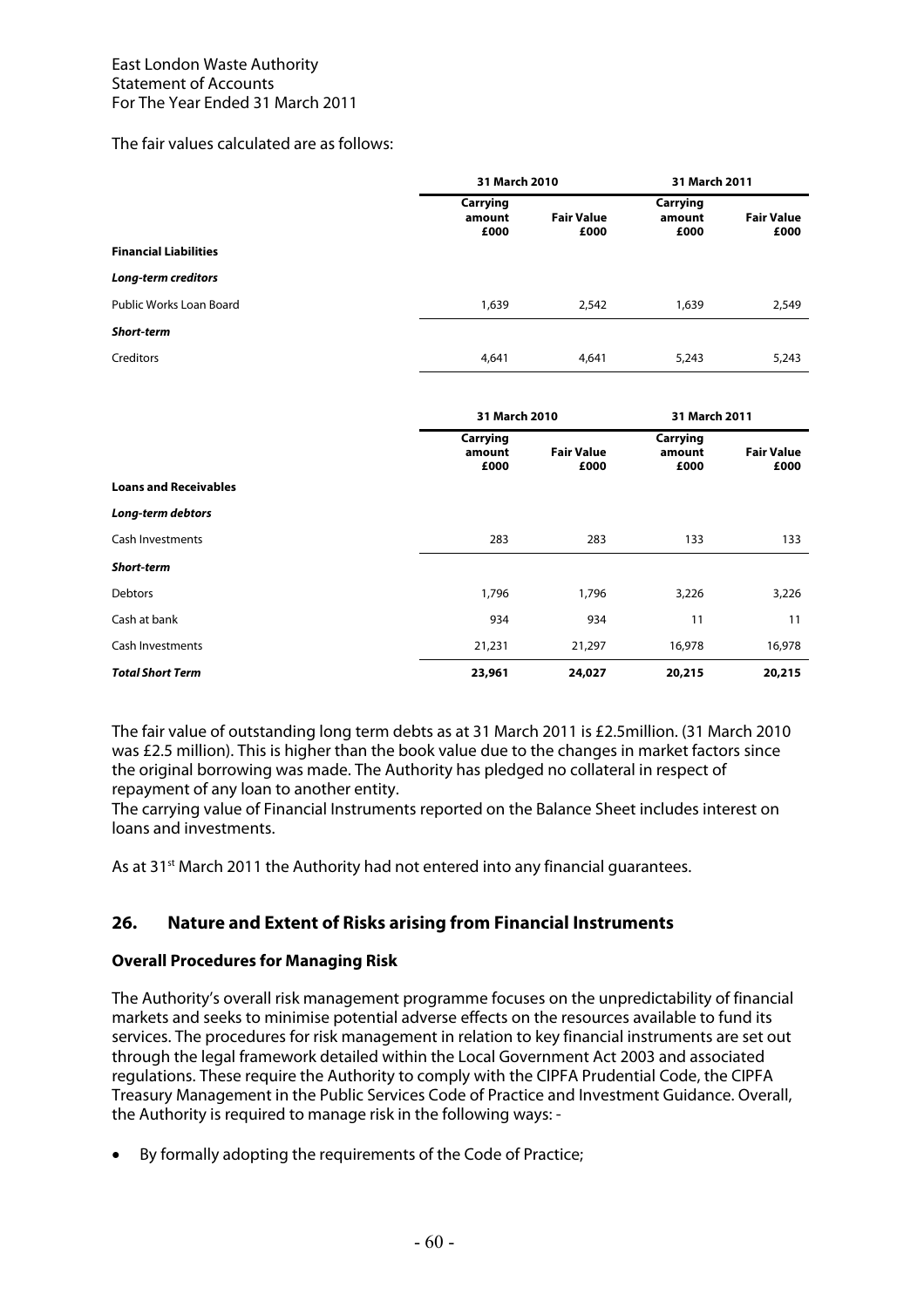- By approving annually in advance Prudential Indicators for the following three years limiting:
	- o The Authority's overall borrowing;
	- o Maximum and minimum exposure to fixed and variable interest rates;
	- $\circ$  Maximum and minimum debt repayment profile:
	- o Maximum annual exposure to investments maturing beyond a year.

In order to comply with the requirement that the Authority is required to set a balanced budget (Local Government Finance Act 1992) the above is required to be reported at the same time as the levy setting meeting. The annual treasury management strategy outlines the detailed approach to managing risk in relation to financial instrument exposure. Actual performance is compared to the strategy and reported annually to Members.

In accordance with Standing Orders, the Finance Director is responsible for all of the Authority's banking, borrowing and investment activities. Under the Authority's existing service level arrangements, the London Borough of Redbridge administers the treasury management function on behalf of ELWA. The policies and detailed guidance in the form of Treasury Management Practices (TMPs) are managed on a day to day basis by the London Borough of Redbridge. The TMPs are reviewed at regular intervals. ELWA receives reports and monitors the treasury management performance of the London Borough of Redbridge on a regular basis

The Authority's activities expose it to a variety of financial risks:

• Credit risk - the possibility that other parties might fail to pay amounts due to the Authority.

- Liquidity Risk the possibility that the Authority might not have funds available to meet its commitments to make payments.
- Refinancing and Maturity Risk the possibility that the Authority might be required to renew a financial instrument on maturity at disadvantageous interest rates or terms.
- Market risk the possibility that financial loss might arise for the Authority as a result of changes in such measures as interest rates and stock market movements.

## **Credit Risk**

Credit risk arises from deposits with banks and financial institutions, as well credit exposures to debtors

## **Credit risk arising from deposits with Banks and Financial Institutions**

Deposits are not made with banks and financial institutions unless they are rated independently and meet the Authority's credit criteria, which are restricted to the upper end of the independent credit rating criteria. In addition, investment values are set taking into account the institutions' credit rating and the duration of lending. The Authority has also set limits as to the maximum percentage of the investment portfolio, that can be placed with any one class of institution and this is monitored on a daily basis. All transactions in relation to deposits were in line with the Authority's approved credit ratings.

The Annual Investment Strategy requires the Authority to maintain a counterparty list that follows the criteria set out in the Treasury Management Practices. Creditworthiness is assessed by the use of credit ratings provided by Fitch, Moody's and Standard & Poor's to assess an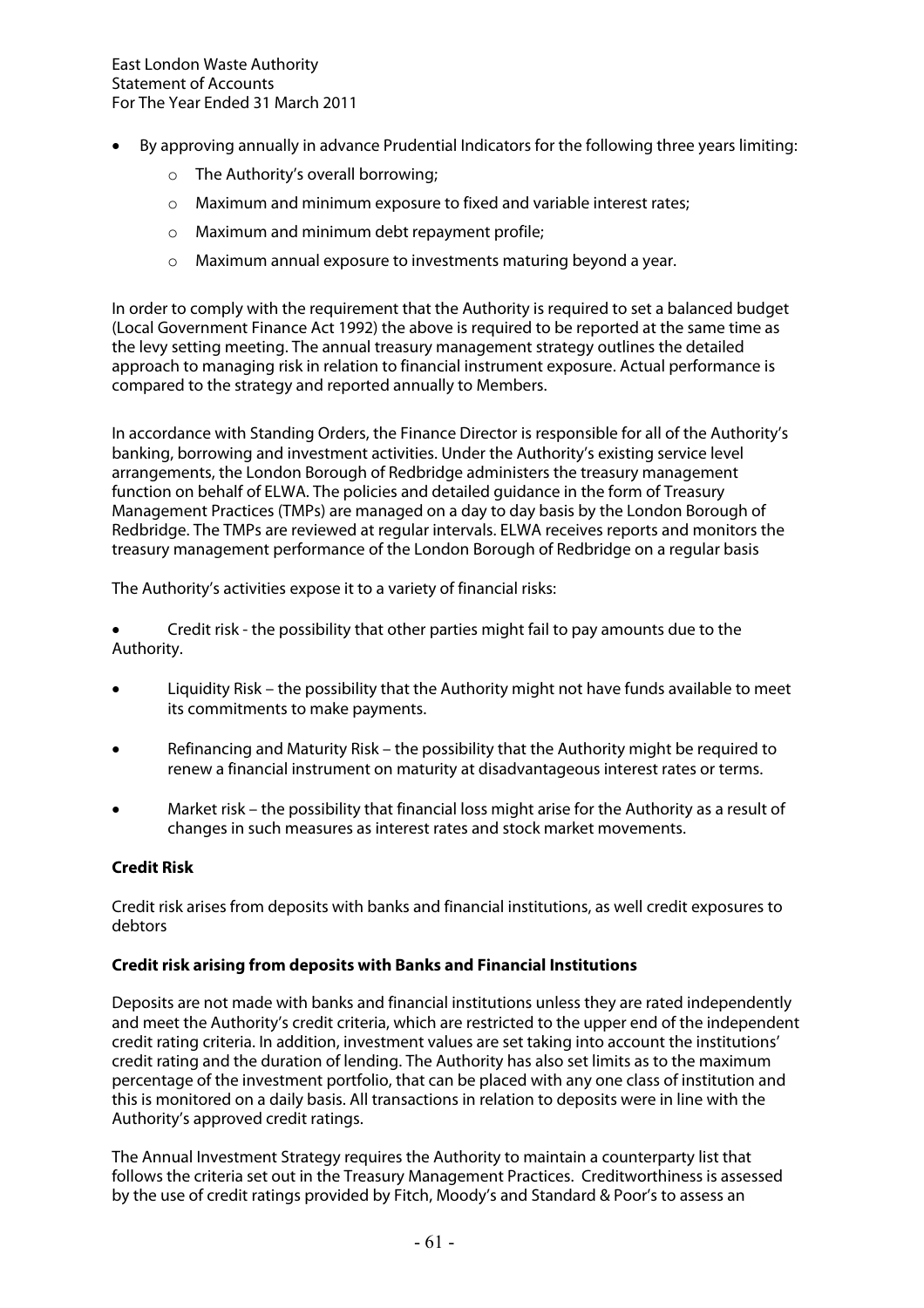institution's long and short-term financial strength along with its individual and support ratings. Other information provided by Brokers, Advisers and financial and economic reports are also collated and assessed and then used to produce a matrix to monitor each individual institution against the Authority's criteria.

Any counterparty whose ratings fall to the extent that they no longer meet the credit criteria are immediately removed from the lending list. Only highly rated counterparties may be included on the lending list such as:

- UK Banks supported by the UK government; Foreign Banks that meet specified credit criteria;
- Building Societies with assets in excess of £3billion;
- AAA rated Money Market Funds;
- UK Government (Debt Management Office and Gilts);
- Other Local Authorities

The Authority's maximum exposure to credit risk in relation to its investments in banks and building societies of £17 million cannot be assessed generally as the risk of any institution failing to make interest payments or repay the principal sum will be specific to each individual institution. A risk of irrecoverability applies to all of the Authority's deposits; there was no evidence at the 31 March 2011 that this was likely to crystallise.

In addition, the diversification of investments also provides additional security. The maximum percentages of the investment portfolio, which may be invested in each class of assets, are detailed below: -

| <b>Asset Class Percentages</b>                                            |                                                                                     |                                                                              |  |  |
|---------------------------------------------------------------------------|-------------------------------------------------------------------------------------|------------------------------------------------------------------------------|--|--|
| <b>Type of Asset</b>                                                      | % Of Total Investment as set by 2010/11<br><b>Treasury Management Strategy</b><br>% | % Of Total Investment as at<br>31 <sup>st</sup> March 2011.<br>$\frac{0}{0}$ |  |  |
| UK Government and Local Authorities                                       | 100                                                                                 | 18                                                                           |  |  |
| <b>Banks-Specified</b>                                                    | 100                                                                                 | 51                                                                           |  |  |
| Money Market Funds - Specified                                            | 75                                                                                  | 0                                                                            |  |  |
| <b>Building Societies - Specified</b>                                     | 50                                                                                  | 29                                                                           |  |  |
| Monetary Institutions outside Europe – Specified                          | $\Omega$                                                                            | 0                                                                            |  |  |
| Unspecified Investments – including un-rated<br><b>Building Societies</b> | 50                                                                                  | 2                                                                            |  |  |
| Non UK Government and Supranational Bonds                                 | 15                                                                                  | $\Omega$                                                                     |  |  |

The asset class percentages are well within the Upper limits prescribed in the Authority's Treasury Management Strategy for 2010/11.

The boundary is set at £5 million for long-term investments as specified in the Authority's Treasury Management Strategy. The Authority currently has no investments for longer than one year, other than the Heritable Bank deposit described below.

The above breakdown includes the remaining recoverable deposit of £351,229 in Heritable Bank which was placed into administration in 2008/09 (see Note 9).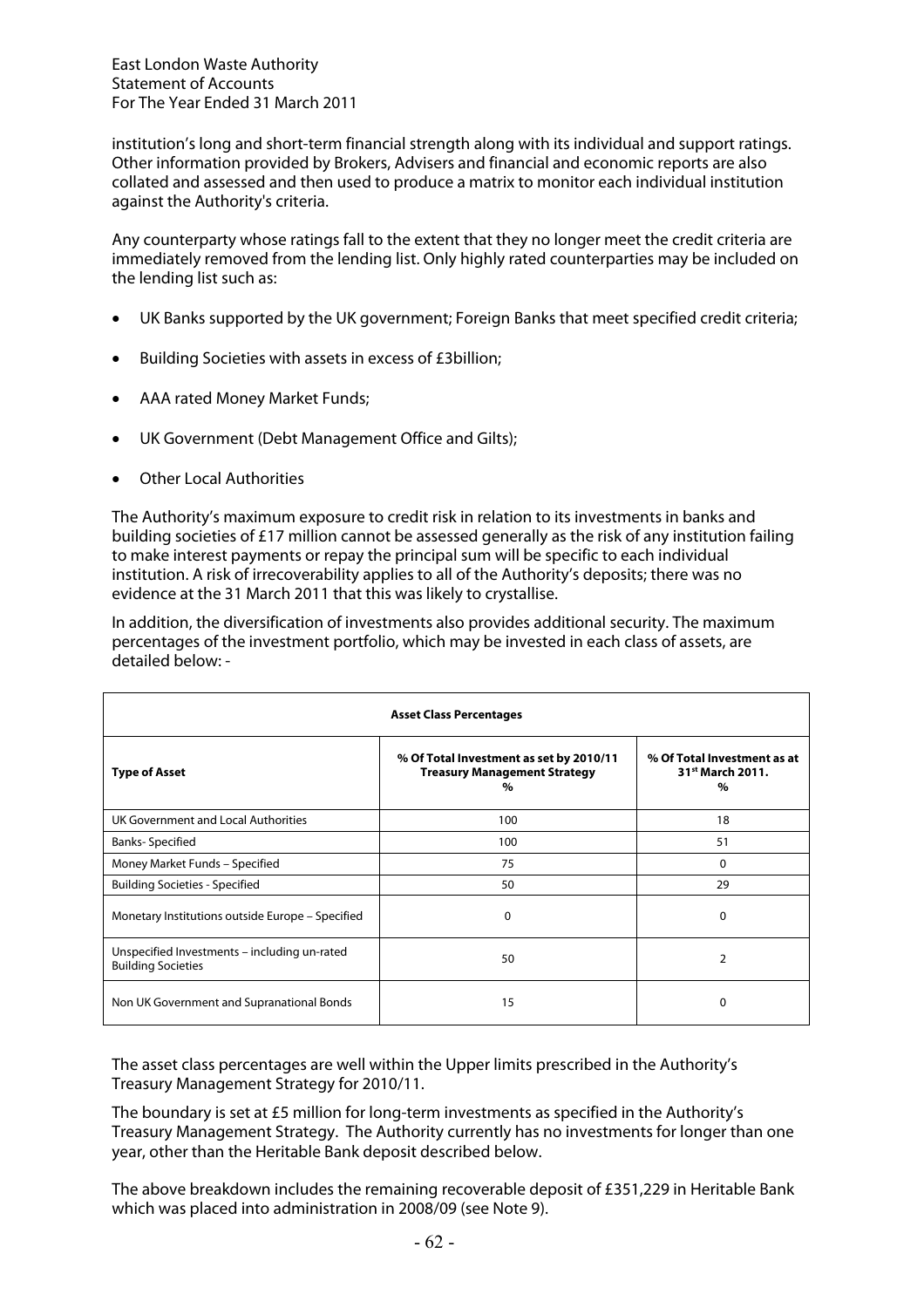The original deposit was £1 million. The total impairment of the investment from 2008/09 to 2010/11 is £270,788. Principle recovered totals £377,981 and £150,519 interest has been received. Following recent advice from Ernst and Young LLP, the minimum expected dividend on the claim is now 84.98%. The minimum amount of repayment due on the principle is £351,229. The recoverable interest receivable from 2011/12 to 2012/13 is estimated to be £16,874.

No breaches of the Authority's counter-party criteria occurred during the reporting period and the Authority does not expect any losses from non-performance by any of its counterparties in relation to deposits.

## **Credit risk arising from Authority's exposure from other debtors**

There has been no provision for bad debtors as at 31 March 2010, or 31<sup>st</sup> March 2011, as all outstanding debtors are expected to pay.

No credit limits were exceeded during the reporting period and the Authority does not expect any losses from non-performance by any of its counterparties in relation to deposits.

Invoiced payments for services are either required in advance or due at the time the service is provided. As at 31 March 2011, approximately £425,000 (£527,000 as at 31 March 2010) is due to the Authority from its debtors, who are mainly other Local Authorities, the total being past its due date. The past due but not impaired amount can be analysed by age as follows:

| <b>Invoiced Payments for Services</b> | 31 March 2010<br>£000 | 31 March 2011<br>£000 |
|---------------------------------------|-----------------------|-----------------------|
| Less than three months                | 425                   | 309                   |
| Four to six months                    | 0                     | 174                   |
| Seven months to one year              | 0                     | 0                     |
| One to two years                      | 0                     | 44                    |
|                                       | 425                   | 527                   |

## **Liquidity Risk**

The Authority manages its liquidity position through the risk management procedures above (the setting and approval of prudential indicators and the approval of the treasury and investment strategy reports), as well as through a comprehensive cash flow management system, as required by the Code of Practice. This seeks to ensure that cash is available when it is needed.

The Authority has ready access to the Public Works Loans Board (PWLB). The PWLB provides access to longer- term funds and acts as lender of last resort to authorities. Therefore there is no significant risk that it will be unable to raise finance to meet its commitments under financial instruments. As at 31<sup>st</sup> March 2011, all of the Authority's outstanding loans were with PWLB.

Through the Local Government Finance Act 1992, the Authority is required to provide a balanced budget, which ensures sufficient monies are raised to cover annual expenditure. There is no significant risk that the Authority will be unable to raise finance to meet its commitments.

The Authority manages its day-to-day liquidity position through: -

• The setting of Prudential Indicators, associated strategies and practices;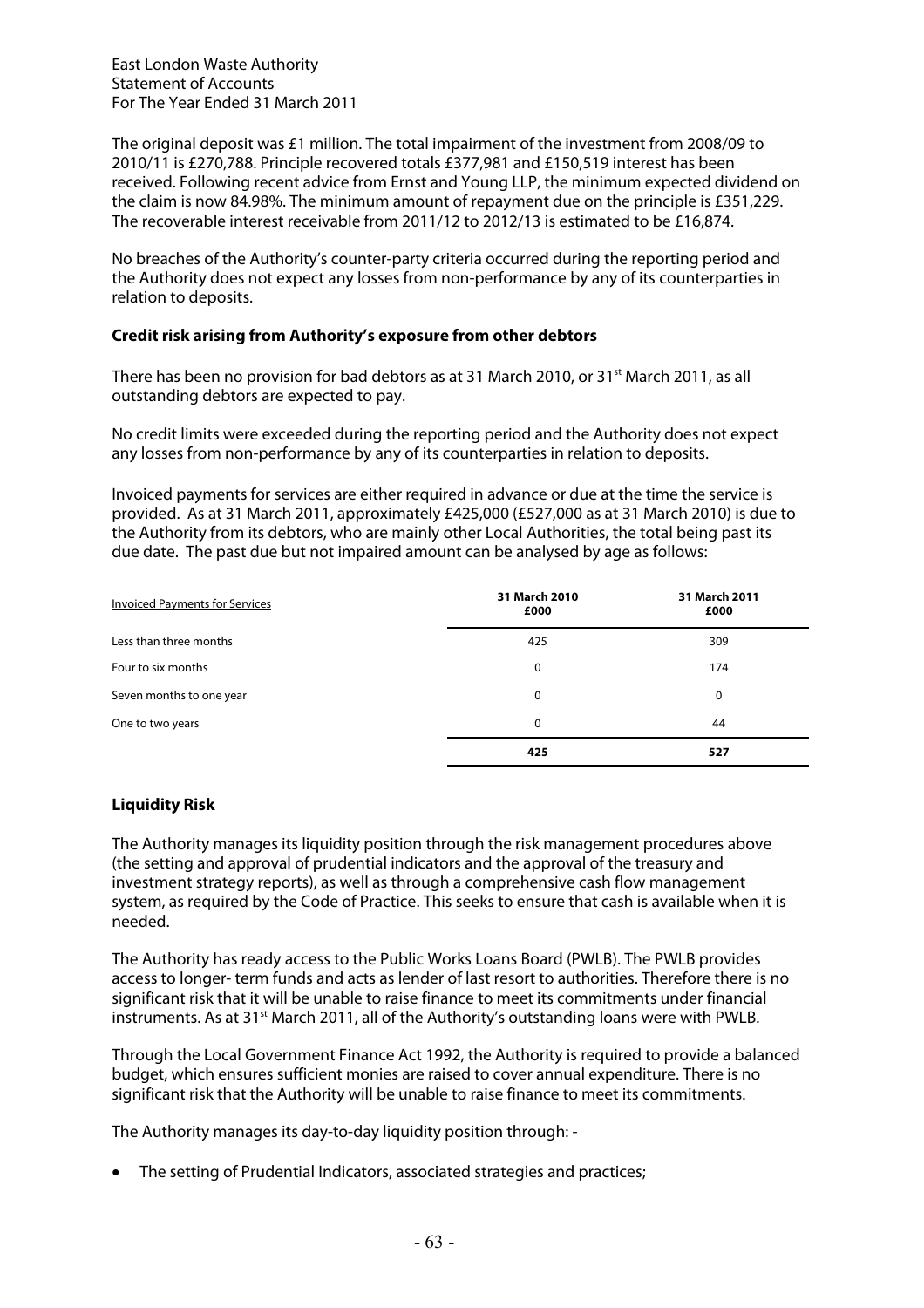- The cash flow management procedures;
- The use of deposits and call funds

## **Refinancing and Maturity Risk**

The Authority's approved Treasury and Investment strategies are set to avoid the risk of refinancing on unfavourable terms. London Borough of Redbridge's Treasury team, on behalf of ELWA, address the operational risks within approved parameters. These include: -

- Monitoring the maturity profile of financial liabilities and amending the profile through either new borrowing or rescheduling existing debt;
- Monitoring the maturity of investments to ensure that there is sufficient liquidity available for the Authority's day-to-day cash flow needs, and the spread of long term investments provides stability of maturities and returns in relation to long term cash flow needs; and
- On a short-term basis internal balances are available to finance should market interest rates be unfavourable at the time of refinancing.

| <b>Renewal Period</b>      | <b>Market Loans</b><br>Outstanding as at<br>31 <sup>st</sup> March 2011 | Limit of<br>projected Fixed<br>rate Borrowing | % of Total<br><b>Borrowing</b><br>31 <sup>st</sup> March 2011 | % of Total<br><b>Borrowing</b><br>31 <sup>st</sup> March 2010 |
|----------------------------|-------------------------------------------------------------------------|-----------------------------------------------|---------------------------------------------------------------|---------------------------------------------------------------|
|                            | £000's                                                                  | %                                             | $\%$                                                          | %                                                             |
| Less than one Year         | 150                                                                     | 25                                            | 9                                                             | 2                                                             |
| Between one and two years  | 0                                                                       | 40                                            | 0                                                             |                                                               |
| Between two and five years | 239                                                                     | 60                                            | 15                                                            | 15                                                            |
| Between five and ten years | 0                                                                       | 80                                            | 0                                                             | 0                                                             |
| More than 10 Years         | 1,250                                                                   | 100                                           | 76                                                            | 76                                                            |
| <b>Total</b>               | 1,639                                                                   |                                               | 100                                                           | 100                                                           |

The maturity analysis for borrowing is as follows:

### **Market Risk**

The Authority is exposed to significant risk in terms of its exposure to interest rate movements on its borrowings and investments. Movements in interest rates have a complex impact on the Authority. For instance, a rise in interest rates would have the following effects:

- Borrowings at fixed rates the fair value of the liabilities will fall.
- Investments at fixed rates the fair value of the assets will fall.
- Borrowing at variable rates the interest expense charged to the Surplus and Deficit on the provision of services will rise
- Investments at variable rates the interest income credited to the Surplus and Deficit on the Provision of Services will rise

Borrowings are not carried at fair value, so nominal gains and losses on fixed rate borrowings would not impact on the Surplus and Deficit on the Provision of Services or Other Comprehensive Income and Expenditure. However, changes in interest payable and receivables on variable rate borrowings and investments will be posted to the Surplus or Deficit on the Provision of Services and affect the Revenue Reserve Balance.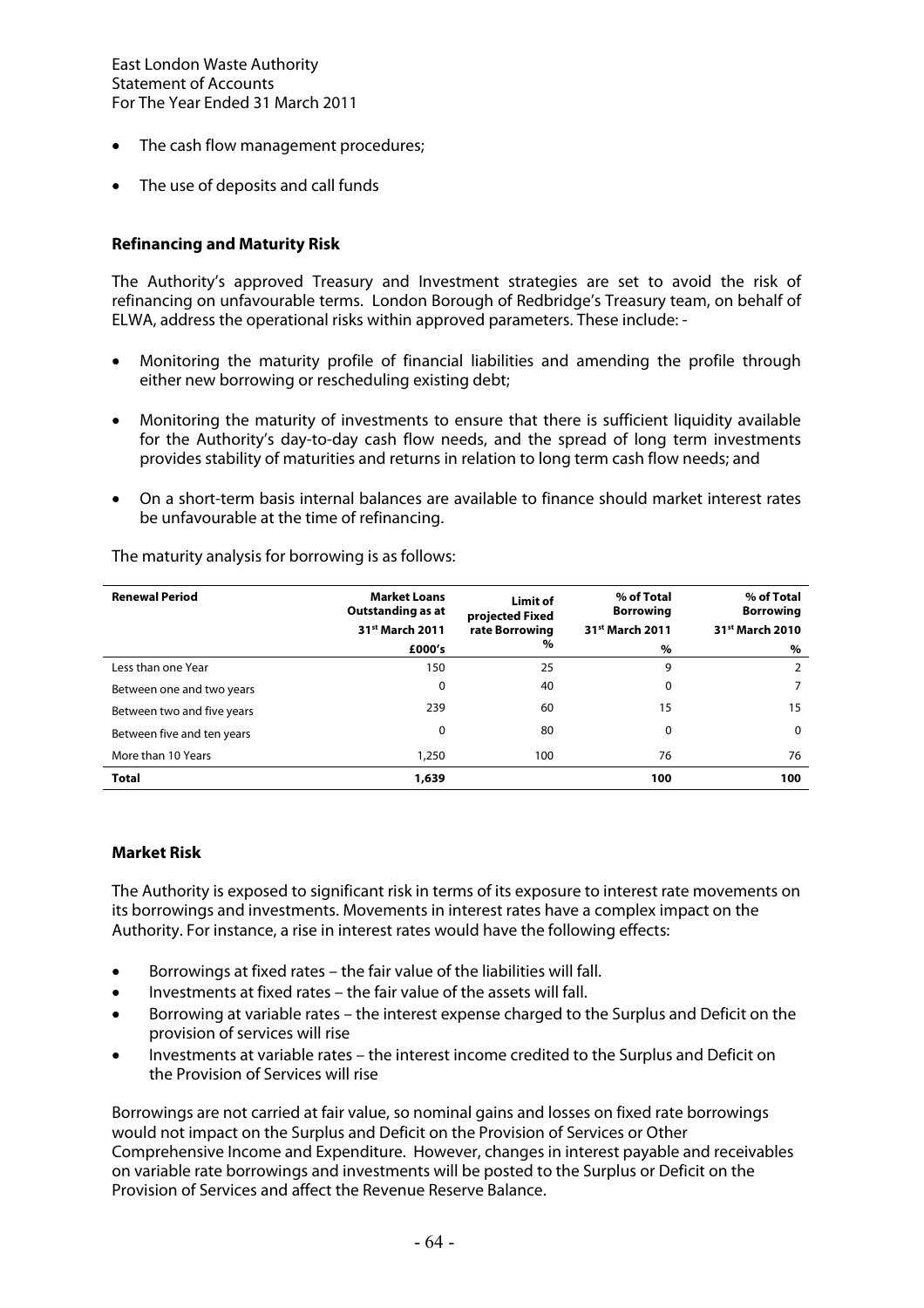The Authority has the following strategies to manage interest rate risk: -

- Setting a maximum for Authority's borrowings at variable rates. For 2010/11 all the Authority's borrowings were at fixed rates.
- Prudent borrowing and repayments arrangements, by limiting the net annual repayment of debt to the outstanding debt.

The Authority, through the L B of Redbridge Treasury Management team has an active strategy for assessing interest rate exposure that feeds into the setting of the annual budget and which is used to monitor performance throughout the year. This allows any adverse changes to be responded to and accommodated quickly.

According to this assessment strategy, at 31 March 2011, if discount rates had been 1% higher with all other variables held constant, the financial effect would be:

|                                                                                                                                | £000 |
|--------------------------------------------------------------------------------------------------------------------------------|------|
| Decrease in fair value of long term fixed rate investments assets – No impact on Other Comprehensive<br>Income and Expenditure | 0    |
| Decrease in fair value of fixed rate borrowings liabilities - No impact on Other Comprehensive Income and<br>Expenditure       | 201  |

 As at 31 March 2011 the Authority holds no variable interest rate investments or borrowings and therefore there is no predicted impact for this on the Comprehensive Income and Expenditure Account.

The impact of a 1% fall in discount rates would be as above but with the movements being reversed. These assumptions are based on the same methodology as used in the Note 25 – Fair Values of Assets and Liabilities.

## **Price and Foreign Exchange Risks**

The Authority does not invest in equity shares and therefore is not exposed to losses arising from movement in the price of shares. The Authority has no financial assets or liabilities denominated in foreign currencies and thus has no exposure to loss arising from movements in exchange rates.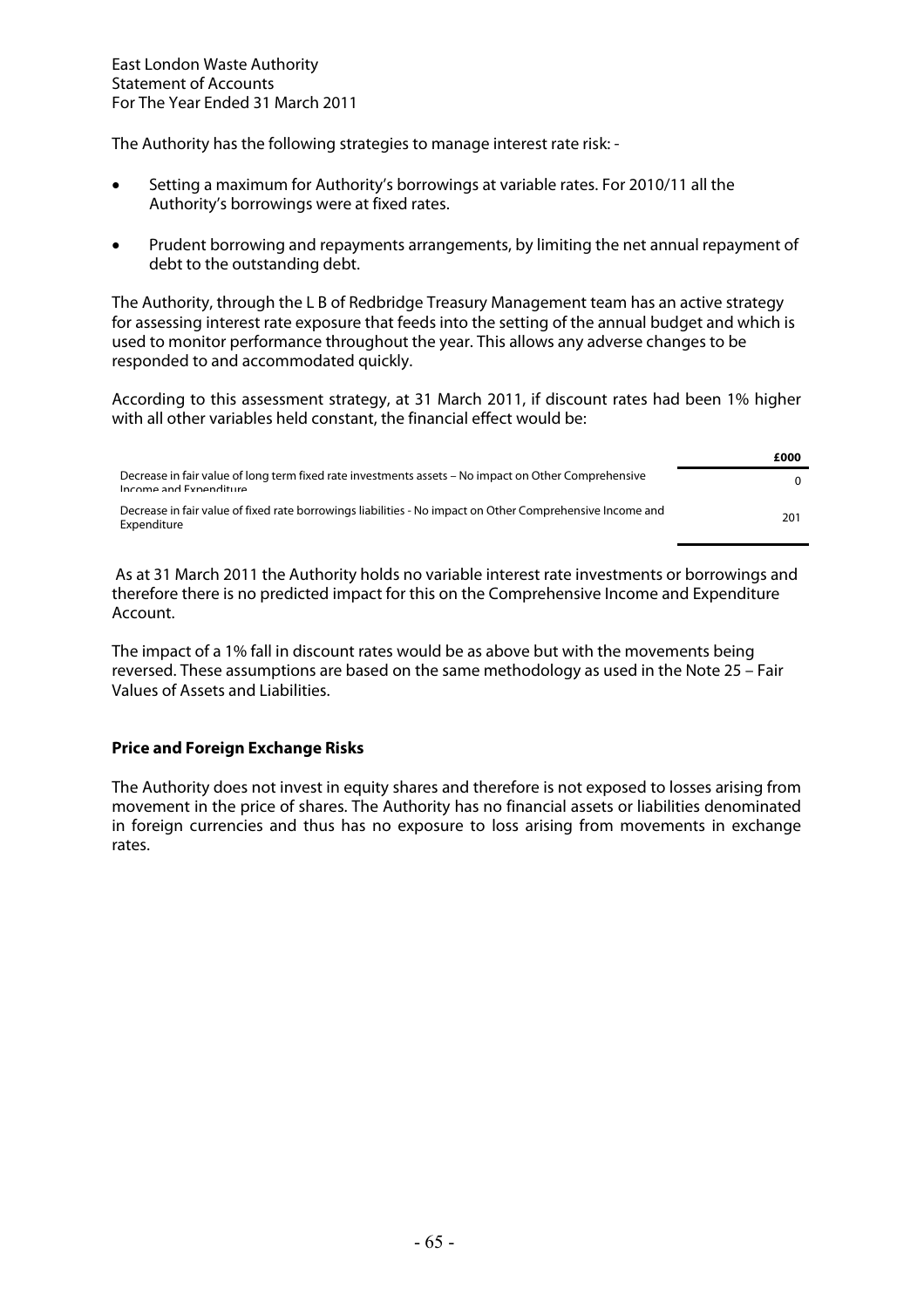## **Glossary**

## **Actuary**

An independent consultant who advises on the financial position of the Pension Fund.

### **Actuarial Valuation**

Every three years the Actuary reviews the assets and liabilities of the Pension Fund and reports to the Authority on the fund's financial position and recommended employers' contribution rates.

## **Appropriation**

The transfer of ownership of an asset, from one Service to another, at an agreed (usually market or outstanding debt) value.

## **Accruals**

The amounts by which receipts or payments are increased in order to record the full income and expenditure incurred in an accounting period.

### **Amortisation**

The writing off of a charge or loan balance over a period of time.

### **Approved Investments**

These are investments that Local Authorities are permitted to make using their unapplied Capital and Revenue Funds. These investments must be in sterling and normally consist of deposits with Banks, Building Societies, and other financial institutions. Such investments are treated as neither revenue nor capital expenditure.

### **Balance Sheet (Statement of Financial Position)**

A statement of all the assets, liabilities and other balances of the Authority at the end of an accounting period.

### **Budget**

A forecast of future expenditure plans for the Authority. Detailed revenue budgets are prepared each year and it is on the basis of these figures that the Council Tax is set. Budgets are revised towards the year-end to take account of inflation, changes in patterns of services, and other factors.

### **Capital Charge**

A depreciation charge to Service Revenue Accounts to reflect the cost of fixed assets used in the provision of the service.

### **Capital Expenditure**

Expenditure on the acquisition of fixed assets or expenditure that adds to the value of an existing fixed asset.

### **Capital Adjustment Account**

Represents amounts set aside from revenue resources or capital receipts to finance expenditure on fixed assets or for the repayment of external loans and certain other capital financing transactions.

### **Capital Receipt**

Income received from the sale of a capital asset such as land or buildings.

### **Carrying Value (Book Value)**

For Financial Instruments, this value is the amount to be recognised on the Balance Sheet. Financial Assets and Liabilities need to be recognised in the Balance Sheet at fair value or at amortised cost.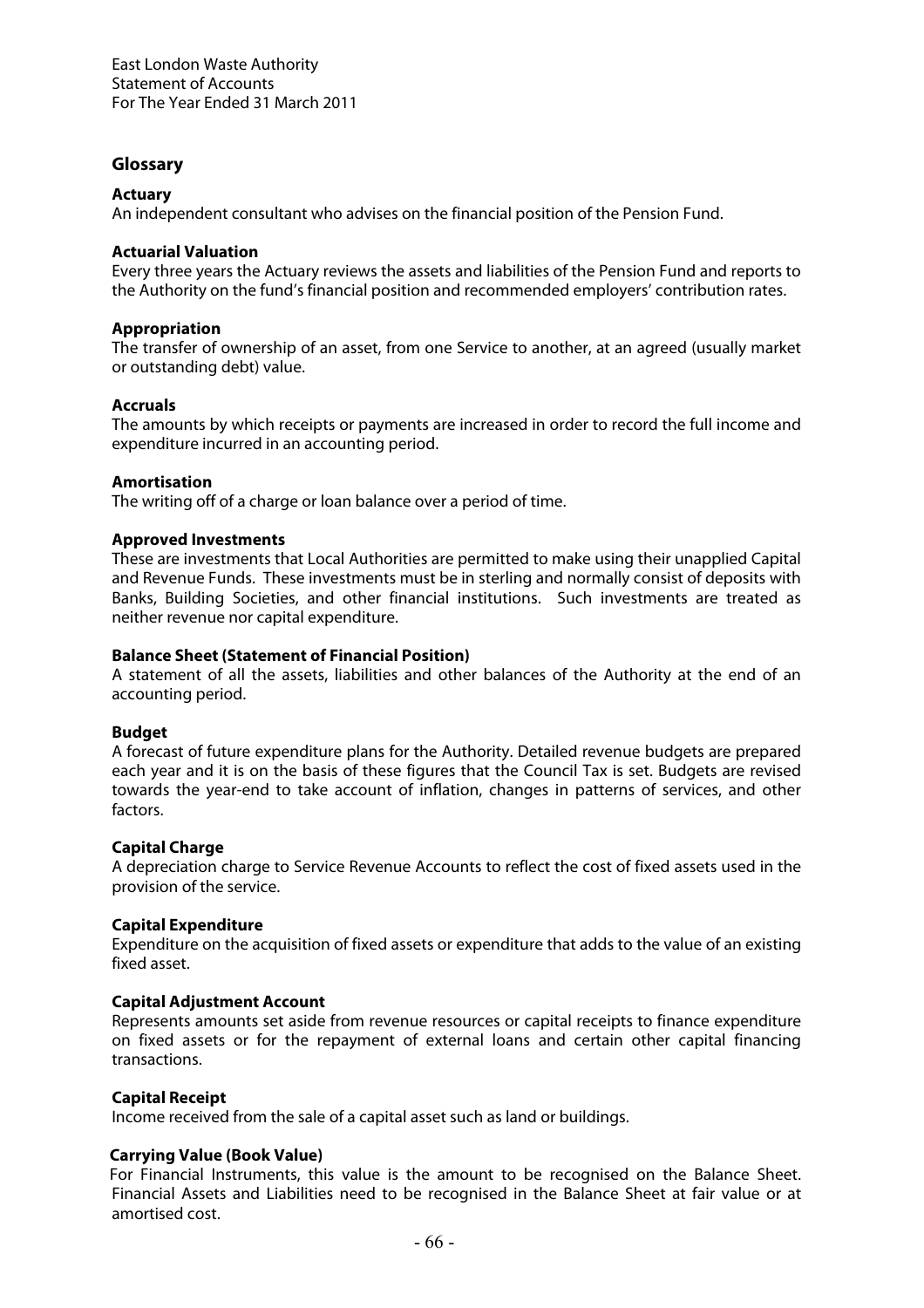## **Cash**

Comprises cash on hand and demand deposits.

### **Cash equivalents**

Are short-term, highly liquid investments that are readily convertible to known amounts of cash and which are subject to an insignificant risk of changes in value.

## **Cash flows**

Are inflows and outflows of cash and cash equivalents.

### **Collateral**

Assets pledged by a borrower to secure a loan.

#### **Comprehensive Income and Expenditure Statement**

A Statement showing the Income and Expenditure of the Authority's services during the year. It demonstrates how costs have been financed from the Levy and shows income from services provided.

#### **Contingent Liability**

A possible liability to future expenditure at the Balance Sheet date dependant upon the outcome of uncertain events.

#### **Credit Ratings for Investments**

A scoring system used by credit rating agencies such as Fitch, Moody's and Standard and Poor's to indicate the credit worthiness and other factors of Governments, Banks, Building Society's, and other financial Institutions.

#### **Creditors**

Amount of money owed by the Authority for goods and services received.

#### **Curtailment**

For a defined benefit pension scheme, an event that reduces the expected years of future service of employees or for a number of employees, the accrual of defined benefit for some or all of their entitlement. Examples include: -

- Termination of employees' services earlier then expected (for example as a result of discontinued operations); and
- Termination of, or amendments, to the terms of a defined benefit scheme, so that some or all future services by current employees no longer qualify for benefits or will qualify for reduced benefits.

#### **Debtors**

Amount of money owed to the Authority by individuals and organisations.

### **Deferred Capital Receipts**

The balance of outstanding mortgages granted to purchasers of council houses.

### **Deferred Liabilities**

These are creditor balances repayable after one year.

#### **Defined Benefit Scheme**

A pension scheme that defines the benefits independently of the contributions payable. Benefits are not directly related to the investments of the Pension Fund.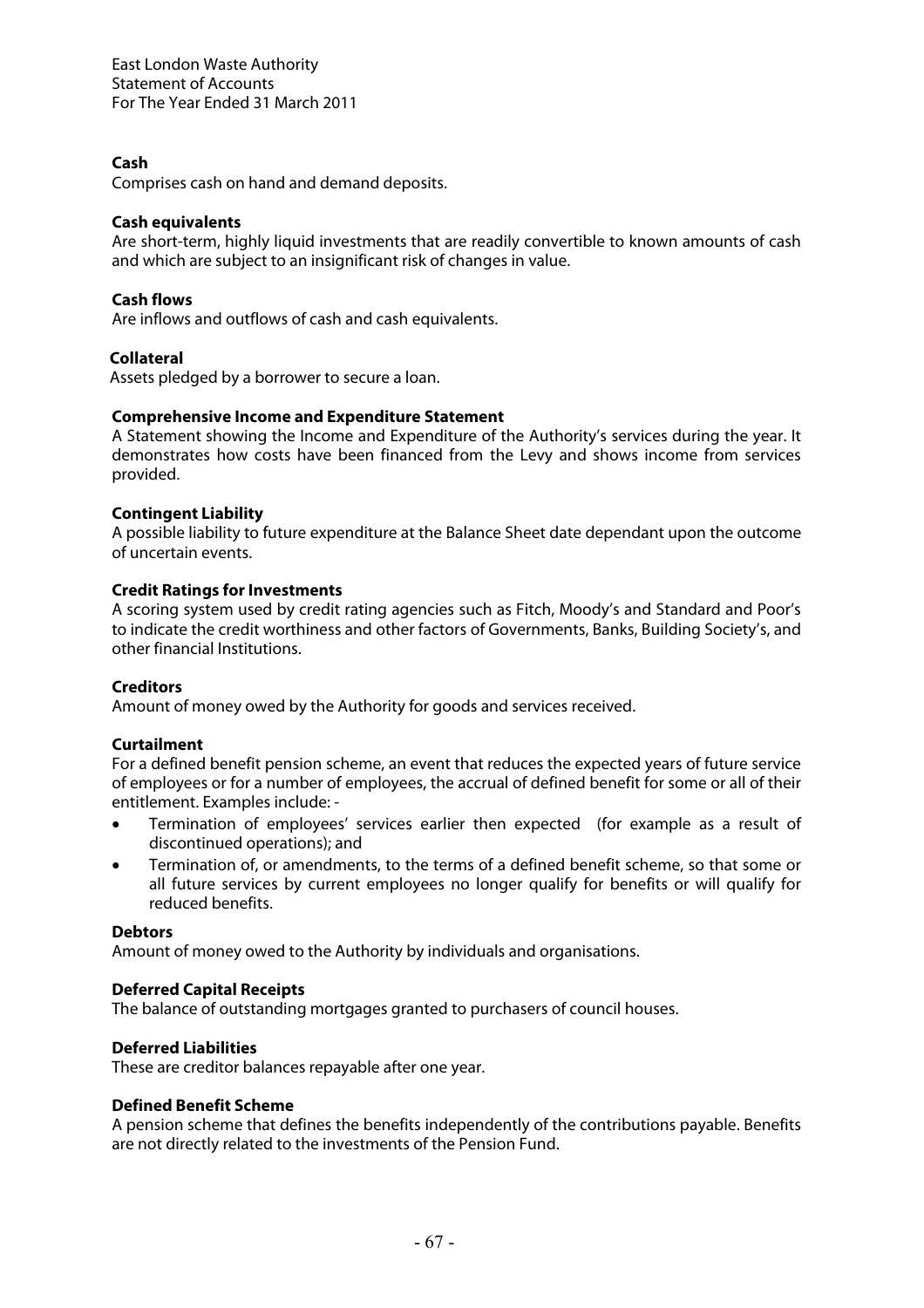### **Depreciation**

A Provision made in the accounts to reflect the value of assets used during the year. Deprecation forms part of the capital charge made to Service Revenue Accounts.

#### **Earmarked Reserves**

Amounts set aside for a specific purpose to meet future commitments or potential liabilities, for which it is not appropriate to establish provisions.

## **Fair Value**

The amount that an asset can be exchanged or a liability settled between knowledgeable and willing parties in an arms length transaction.

#### **Finance Lease**

A finance lease is a lease that transfers substantially all the risks and rewards incidental to ownership of an asset. Title may or may not eventually be transferred.

#### **Financial Instruments Adjustment Account (FIAA)**

Provides a balancing mechanism between the different rates at which gains and losses are recognised under the CIPFA Code of Practice and are required by Statute to be met from the Revenue Reserve.

#### **Financing activities**

Are activities that result in changes in the size and composition of the principal, received from or repaid to external providers of finance.

#### **Revenue Reserve**

ELWA's main Revenue Account from which is met the cost of providing most of the Authority's services.

#### **General Fund Working Balance**

Revenue Funds that are uncommitted and available to support general funding pressures not otherwise specifically covered by planned budget or earmarked reserves.

### **Government and Other Capital Contributions Deferred**

Capital Grants received which will be credited to revenue in future years in line with depreciation for related fixed assets.

#### **Historic Cost**

The actual cost of an asset in terms of past consideration as opposed to its current value.

#### **Impairment**

A reduction in the valuation of a fixed asset caused by consumption of economic benefits or by a general fall in prices.

#### **Intangible Fixed Assets**

Non-financial fixed assets that do not have physical substance but are identifiable and controlled by the Authority, for example purchased software licences.

#### **Investing activities**

Are the acquisition and disposal of long-term assets and other investments not included in cash equivalents.

#### **Minimum Revenue Provision (MRP)**

The amount that has to be charged to revenue to provide for the redemption of debt.

#### **Net Book Value**

The amount at which fixed assets are included in the Balance Sheet after depreciation has been provided for.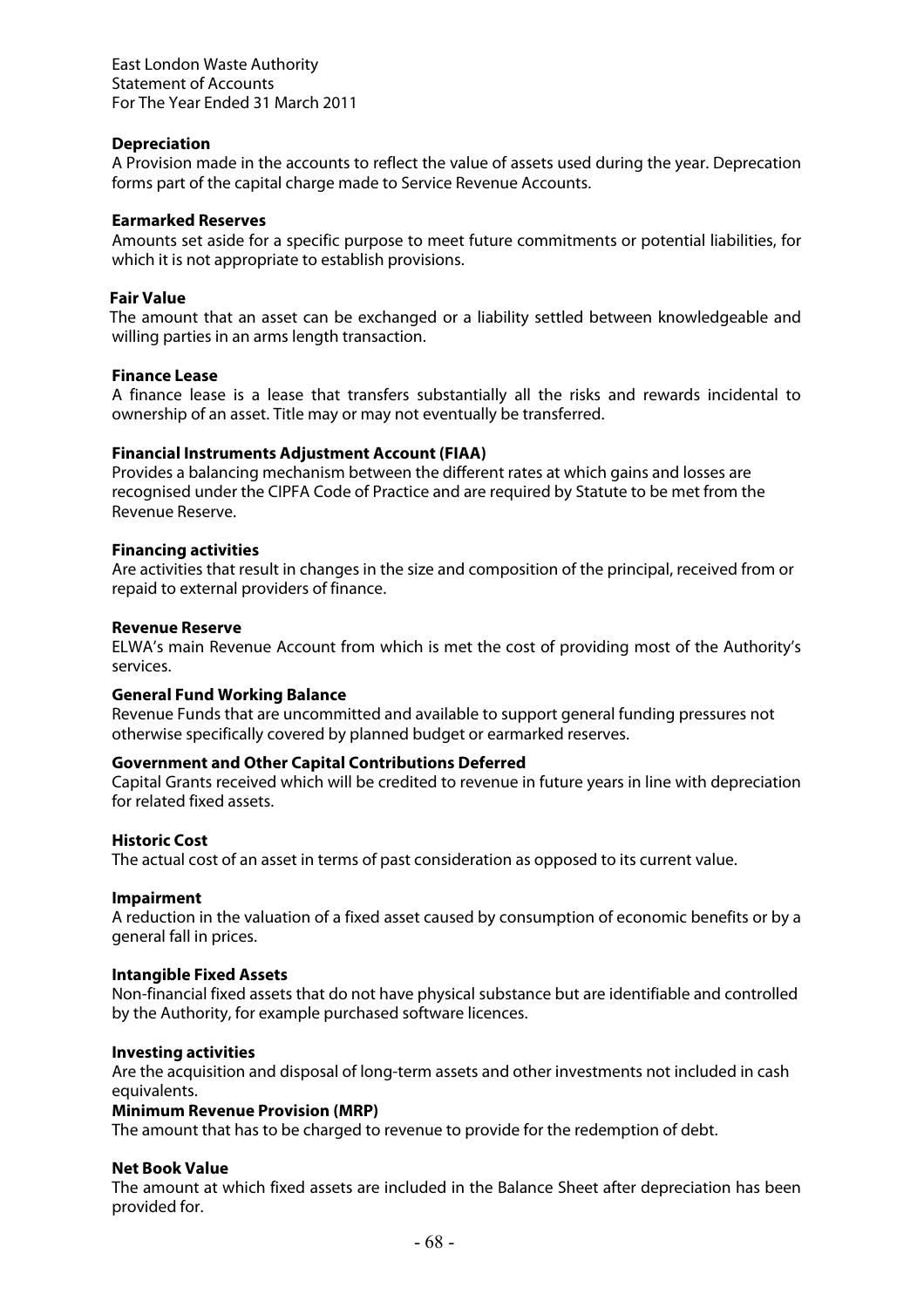### **Net Current Replacement Cost**

The current cost of replacing or recreating an asset in its existing use adjusted for the notional depreciation required to reflect the asset's existing condition and remaining useful life.

#### **Net Realisable Value**

The open market value of the asset less the expenses to be incurred in realising the asset.

#### **Non Current Assets (Tangible Fixed Assets)**

Tangible Assets that yield benefits to the Local Authority and the services it provides for a period of more than one year.

#### **Non-Operational Assets**

Fixed assets held by the Authority but not directly occupied, used or consumed in the delivery of its services. Examples are investments and surplus properties.

#### **Operating activities**

Are the activities of the entity that are not investing or financing activities.

#### **Operating Lease**

A lease other than a finance lease, i.e. a lease that permits the use of the asset without substantially transferring the risks and rewards of ownership.

#### **Operational Assets**

Fixed assets held, occupied, used or consumed by the Authority in the direct delivery of its service.

#### **Other Comprehensive Income and Expenditure**

Comprises items of expense and income (including reclassification adjustments) that are not recognised in the Surplus or Deficit on the Provision of Services as required or permitted by the Code. Examples include changes in revaluation surplus; actuarial gains and losses on defined benefit plans; and gains and losses on remeasuring available-for-sale financial assets.

#### **Other Comprehensive Income**

A Statement bringing together all the gains and losses of the Authority.

### **Outturn**

The actual level of expenditure and income for the year.

#### **Post Balance Sheet Events**

Those events that relate to the accounting year, both favourable and unfavourable, which occur between the Balance Sheet date and the date on which the Statement of Accounts is signed by the Director of Finance and Resources.

#### **Private Finance Initiative**

A Central Government initiative whereby contracts are let to private sector suppliers for both services and capital investment in return for a unitary payment, which may be reduced if performance targets are not met.

### **Projected Unit Method**

Actuarial valuation method whose key feature is to assess future service cost; the Actuary calculates the employer's contribution rate, which will meet the cost of benefits accruing in the year after the valuation date. This method is considered appropriate for a Pension Fund open to new members.

#### **Provisions**

Amounts set aside for liabilities and losses, which are certain or very likely to occur but where the exact amount or timing of the payment are uncertain.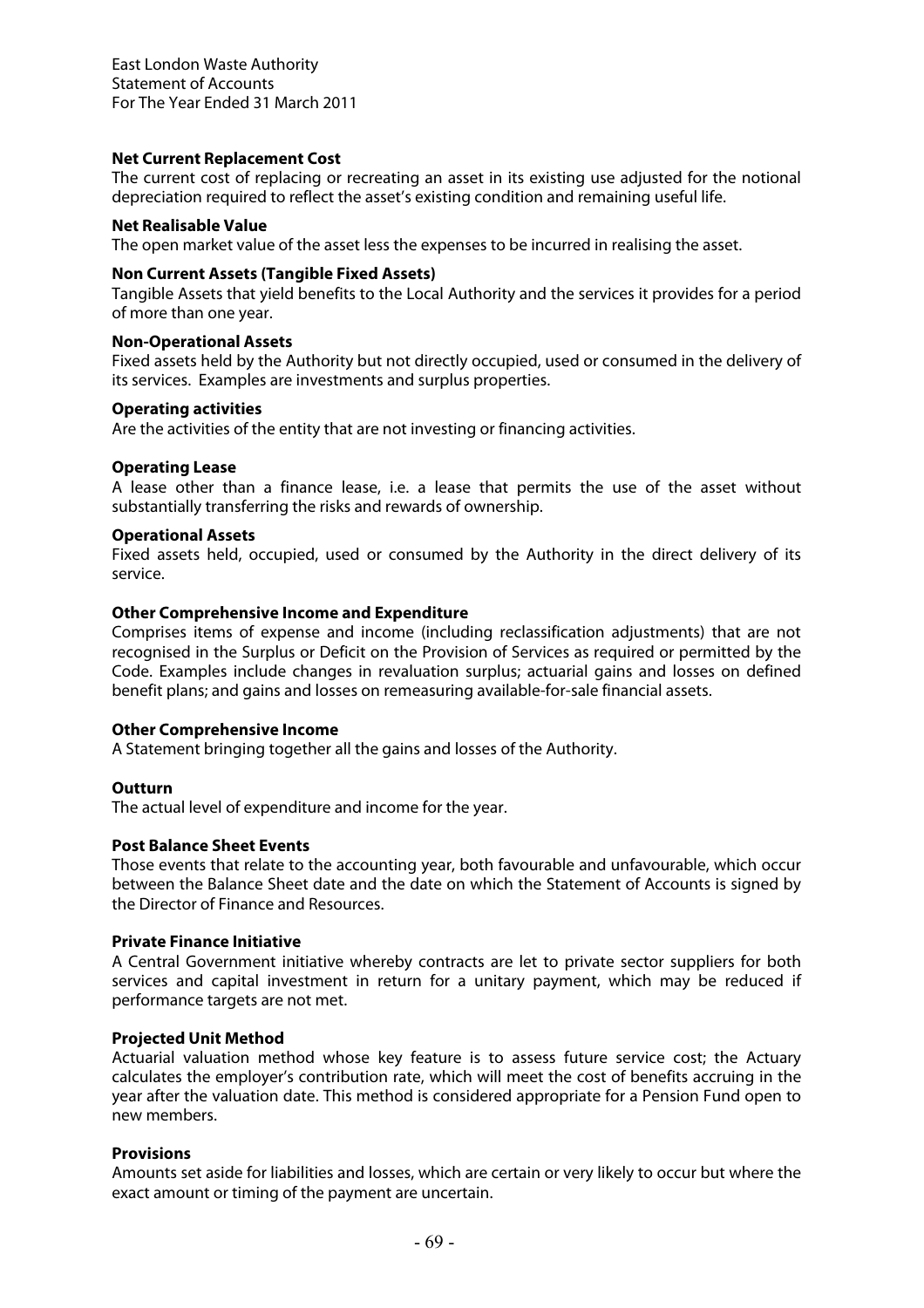#### **Public Works Loans Board (PWLB)**

Central Government Agency, which funds much of Local Government borrowing.

### **Reclassification adjustments**

Are amounts reclassified to Surplus or Deficit on the Provision of Services in the current period that were recognised in Other Comprehensive Income and Expenditure in the current or previous periods.

#### **Registered Social Landlord**

A not for profit organisation that owns and manages homes.

#### **Reserves**

Amounts set aside that do not fall within the definition of a provision, to fund items of anticipated expenditure. These include general reserves or balances, which every Authority must maintain as a matter of prudence.

#### **Revaluation Reserve**

Represents the increase value of the Authority's land and building assets from 1 April 2007.

#### **Revenue Expenditure**

The day-to-day expenditure of the Authority, e.g. pay, goods and services and capital financing charges.

#### **Revenue Support Grant**

Grant paid by the Central Government to Local Authorities. This grant is not attributable to specific services.

### **Statement of Movement on its General Fund Balance**

A Statement that sets out reconciliation between the statutory provisions that specify the net expenditure that needs to be taken into account when setting local taxes and the Income and Expenditure Account.

### **Surplus or Deficit on the Provision of Services**

Is the total of income less expenses, excluding the components of Other Comprehensive Income and Expenditure.

#### **Support Services**

Activities of a professional, technical and administrative nature which are not local authority services in their own right, but support main front line services.

## **Total Comprehensive Income and Expenditure**

Comprises all components of Surplus or Deficit on the Provision of Services and of Other Comprehensive Income and Expenditure.